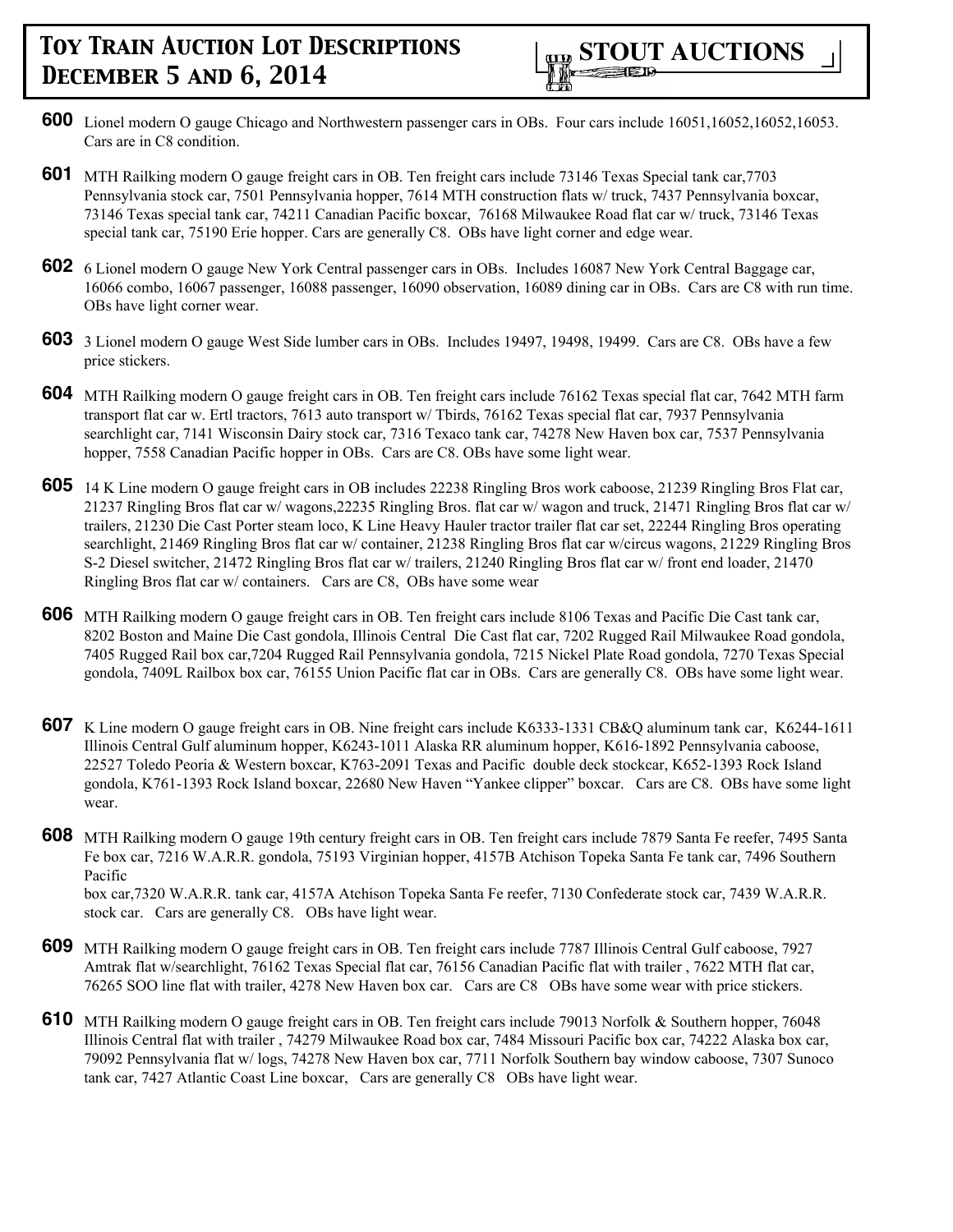

- **611** MTH Railking modern O gauge freight cars in OB. Ten freight cars include x4 75193 Virginian hopper, 76075 Texas Pacific flat car, 73131 Norfolk Southern tank car, 75151 Delaware & Hudson hopper, 77074 Western Maryland caboose,76010 Western Maryland stack car, 76009 Norfolk Southern husky stack car. Cars are C8 OBs have some light wear.
- **612** MTH Railking modern O gauge freight cars in OB. Eight freight cars include 7719 BNSF bay window caboose, 7713 Chessie bay window caboose, 7716 ATSF bay window caboose,7712 New York Central Pacemaker bay window caboose, 7737 Southern Pacific steel caboose, 7773 Frisco offset steel caboose, 7750 Baltimore and Ohio bay window caboose, 7767 Union Pacific steel caboose, Cars are generally C8. OBs have some light wear.
- **613** MTH Railking modern O gauge freight cars in OB. Six armed forces freight cars include 73140 Air Force tank car, 76085 National Guard flatcar w/ Humvees, 76086 National Guard flatcar w/jeep and trailer, 76041 Army flat car Jeep w/ trailer, 76151 Army flat car w/rocket load, 76042 Army flat car w/cargo trucks. Cars are C8. OBs have light wear.
- **614** Lionel modern O gauge freight cars in OB. Ten freight cars include 26096 BNSF auto carrier,26215 Glow in the Dark AEC boxcar, 15020 New Haven boxcar, 26580 Wabash caboose, 28224 Delaware & Hudson boxcar, 26862 Hard Rock Cafe boxcar, 26095 CSX auto carrier, 17012 Govt of Canada covered hopper, 29296 Pennsylvania boxcar, 17702 Canadian Pacific stock car. Cars are generally C8. OBs have some light wear.
- **615** Lionel modern O gauge freight cars in OB. Seven Armed Forces freight cars include 41691 US Navy boxcar, 16550 US Navy searchlight caboose, 16556 US Navy gondola, US Navy tractor trailer of rocket fuel, 16952 US Navy flatcar w/ helicopter, 36562 Army work caboose, 26775 Army searchlight. Cars are C8. OBs have light wear.
- **616** Lionel modern O gauge freight cars in OB. Ten freight cars include 9841 Culvert Gin reefer, 5717 Santa Fe bunk car, 19600 Milwaukee Road tank car, 19701 Milwaukee Road caboose, 19400 Milwaukee Road gondola, 16929 B C railway gondola, 19204 Milwaukee Road boxcar, 19500 Milwaukee Road reefer, 19515 Milwaukee Road stock car, 19302 Milwaukee Road hopper. Cars are C8. OBs have some wear.
- **617** 12 Industrial Rail O27 gauge freight cars include 1105 Santa Fe boxcar, 4006 Soo Line hopper, 8002 skeleton log car, 8001 skeleton log car, 4101 Illinois Central hopper, 6008 ADM tank car, 6010 Firestone tank car, 6005 Allied Chemical tank car, 1103 TAG route boxcar, 6009 Domino Sugar tank car, 6011 Gulf Gasoline tank car, ACE-99 tank car, Cars are C8. OBs have wear.
- **618** 8 Lionel O gauge freight cars includes 36529 North Pole Central work caboose, 26753 Christmas presents dump car, 25054 Angela Trotta Thomas boxcar, 26788 Christmas music boxcar, 36066 gondola w/ presents 36275 2004 Christmas boxcar, 36297 Angela Trotta Thomas Christmas Eve boxcar, 25011 Angela Trotta Thomas boxcar. Cars are C8. OBs have some light wear.
- **619** Lionel modern O gauge freight cars in OB. Twelve freight cars include 19277 Rutland boxcar, 19278 BALTIMORE AND OHIO boxcar, 19279 Central of Georgia boxcar, 29290 Rio Grande boxcar, 29291 Santa Fe boxcar, 29292 New Haven boxcar, 19295 New Haven boxcar, 19294 BALTIMORE AND OHIO boxcar, 19293 MKT boxcar,52029 Ford tank car, 52030 Ford gondola 52031 Ford hopper. Cars are C8. OBs have some very light wear.
- **620** 9 Lionel O gauge freight cars include 17714 Canadian National stock car, 27169 x 3 Canadian National cylindrical hopper, 27020 IMCO hopper 27021IMCO hopper, 17065 Boraxo hopper, 27019 IMCO hopper, 17697 Canadian National caboose. Cars are C8. OBs have light wear.
- **621** 7 Lionel Christmas O gauge freight cars include 25196 North Pole Central Vista Dome, 39334 Coca-Cola boxcar, 36733 Christmas music boxcar, 36108 Candy Cane tank car, 39979 Angela Trotta Thomas boxcar, 26149 egg nog tank car, 39497 Reindeer stock car. Cars are C8-9. OBs have some light wear.
- **622** Lionel modern O gauge freight cars in OB. Ten freight cars include 16423 x2 Western Maryland hopper, 16422 x2 Western Maryland hopper, 19325 N&W hopper, 19326 N&W hopper, 19327 N&W hopper, 16910 X2 Missouri Pacific flat car, 19728 N&W caboose, Cars are C8. OBs have some light wear.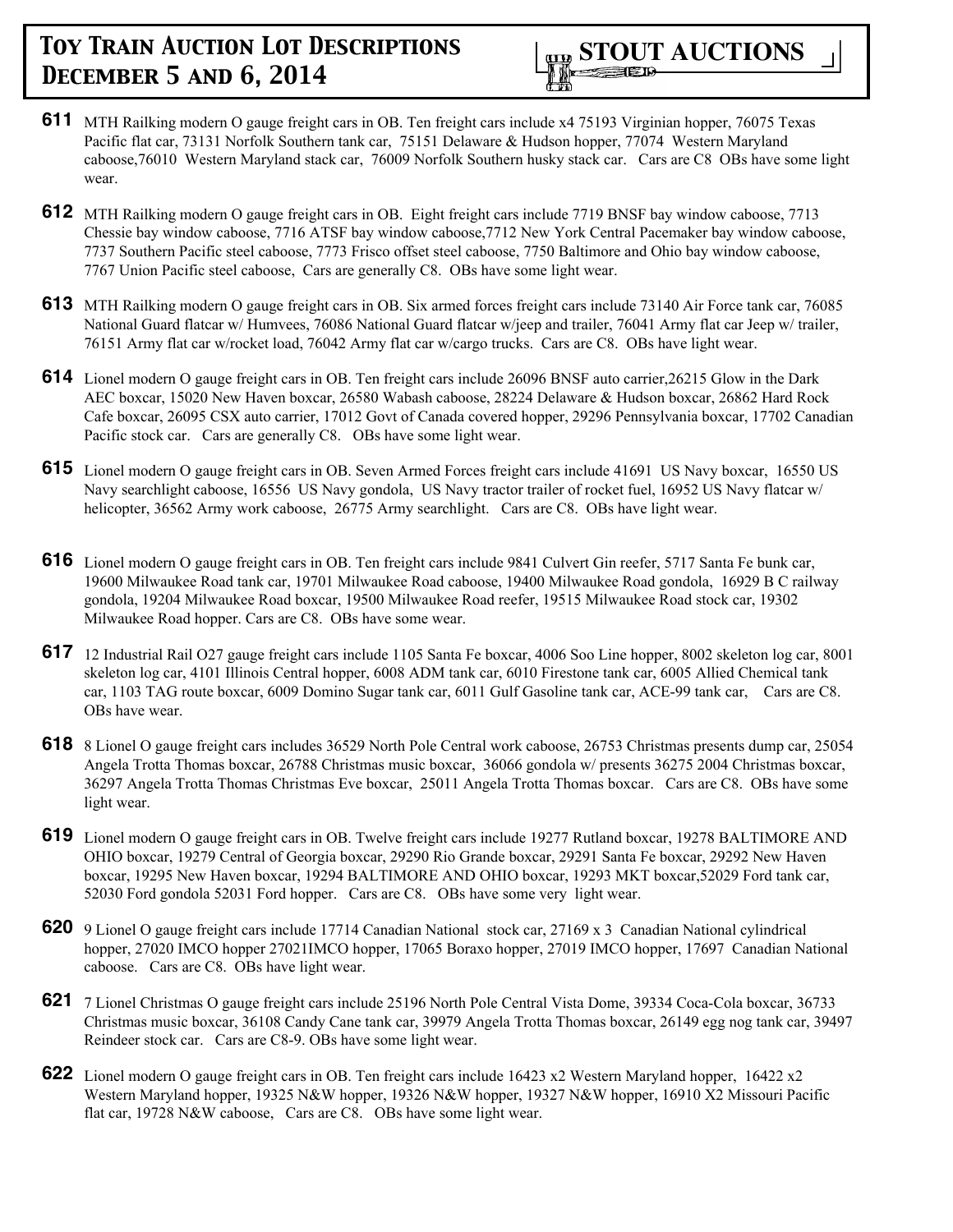

- **623** Lionel modern O gauge freight cars in OB. Ten freight cars include 9725 MKT cattle car, 9758 x2 Alaska boxcar, 7707 White Owl boxcar, 5710 Canadian Pacific reefer, 9860 Gold Medal reefer, 9862 Hamms reefer, 7802 Canada Dry reefer, 6110 Missouri Pacific covered hopper, 9160 Illinois Central lighted caboose, Cars are C8. OBs have wear with fading and worn corners.
- **624** MTH Railking modern O gauge freight cars in OB. Ten freight cars include 4140B Virginia & Truckee tank car, 73215 Virginia & Truckee tank car, 7148 CSX stock car, 7114 W.A.R.R. stock car, 77047 Colorado Southern caboose,4140C Virginia & Truckee bobber caboose, 73223 Coors Light tank car, 7137 John Deere stock car, 78044 Coors reefer. Cars are C8. OBs have some light wear.
- **625** Lionel modern O gauge freight cars in OB. Ten freight cars include 9368 NASCAR tank car, 9301 Mail Car, 9748 CP Rail boxcar, 9405 Chatahooche boxcar, 9200 Illinois Central boxcar, 6441 Alaska RR bay window caboose, 9153 Chevron tank car, 9767 Rail Box car, 7811 Dr Pepper boxcar, 9758 Alaska RR boxcar. Cars are C8. OBs have wear on tops and corners.
- **626** Lionel modern O gauge freight cars in OB. Ten freight cars include CP Rail boxcar, 9462 Southern Pacific boxcar, 9171 Missouri Pacific lighted caboose, 9707 MKT cattle car, 9723 Western Pacific boxcar, 9758 Alaska RR boxcar, 9424 TPW boxcar, 9226 Delaware & Hudson flat car w/ vans, 9716 Penn Central boxcar, 9700 Southern boxcar. Cars are C8. OBs have wear.
- **627** Lionel modern O gauge freight cars in OB. Ten freight cars include 16623 The Katy double door boxcar w/ end of train device, 19905 I Love California boxcar, 19309 Seaboard covered hopper, 19652 Jersey Central bunk car, 16330 MKT flat with trailer , 19210 SOO Line boxcar, 19208 Southern boxcar, 19206 Seaboard boxcar, 19216 Santa Fe boxcar, 16617 Chicago Northwestern boxcar, Cars are generally C8. OBs have some wear.
- **628** Lionel modern O gauge freight cars in OB. Ten freight cars include 16115 MKT 3 dome tank car, 16330 MKT flat with trailer , 19238 Kansas City Southern boxcar, 19213 Spokane Portland & Seattle boxcar, 9718 Canadian National boxcar, 9704 N & W boxcar, 19216 Santa Fe boxcar, 19228 Cotton Belt boxcar, 19213 SP&S boxcar, Cars are C8. OBs have some wear.
- **629** Lionel O gauge freight cars in OBs include 29266 Frisco boxcar, 26748 Texas & Pacific hopper,17533 Ford trailer train flatcar, 52410 Southern Pacific flat with trailer , 15016 Illinois Central waffle boxcar, 36547 Bethlehem Steel transfer caboose, 26679 ATSF gondola. Cars are C8. OBs have light wear.
- **630** 7 Lionel O gauge freight cars include 52363 Chicagoland Lionel Railroad Club Crescent Limited Southern City of New Orleans baggage car, 29457 Norfolk Southern flat w/ loader, 63273x2 RAILBOX high cube boxcar, 19991 Railroader Club gold member boxcar, 52384 TTOS damage control boxcar, 29607 Las Vegas mint car. Cars are C8. OBs have light wear.
- **631** Lionel modern O gauge freight cars in OB. Ten freight cars include 15000 Denver Rio Grande boxcar, 16275 Radio Flyer boxcar, 29214 Southern boxcar, 16720 Lionel Lines searchlight, 19823 Burlington ice car, 16368 Katy liquified oxygen car, 19202 Pennsylvania boxcar, 19504 Northern Pacific reefer, 16910 Missouri Pacific flat with trailer. 19724 MKT caboose. Cars are C8 OBs have some light wear.
- **632** 12 K Line O gauge freight cars in OBs include 663-80241,663-80242,663-80243,66380244 Pacific Lumber Log Cars, 635 -8012 Cooks Paint tank car, 22392 Ford farming boxcar, 22393x2 Ford double plug boxcar, 22320 Baldwin Locomotive Works tank car, 632-8025 Army tank car, 632-8021 Baby Ruth tank w/ DC chassis, 22314 Coastal King Seafood reefer. Cars are C8. OBs have some wear.
- **633** MTH Premier modern O gauge freight cars in OB. Ten freight cars include 91086 Rock Island caboose, 91055 Western Pacific caboose,91151 Missouri Pacific caboose,91016 Great Northern caboose,91023 Burlington caboose,93123 Norfolk Southern boxcar, 94031 Norfolk Southern reefer, 98138 Illinois Central flat with trailer , 98358 Caterpillar flat w/ loaders, 98359 Caterpillar flat w/ loaders. Cars are C8. OBs have some wear.
- **634** 5 K Line O gauge freight cars in OBs include 612-2011 Southern bay window caboose, 612-1831 Norfolk Southern bay window caboose, 616-2171 Western Pacific illuminated caboose, 617-1331 CB&Q illuminated caboose, 612-1052 Santa Fe bay window caboose. Cars are C8. OBs have some light wear.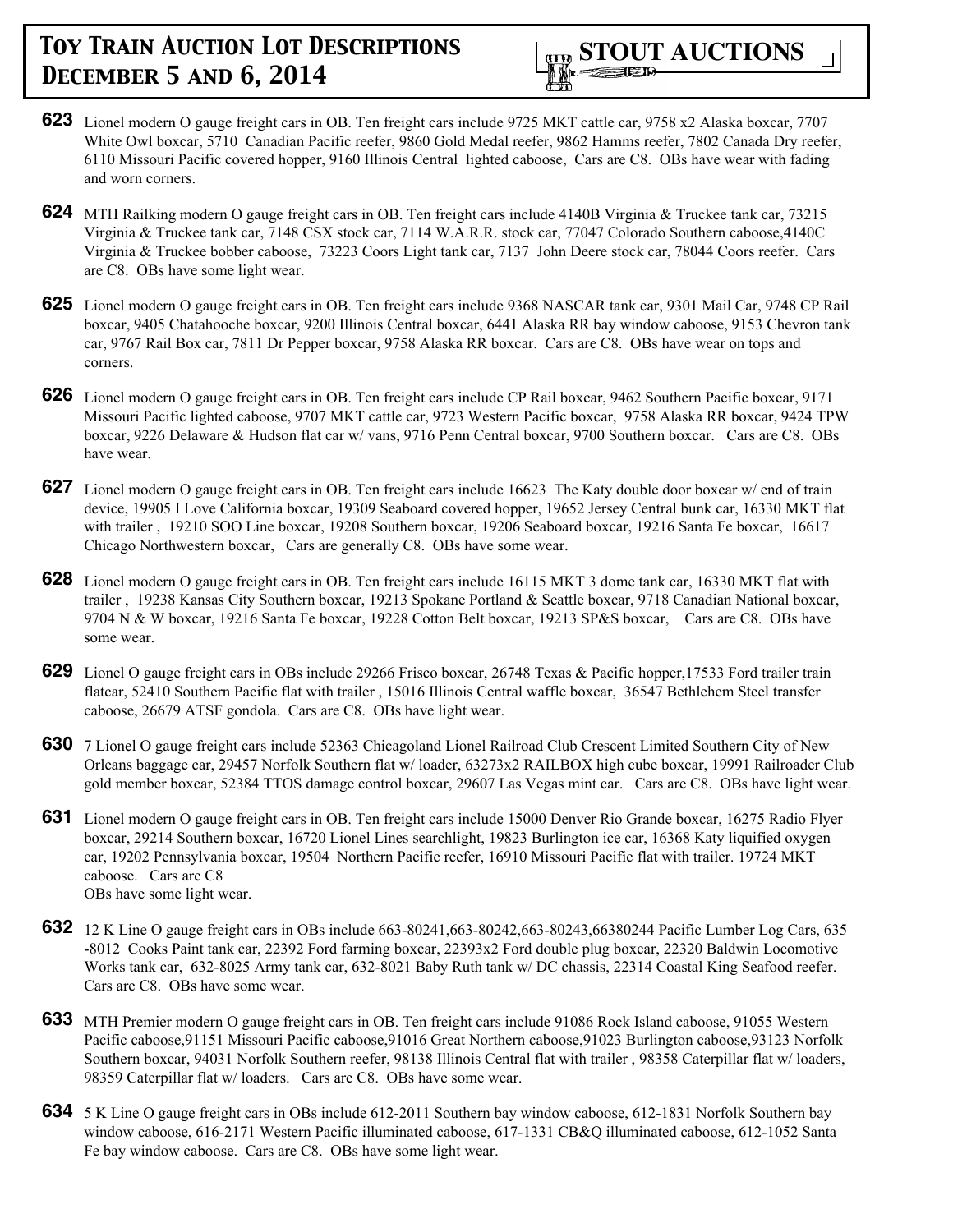

- **635** 10 K Line O gauge freight cars in OBs include 652-1391 Rock Island gondola, 623-1391 Rock Island hopper, 691-1393 Rock Island flat w/ trailer, 762-7482 NYC classic wood reefer, 752-1391 Rock Island die cast reefer, 761-1392 Rock Island boxcar, 761-1731 MKT boxcar, 762-7486 NYC classic wood reefer, 762-7488 Southern Pacific classic wood reefer, 652-1392 Rock Island classic gondola. Cars are C8. OBs have some wear.
- **636** 6 MTH Railking O gauge cabooses in OBs include 30-7729 Union Pacific bobber caboose, 30-7734 Chicago & Northwestern steel caboose, 30-7778 Southern bay window caboose, 30-7723 B & O wood sided caboose, 30-7731 Southern Pacific steel caboose, 30-7714 Texas & Pacific caboose. Cars are C8. OBs have some light wear.
- **637** 8 K Line O gauge freight cars in OBs include 64238 Santa Fe maps boxcar, 649001 Golden West service boxcar, 659105 1997 TCA convention Arizona & California gondola, 642-5609 Anheuser -Busch Heritage Collection reefer, 21106 Nevada State Quarter tank car bank, 21102 California State Quarter tank car bank, 641-9013 1997 TCA convention Arizona & California boxcar, 632-5601 Anheuser-Busch classic tank car. Cars are C8-9. OBs have some light wear.
- **638** 3 K Line O gauge cabooses in OBs include 612-2113 Union Pacific Railroad police bay window caboose, 613-2071 Cotton Belt classic extended vision caboose, 616-8011 Western off-center cupola wood sided caboose. Cars are C8. OBs have some wear.
- **639** 10 MTH Railking O gauge freight cars in OBs include 74108 Great Northern boxcar, 7414 NYC boxcar, 74106 Chicago Northwestern boxcar, 7471 Santa Fe boxcar, 74049 Southern Pacific boxcar, 74102 Baltimore & Ohio boxcar, 7431 Santa Fe -El Captain boxcar, 7479 Santa Fe modern boxcar, 7430 Union Pacific boxcar, 7441 Southern Pacific. boxcar. Cars are C8. OBs have some wear.
- **640** 10 MTH Railking O gauge freight cars include 7236 Burlington gondola, 7272 Great Northern gondola, 7249 Union Pacific gondola, 7239 Burlington Northern gondola, 7254 Chesapeake & Ohio gondola, 7222 Denver Rio Grande gondola, 7258 Santa Fe gondola, 7245 Union Pacific gondola, 7241 Santa Fe gondola, 7210 Northern Pacific gondola. Cars are C8. OBs have light wear.
- **641** Lionel O gauge freight cars. Ten freight cars include 16137 Ford tank car, 19709 Pennsylvania work caboose w/ smoke, 16910 Missouri Pacific flat w/ trailer,16565 Milwaukee Road bay window caboose, 17515 Norfolk Southern flat w/ tractors, 5721 Soo Line reefer, 16419 Tennessee Central hopper, 16127 Mobil Oil tank car, 19318 Nickel Plate Road hopper, 17404 Illinois Central gondola. Cars are C8. OBs have some wear.
- **642** 3 Lionel T.T.U.X. flatcar sets in OBs include 16334 Chicago & Northwestern TTUX flatcar set, 16345 Southern Pacific TTUX flatcar set, 29438 Union Pacific TTUX flatcar set. Cars are C8. OBs have some wear.
- **643** Lionel O gauge freight cars in OBs. Ten cars include 39498 Jersey Central gondola, 26167 New Haven tank car, 26197 Delaware Hudson tank car, 26086 Alaska flatcar, 26039 Lionel Lines flatcar with Zamboni, 36131 Lackawanna reefer, 26309 Alaska flatcar, 26042 B&O gondola,19578 9800 style Granny Smith reefer, 29412 Tabasco vat car. Cars are C8. OBs have some light wear.
- **644** Lionel O gauge cars in OBs. Four cars include 39480 Western Atlantic flatcar, 35184 Western Atlantic baggage car, 31570 Western Atlantic coach, 31571 Western Atlantic coach. Cars are C8-9. OBs have some very light wear.
- **645** Lionel O gauge freight cars in OBs. Ten cars include 17012 Govt of Canada covered hopper, 26712 Kentucky Derby horse car, 26724 Veterans Day boxcar, 26224 D & H boxcar, 26201 Operation Lifesaver boxcar, 19437 1997 Railroad Club flat w/ trailer, 17802 Canadian Pacific ore car, 17522 flat w/ Plymouth Prowler, 17139 Grain Train hopper, 36093 SOO LINE auto carrier. Cars are C8. OBs have some light wear.
- **646** Lionel O gauge freight cars in OBs. Ten cars include 19291 Great Northern boxcar, 19540 Broken Arrow Ranch stockcar, 17233 Western Pacific boxcar, 17012 Govt of Canada covered hopper, 19835 FedEx animated boxcar, 29210 Great Northern boxcar, 19328 N &W hopper,29213 AT&SF Grand Canyon boxcar, 16972 Pittsburgh & Lake Erie gondola, 19283 Erie boxcar. Cars are C8. OBs have some light wear.
- **647** Lionel O gauge cabooses in OBs. Five cabooses include 19739 NYC wood side, 36501 Denver & Rio Grande, 26526 Santa Fe, 19726 NYC bay window, 17620 Northern Pacific wood side. Cars are C8. OBs have light wear.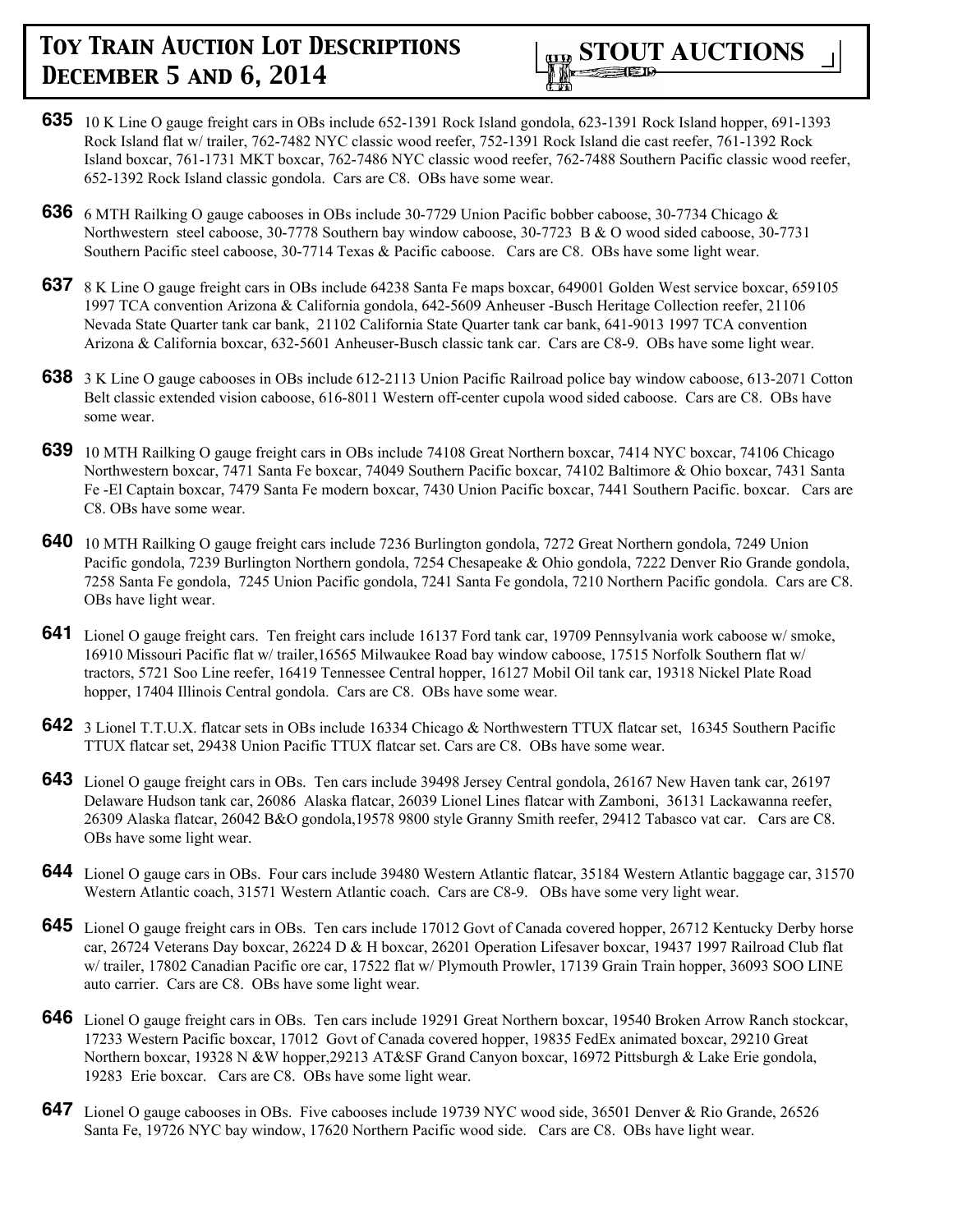- **648** Lionel O gauge freight cars in OBs. Ten freight cars include 17244 Santa Fe Chief boxcar, 39319 Boy Scouts boxcar, 39207 Union Pacific boxcar, 26156 Northwestern reefer, 25003 Western Pacific boxcar, 39452 White Brothers flatcar w/ milk containers, 19565 Burlington reefer, 17268 C & O boxcar, 36256 Great Northern boxcar, 26234 NYC boxcar. Cars are C8. OBs have light wear.
- **649** Lionel and MTH operating cars in OBs. 5 operating cars include 98329 MTH Santa Fe dump car w/ operating bay, 16705 C & O hydraulic maintenance car, 36727 Weyerhaeuser "Moe and Joe" operating lumber car, 26798 Bethlehem Steel coal dump car, 16766 Bureau of Land Management operating ore car. Cars are C8. OBs have some light wear.
- **650** Industrial O gauge freight cars in OBs. Thirteen freight cars include 2003 Pacific Fruit Express reefer, 1010 Santa Fe boxcar, 1007x2 BNSF boxcar, 1102 Union Pacific boxcar, 1006 Rio Grande boxcar, 2002 Pacific Fruit Express reefer, 1106 Great Northern boxcar, 1101 C & O boxcar, 5003 Burlington gondola, 1003 Burlington Northern boxcar, 5002 ATSF gondola, 1107 Chessie B&O boxcar. Cars are C8. OBs have some wear.
- **651** Lionel O gauge freight cars in OBs. Four cars include 52404 2006 TTOS Southern Pacific electric Birney car, 52288 Denver convention D&RGW boxcar, 52253 TTOS Salt Lake boxcar, 2004 TTOS BNSF reefer, Cars are C8. OBs have light wear.
- **652** Railking O gauge freight cars in OBs. Ten freight cars include 74085 Frisco boxcar, 74105 Union Pacific boxcar, 7402 Union Pacific boxcar, 7429 Baltimore and Ohio boxcar, 7814 Santa Fe reefer, 7444 Western Pacific boxcar, 7488 Great Northern boxcar, 74168 Baltimore & Ohio boxcar, 7489 Holiday boxcar, 75193 Virginian hopper w. coal load. Cars are C8. OBs have light wear.
- **653** 10 Lionel O gauge freight cars in OBs. Ten cars include 39208 Union Pacific boxcar, 26776 Army operation boxcar, 26151 Northern Pacific reefer, 36250 NYC boxcar, 29268 Rio Grande boxcar, 26151 Northern Pacific reefer, 39209 Union Pacific RR map boxcar, 19678 Army bunk car, 15015 Chicago Northwestern box car, 26199 PFE/ Western Pacific reefer. Cars are C8. OBs have some wear.
- **654** Lionel O gauge freight cars in OBs. Ten cars include 19702 Pennsylvania porthole caboose, 17004 MKT center flow hopper, 16235 Railway Express reefer, 19813 Northern Pacific ice car, 19807 Pennsylvania caboose w/smoke, 19808 NYC ice car, 9482 Norfolk Southern boxcar, 19268 Missouri Pacific boxcar, 16131 Texas & Pacific boxcar, 19720 Soo Line caboose. Cars are C8. OBs have some light wear.
- **655** K Line O gauge freight cars with in OBs. Ten cars include 652-1591 Great Northern die cast gondola, 652-2031 Southern Pacific die cast gondola, 652-2172 Western Pacific die cast gondola, 761-2031 Southern Pacific boxcar, 762-7484 Southern Pacific reefer, 633-1212 Canadian Pacific log car, 761-2032 Southern Pacific boxcar, 652-2713 Western Pacific gondola, 761-2011 Southern reefer, 761-2051 Frisco boxcar. Cars are C8. OBs have wear.
- **656** K-Line O gauge freight cars in OBs. Twelve freight cars include 641-2113 Union Pacific box car, 322-1451 D & H ribbed hopper, 22317 Air Force Hopper, 7517 x3 KATY classic box car, 6532 CNJ gondola, 640-1492 Denver Rio Grande Western boxcar, 6628 W.A.R.R. cannon car, 6347 Canadian Chemical tank car. Cars are C8. OBs have some wear.
- **657** 3 K Line O gauge boxcars in OBs. Three classic cars include 701-1051 ATSF Classic Operating boxcar, 641-2171 Western Pacific boxcar, 641-2173 Western Pacific boxcar. Cars are C8. OBs have some wear.
- **658** K Line O gauge freight cars in OBs. Ten cars include 6803 Western Maryland crane car, 642-5208 Heinz Pickles reefer, 642-5209 Heinz Pickles reefer, 642-5206 Heinz reefer, 645-1054 ATSF "The Chief" reefer, 645-1051 ATSF "The Scout" reefer, 645-1052 ATSF 'EL Captain reefer, 64474 COKE Christmas boxcar, 649204 Campbells Soup 1995 Christmas boxcar, 649203 Campbells Soup 1994 Christmas boxcar. Cars are C8. OBs have some wear.
- **659** Lionel O gauge cabooses in OBs. Five extended vision cabooses include 17650 Denver & Rio Grande, 17628 BNSF , 17671 Burlington Northern, 17651 Burlington Northern, 17627 Chesapeake & Ohio. Cars are C8. OBs have some light wear.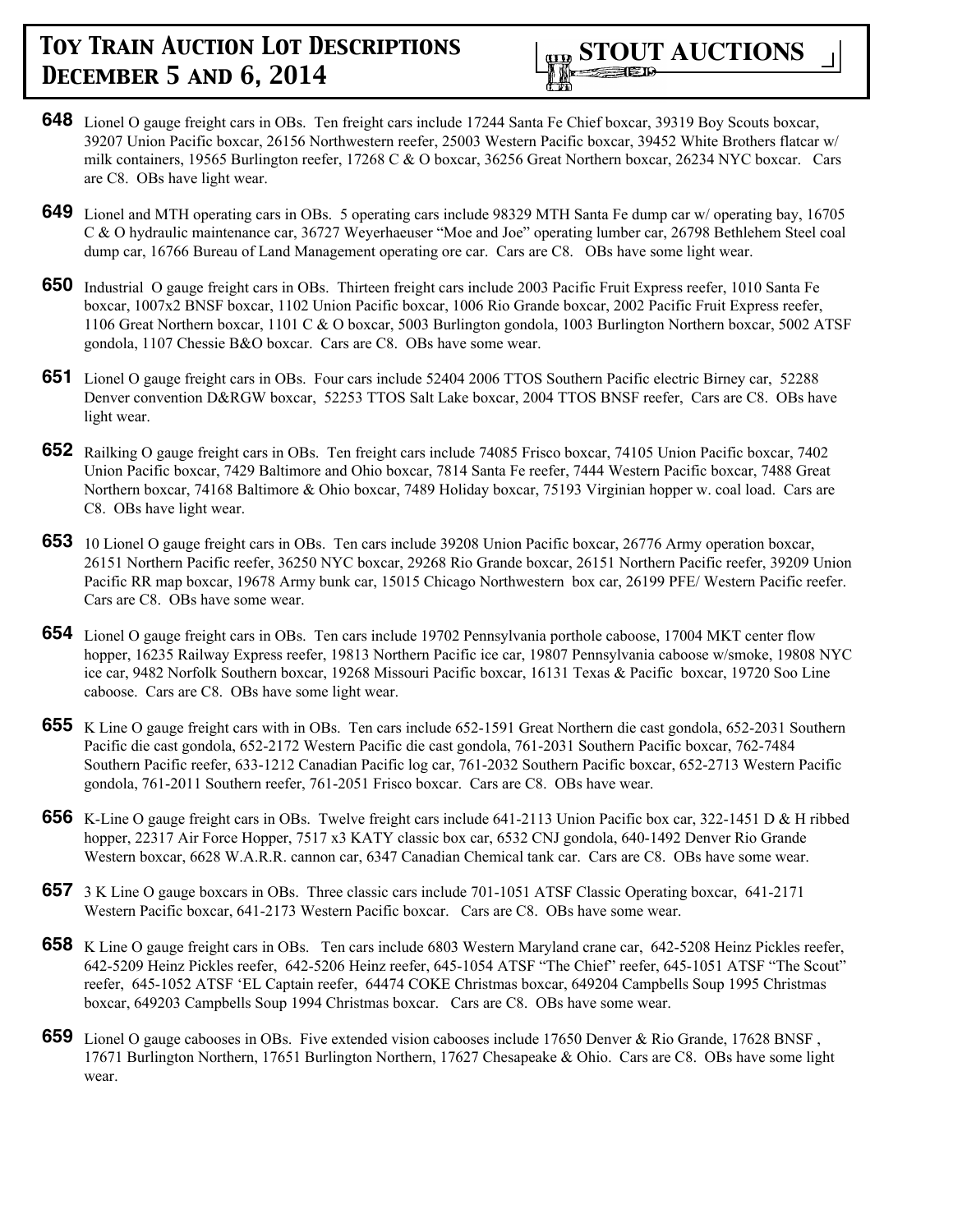

- **660** Lionel O gauge cabooses in OBs. Ten cabooses include 16586 Southern Pacific, 9166 Rio Grande, 26502 Union Pacific bay window, 17617 Denver & Rio Grande, 16533 Chicago & Northwestern bay window, 9268 Northern Pacific bay window, 9328 Chessie bay window, 9273 Southern bay window, 52079 TTOS 30th Anniversary bay window, 17618 Frisco wood sided. Cars are C8. OBs have some wear.
- **661** Lionel freight cars in OBs. Thirteen cars include 9206 Northern boxcar, 9204 Northern Pacific boxcar,16387 Kansas City Southern gondola, 16343 Burlington gondola, 16342 CSX gondola, 16622 CSX boxcar w/ETD, 19813 Northern Pacific ice car, 9361 Chicago & North western bay window caboose, 9326 Burlington Northern bay window caboose, 6433 Canadian Pacific bay window caboose, 9336 CP rail gondola, 9372 Seaboard Coast Line bay window caboose. Cars are C7-8. OBs have wear.
- **662** Lionel White Pass O gauge freight cars in OBs. Four cars include 29733 caboose, 19579 reefer, 29632 tank car, 39485 flat w/ tractor and trailer. Cars are C8. OBs have some light wear.
- **663** Lionel O gauge cabooses in OBs. Five cabooses include 17648 Chessie I-12, 17655 Western Pacific bay window, 17647 Baltimore & Ohio I-12, 17632 CSX bay window, 17661 Chicago & Northwestern bay window. Cars are C8. OBs have light wear.
- **664** Railking O gauge freight cars in OBs. Nine cars include 77049 Northern Pacific bobber caboose, 7803 Union Pacific wood sided caboose, 7203 Chessie gondola w/ I beam, 7404 Santa Fe boxcar, 7201 Santa Fe gondola w/I beam, 8503 Santa Fe die cast boxcar, 8402 Western Pacific die cast boxcar, 7725 Northern Pacific caboose,7753 Denver Rio Grande steel Caboose. Cars are C8. OBs have some wear.
- **665** Lionel O gauge freight cars in OBs. Five cars include 26634 The Texan piggyback trailer load, 37025 The Texan real lumber load, 15022 Missouri Pacific boxcar, 36119 MKT tank car,26416 Western Pacific hopper. Cars are C8-9. OBs have very light wear.
- **666** Lionel O gauge Christmas freight cars. Four Christmas cars include 36515 North Pole Central caboose, 16471,16472 Naughty and Nice ore cars, 36166 Polar Express reefer, and 24286 Polar Express girder bridge. Cars are C8. OBs have some light wear.
- **667** Railking O gauge freight cars in OBs. Ten cars include 7924 Northern Pacific dump car w/operating bay, 75145 Southern hopper, 7513 NYC hopper, 8001 B & O die cast hopper, 7538 Union Pacific hopper w/operating coal load,7524 Southern hopper w/ coal load, 7504 Santa Fe covered hopper, 75147 Union Pacific hopper w/ coal load, 7503 Union Pacific covered hopper, 75169 B&O hopper w/load. Cars are C8. OBs have some light wear.
- **668** Lionel O gauge ore cars in OBs. Eleven ore cars include 19305 Chessie, 19308 Great Northern, 19313 B&O, 6127x2 Northern Pacific, 17806x4 Union Pacific, 17807x2 Burlington Northern. Cars are C8. OBs have some wear.
- **669** Railking O gauge ore cars in OBs. Ten ore cars w/ loads include 75142 Western Pacific, 7529 Great Northern , 75175x2 Southern Pacific, 75119x6 Santa Fe. Cars are C8. OBs have some wear.
- **670** Lionel O gauge freight cars in OBs. Eight freight cars include 9112 D&RGW covered long hopper, 17016 C&NW hopper, 26804x2 NYC coal dump car, 17013 NYC graffiti 2 bay covered hopper, 16441 NYC hopper w/ coal, 16463 Rio Grande ice breaker tunnel car,16465 Western Pacific hopper. Cars are C8. OBs have light wear.
- **671** Lionel modern O gauge freight cars in OBs. Eight cars include 29257 Southern wave boxcar, 36210 Burlington hi-cube boxcar, 19560 Northern Pacific stock car, 19563 Santa Fe stock car, 17415 Frisco gondola, 27232 Union Pacific boxcar, 17701 Denver & Rio Grande stock car, 17704 Baltimore & Ohio stock car. Cars are C8. OBs have some wear.
- **672** Lionel modern O gauge freight cars in OBs. Eight freight cars include 19564 Santa Fe reefer, 29726 Virginian caboose, 29828 Air Force minuteman firing boxcar, 19792 Erie bay window caboose, 19338x2 Cotton Belt 2 pack hoppers. Cars are C8. OBs have some light wear, 1 crumpled end.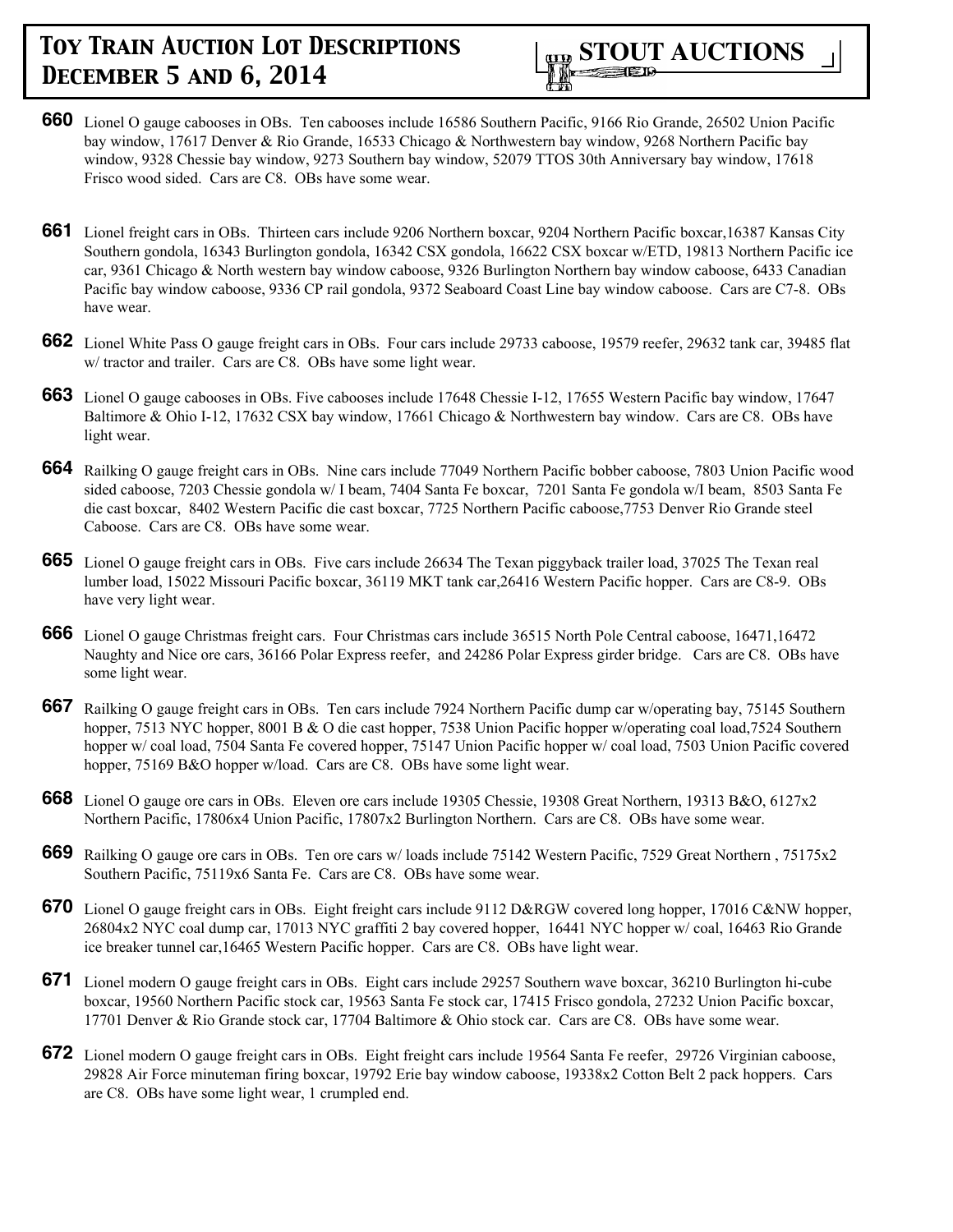

- **673** K Line modern O gauge freight cars in OBs. Nine freight cars include 611-2112 Union Pacific illuminated caboose, 682 -2031 Southern Pacific work caboose, 6435 Bakers Chocolate box car, 645-1053 ATSF "Super Chief" reefer, 643-2171 Western Pacific stock car, 643-2111 Union Pacific stock car, 671-1491 Rio Grande ore car, 90009 CB&Q collectors club stock car. Cars are C8. OBs have some wear.
- **674** Industrial modern O gauge freight cars in OBs. Eleven freight cars include 3002 Great Northern stock car, 6002 Pennsylvania tank car, 4008 Southern hopper, 4102 Santa Fe covered hopper, 4001 Virginian hopper, 4004 CNW hopper w/load, 3 pack of Frisco hoppers. Cars are C8. OBs have some wear.
- **675** Railking modern O gauge freight cars in OBs. Ten freight cars include 7702 Chicago Northwestern stock car, 7704 Santa Fe stock car, 7701 NYC stock car, 7113 Chesapeake & Ohio stock car, 7122 Santa Fe stock car, 7132 Southern stock car, 7128 Santa Fe stock car, 7140 Northern Pacific stock car, 7129 Union Pacific stock car, 7140 Northern Pacific stock car. Cars are C8. OBs have some wear.
- **676** K Line modern O gauge freight cars in OBs. Seven freight cars include 623-1592 Great Northern hopper, 623-1151 Burlington Northern hopper, 623-2031 Southern Pacific die cast hopper, 623-1591 Great Northern die cast hopper, 623 -1851 Northern Pacific die cast hopper,6244-2031 Southern Pacific hopper, 412-2111 Union Pacific operating coal dump. Cars are C8. OBs have some wear.
- **677** 10 Railking modern O gauge freight cars in OBs. Ten cars include 8304 Chesapeake & Ohio die cast flat w/vans. 7602 Southern Pacific flat w/ 57 Chevy, 7959 Western Pacific operating flat w/ logs, 7682 NYC auto flat car, 76020 Denver & Rio Grande husky stack car, 76046 C&NW flat w/ trailer, 8306 Northern Pacific die cast searchlight car, 7936 Southern Pacific searchlight car, 76053 C&NW flat w/ bulkheads, 76017 Southern Pacific flat w/bulkheads and pipe load. Cars are C8. OBs have wear.
- **678** MTH modern O gauge crane and tender sets. Set include 98222 Great Northern crane car, 98224 Great Northern crane tender, 98237 Santa Fe crane car, 98239 Santa Fe crane tender. Cars are C8. OBs have some wear.
- **679** Rail King freight cars in OBs are modern O gauge. Ten cars include 7915 Union Pacific searchlight, 7936 NYC searchlight, 76014 Denver & Rio Grande flat w/ bulkheads and pipe load, 7632 Union Pacific flat w/ trailer, 7664 Santa Fe flat, 7649 Northern Pacific operating flat w/ logs, 7933 Chessie searchlight, 7633 B & O flat w/ trailer, 7608 NYC Pacemaker flat w/ trailer, 7644 Santa Fe husky stack. Cars are C8. OBs have some light wear.
- **680** Industrial modern O gauge freight cars in OBs. Seven cars include 7005 ATSF flat w/bulkhead and wood load, 7004x2 UP flat w/bulkhead and pipe load, 6007x2 BNSF tank car, 6004 UP tank car, 6003 Southern Pacific tank car. Cars are C8. OBs have some wear.
- **681** Lionel modern O gauge freight cars in OBs. Ten freight cars include 16922 C&O flat w/trailer, 19486 NYC flat w/ load, 36796 Great Northern searchlight car, 19405 Southern crane car, 36795 Southern coal dump car, Lionel operating dump car, 36734 Santa FE searchlight car, 16333 Frisco bulkhead flat w/ load, 16214 D&RG auto carrier, 19412 Frisco crane car. Cars are C8. OBs have some light wear.
- **682** MTH modern O gauge freight cars in OBs. Nine cars include 97105 Burlington hopper, 97485 Santa Fe hopper, 90016A C&NW stock car, 98323 Union Pacific hopper w/ rock load, 98170 Santa Fe flat w/ trailer, 96039 Santa Fe tank car, 90016C C&NW flat w/ trailers, 98139 Great Northern flat w/ trailers, 95006 BN&SF husky stack. Cars are C8. OBs have some wear.
- **683** Lionel modern O gauge freight cars in OBs. Twelve cars include 26118 NYC tank car, 26131 Santa Fe tank car, 52293 D&RGW TTOS Denver convention tank car, 26136 Southern tank car, 52121 Mobile Gas tank car 1997 TTOS, 36159 BNSF tank car, 6304 Great Northern tank car, 26132 Union Pacific tank car, 16199 Union Pacific tank car, 19644 Union Texas tank car, 26144 Chessie tank car, 17918 Southern tank car. Cars are C8. OBs have some wear.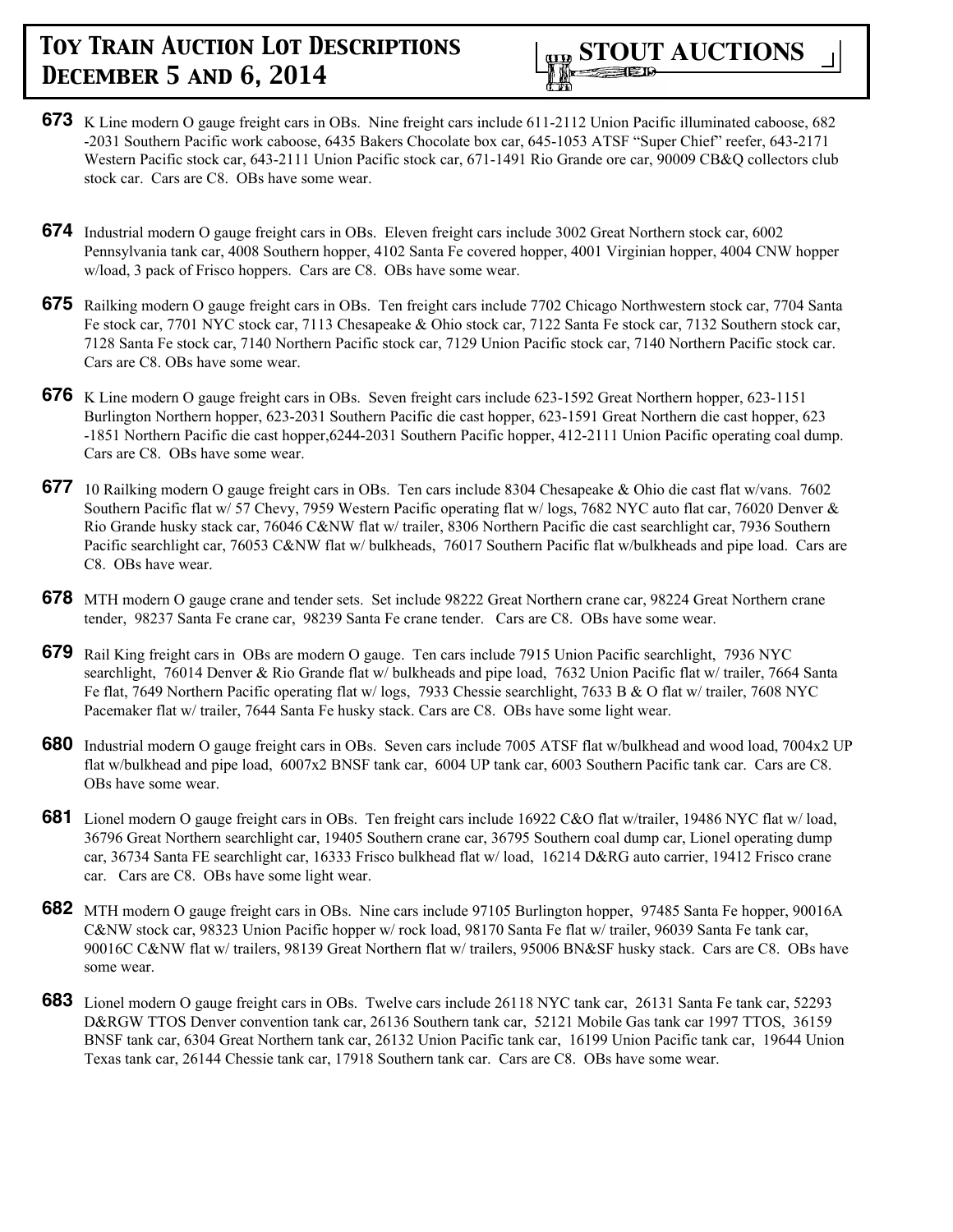

- **684** K Line modern O gauge freight cars in OBs. Ten freight cars include 632-1051 ATSF tank car (1 of 2), 631-2111 Union Pacific tank cars, 661-1751 NYC flat w/ Ford pickup, 636-2171 Western Pacific tank car, 6331-1591 Great Northern tank car, 632-1051A ATSF tank car (2 of 2), 691-2031 Southern Pacific flat with trailer, 694-2111 Union Pacific auto loader w/ 6 cars, 663-1852 Northern Pacific log car w/ logs, 713-1051 Santa Fe dump car w/ logs. Cars are C8. OBs have some wear.
- **685** Lionel modern O gauge freight cars in OB. Eleven freight cars include 26022 Pacific Fruit Express flat with trailer, 16926 Frisco flat with trailer , 16382 Kansas City Southern flat w/ bulkheads, 26056 Southern flat w/ bulkheads, 16109 B&O tank car, 16308x4 Burlington Northern flat with trailer, 16102 Southern tank car, 26797 Great Northern log dump car. Cars are C8. OBs have some wear.
- **686** Railking modern O gauge freight cars in OBs. Ten cars include 7302 Chicago Northwestern tank car, 73104 Union Pacific tank car, 7373x2 BNSF tank car, 7313 Southern Pacific tank car, 7304 BNSF tank car, 7323 Santa Fe tank car, 7352 Santa Fe tank car, 7318 Union Pacific, 7383 Western Pacific tank car. Cars are C8. OBs have some light wear.
- **687** Railking modern O gauge in OBs. Ten freight cars include 7303 Chessie tank car, 7301 Denver Rio Grande tank car, 7326 Great Northern tank car, 7332 Southern Pacific tank car, 7310 NYC tank car, 76008 Denver Rio Grande flat with trailer 76003 Santa Fe flat w/ lumber load, 7636 Southern Pacific flat w/ bulkheads, 7390 C&NW tank car, 7387 BNSF tank car. Cars are C8. OBs have some light wear.
- **688** Railking modern O gauge freight in OBs. Eight cars include 7970 Denver Rio Grande crane car, 7981 D&RG crane tender,7226x2 D&RG gondola w/ load, 8705 D&RG die cast stock car, 7138 CB&Q stock car, 75167 Union Pacific hopper car, 8703 C&NW die cast stock car. Cars are C8. OBs have some wear.
- **689** Lionel O gauge freight cars in OBs. Twelve freight cars include 9763 Rio Grande Cattle car, 6438 Great Northern bay window caboose, 9739 D&RGW boxcar, 9449 Great Northern boxcar, 9771 Norfolk and Western boxcar, 9414 Cotton Belt boxcar, 7302 Texas & Pacific stock car, 7304 Southern stock car, 16374 D&RG flat with trailer , 16927 NYC flat w/ gondola, 26066 Great Northern flat w/ bulkheads, 16372 Southern I-beam flat. Cars are C8. OBs have some wear.
- **690** Lionel modern O gauge Joshua Lionel Cowen freight set including; 8210 Commemorative 4-6-4 Hudson steam loco and tender, 9429 The Early Years boxcar, 9430 The Standard Gauge Years boxcar, 9431 The Pre War Years boxcar, 9432 Post War boxcar, 9433 The Golden Years boxcar, 9434 Joshua Lionel Cowen The Man boxcar and a 6421 bay window caboose all in OBs. Trains are C8 with run time. OBs have mild wear.
- **691** Lionel modern O gauge Southern Famous American Railroad set in OB. Includes 6306 Southern Tank Car, 9451 Southern Box Car, Lionel 6431 Southern Bay Window Caboose, Lionel 9887 Farr Fruit Growers Express Reefer, Lionel 7304 #4 Southern Railroad Double Door Stock Car, Lionel 6104 Southern Hopper With Coal Load, Lionel 8309 2-8-2 Southern Mikado Steam Engine & Tender. All in OBs. Loco and cars C8 with run time. OBs have some corner and other mild wear.
- **692** Lionel modern O gauge 8404 Pennsylvania Turbine 8404, 19510 PRR stock car, 9456 PRR boxcar, 9476 PRR boxcar, 6123 PRR hopper, 6307 PRR tank car, 19202 PRR boxcar, and 19807 PRR caboose with smoke. All in OBs. Trains are C8 with run time. OBs have some mild wear.
- **693** Lionel O gauge freight cars in OBs. Ten freight cars include 19413 Frisco flatcar,26906 Southern Pacific flat w/ police car, 17551 NYC flat w/ pickups, 19687 Union Pacific bunk car, 17550 Burlington Northern flat w/ I-beam, 19409 Southern flat w/ stakes, 26030 NYC flat, 17538 flat w/ truck, 17529 flat w/ milk truck, 17372 NYC milk car. Cars are C8. OBs have light wear.
- **694** Lionel modern O gauge rotary snow plows in OBs. Includes 28423 Alaska, 18498 New York Central, and 18466 Union Pacific. Locos are C8 with run time.
- **695** Lionel modern O gauge Christmas motorized units in OBs. Three units include 28417 rotary plow, 28418 trolley, and 18481 trolley. Items are C8-9.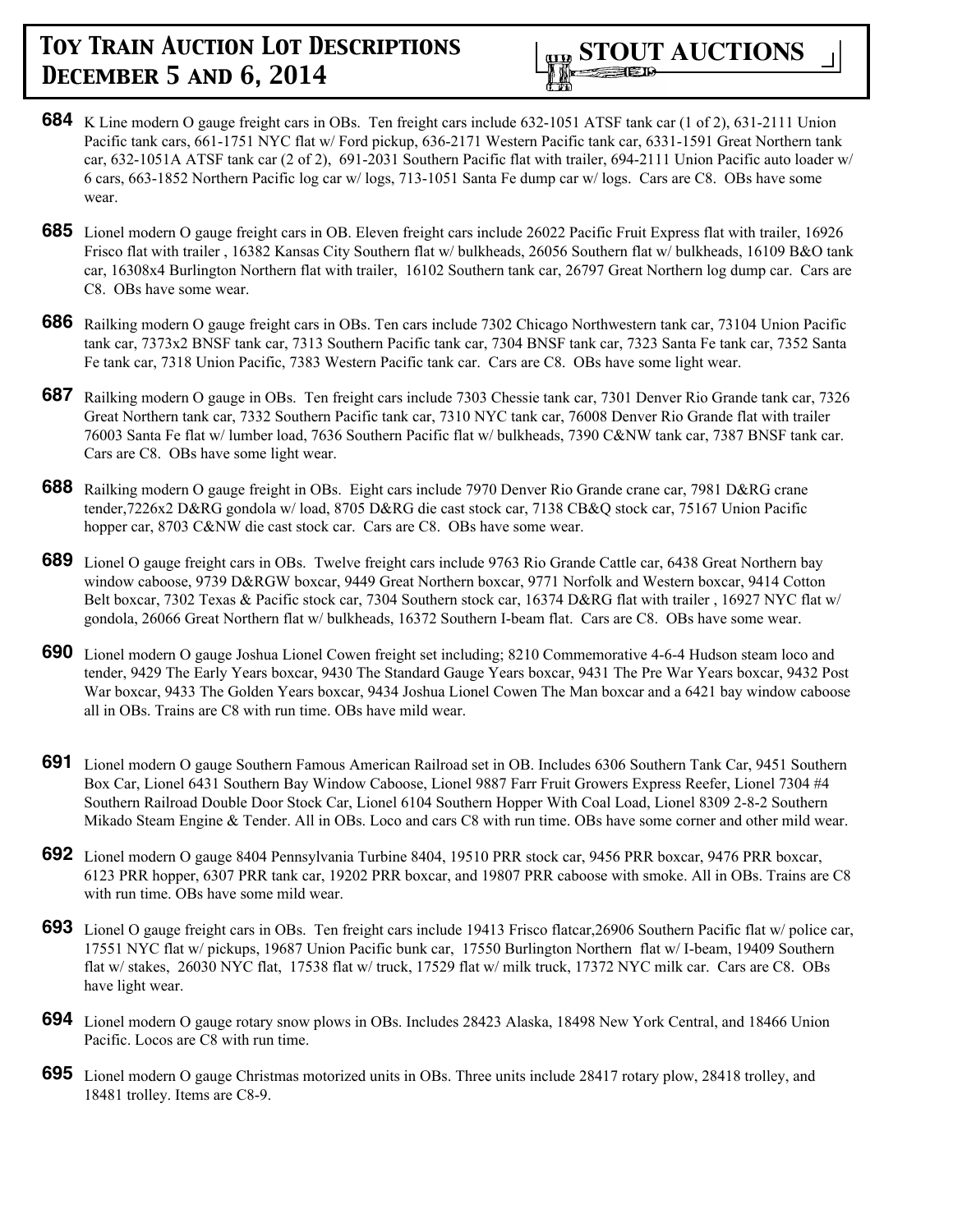

- **696** Lionel modern O gauge motorized units in OBs. Includes 18429 handcar, 18439 Union Pacific pickup, 18924 Illinois Central industrial engine, 28415 Third Ave trolley, and 8264 Canadian Pacific snow plow. Items range C7+ to C9. OBs have light corner wear.
- **697** Lionel modern O gauge Famous American Railroad series no. 2 Union Pacific freight set including; 8002 die cast 2-8-4 Berkshire steam loco and tender, 9366 hopper, 9367 tank, 9419 boxcar, 9811 Pacific Fruit Express reefer, 9418 FARR boxcar, and 9368 bay window caboose all in OBs. Trains are C8 condition with run time. OBs have some corner and edge wear. Loco box has been water damaged and skinned on one side.
- **698** Lionel modern O gauge 18504 Frisco GP-7 diesel locomotive with five Frisco freight cars: 19408 gondola w/coil covers, 19230 double door boxcar, 19519 stock car, 19602 Johnson tank car, 19229 Frisco Railsounds boxcar, and 19710 caboose, in OBs. Trains are generally C8 with run time. A few OBs have some light wear.
- **699** Lionel modern O gauge Famous American Railroad Series no. 1 Santa Fe freight set, circa 1979 including; 8900 steam 4-6 -4 loco with tender, 9880 reefer, 9322 covered quad hopper, 7712 boxcar, 9321 tank, 9323 bay window caboose all in OBs. Trains are C8 with run time. OBs have mild to moderate wear.
- **700** Lionel modern O gauge Famous American Railroad series 3 Great Northern freight set in OBs including; 3100 steam 4-8-4 loco and tender, 6102 covered hopper, 9819 Fruit Express reefer, 9449 boxcar, 6304 tank car, 9450 cattle car and a 6438 bay window caboose. Set is generally C7-8 with run time. OBs have mild to moderate wear.
- **701** Lionel modern O gauge Postwar Celebration Series 14520 Texas Special F3 B unit with Railsounds C9-10 in OB.
- **702** Lionel modern O gauge Hudson steam locomotives in OBs. Includes 18090 Rio Grande 1990 LCCA loco and 8206 New York Central. Locos are C7-8 with run time, NYC loco has small adhesive spots on the edge of the tender which might clean. OBs have light corner and edge wear.
- **703** Lionel modern O gauge diesel locomotives in OBs. Includes 8030 Illinois Central GP-9, 8774 and 8758 Southern GP-7 power and dummy units, and 8873 and 8872 Santa Fe SD-18. Locos are C7-8. OBs have some mild to moderate wear.
- **704** K Line modern O gauge Pennsylvania F-7 B units in OBs. Both units are dummy. Catalog numbers K2580- 9502 and -9503. One unit has operating smoke. Both are C8 with run time.
- **705** Lionel modern O gauge Southern Pacific GP-9 B units in OBs. Two units include 18576 with constant voltage lights and 18864 non lighted unit. Both dummy and in C8 condition with run time. OBs have light wear and sun fading.
- **706** K Line modern O gauge K2543-0752 Milwaukee Road F-7 dummy B unit in OB. Features smoke. C8 with run time.
- **707** MTH Railking modern O gauge E-3 dummy B units in OBs. Includes 30-2187-3 Rock Island and 30-2227-3 Santa Fe. Units are C9-10.
- **708** Lionel modern O gauge Halloween items in OBs. Includes 18745 4-6-0 steam locomotive with whistle and smoke, 28428 ghoul handcar, 35256 passenger two pack, 36548 work caboose, 15072 Pumpkin Patch boxcar, 37015 Jack-o-Lantern flat, and 29619 tank car. Items are C8 with run time.
- **709** Lionel and Railking modern O gauge Christmas trains in OBs. Includes 24274 girder bridge, 27872 Polar Railroad hot chocolate milk car, 17752 Polar Railroad boxcar, 26445 Polar Railroad hopper with presents, 14260 tractor, 27872 Polar Railroad Reindeer stock car, 27656 I-12 caboose, and 26873 musical boxcar. Also included is 30-2511 elf hand car. Items are C8 to C10.
- **710** Lionel modern O gauge 38219 Texan Texas Special FT B unit in OB. C9-10.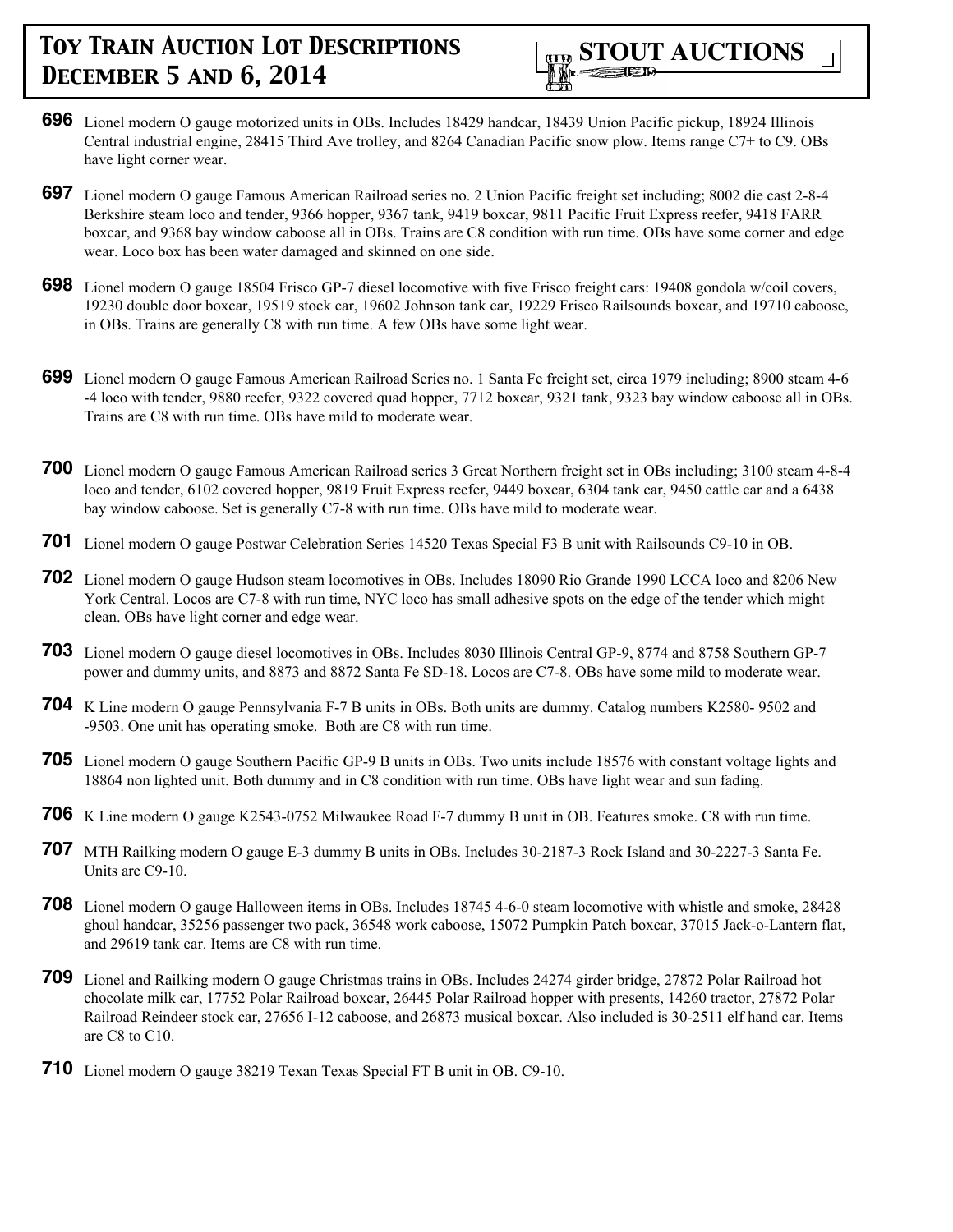

- **711** Lionel modern O gauge freight cars in OB. Ten freight cars include 52081 Chicago and Northwestern Chicagoland Lionel Railroad Club boxcar, 36783 Mickey Mouse boxcar, 16980 Speedy Gonzales missile flat, 16253 Santa Fe auto carrier, 26687 Wild West gondola, 36834 Santa Fe transparent instruction car, 26598 Union Pacific caboose, 15069 Coca Cola boxcar, 26597 Great Northern caboose, and 26660 Coca Cola vat car. Cars are generally C8. A few OBs have wear or price stickers.
- **712** Lionel modern O gauge freight cars in OB. Fifteen freight cars include three 5713 SSW reefers, two are weathered, 5714 Michigan Central reefer, 19502 Chicago and Northwestern reefer, 19255 Erie boxcar, 19604 Goodyear tank car, 31977 Atlantic States tank car in incorrect OB, 16261 Union Pacific boxcar, 17408 Cotton Belt gondola, 19504 weathered Northern Pacific reefer, 16903 Canadian Pacific flat with wood load, 9781 Delaware and Hudson boxcar, 15002 Chesapeake and Ohio boxcar, and 9705 Rio Grande boxcar. Cars are C7 to C8. OBs have light to mild wear.
- **713** Lionel and K Line modern O gauge Circus items. Highlights include 8716 General steam locomotive missing roof details, 16628 clown chase car, 16629 operating elephant car with track trip and five other freight cars. Generally C7 to C8 condition.
- **714** Williams modern O gauge trains in OBs. Includes LL1033A0 Southern aluminum passenger car two pack C9-10, 42 Burlington Northern boxcar, 54 REA boxcar, 6450 REA reefer, 20294 New York Central F3 B unit and sealed E7-200B Atlantic Coast Line B unit. Items are C8 to C10.
- **715** K Line, Atlas, and Weaver modern O gauge trains and accessories in OBs. Includes 22391 Ford MP-15 switcher, 761-2114 Union Pacific express boxcar, 641-740805 Los Angeles boxcar, 691-1492 Rio Grande flat with container, 641-5109S Coca Cola musical boxcar with base, 6995 BNSF flat, 661-1491 Rio Grande flat with logs, 661-2112 Union Pacific flat with trucks, 0703-1 Cotton Belt caboose, Weaver French and Indian War PS-1 boxcar, Aztec track cleaning car, and three K Line die cast Army Jeeps. Items are C8 to C10 condition.
- **716** Lionel modern O gauge 29868 Alaska Jet Snow blower in OB. Features smoke. C9-10. OB has light wear and price sticker.
- **717** Lionel modern O gauge 11711 Santa Fe F3 A-B-A diesel units factory sealed in OB wrapped in factory plastic, C10. Set box has some light damage edges.
- **718** Lionel modern O Gauge Santa Fe aluminum passenger cars including; 19109 baggage, 19110 combo,19111 diner, 19112 coach, 19128 full vista dome, 19138 duplex roomette (Not shown in photos) and 19113 vista observation. Cars are C8-9 with light run time. Clean OBs.
- **719** Lionel modern O Gauge No. 51000 The Hiawatha passenger set in OB. Set is factory wrapped C9-10. Only the loco was unwrapped for inspection. Very light gassing forming at the centerline of the casting. One of the better examples of this set that we have seen in recent memory. OB has light wear.
- **720** Lionel modern O gauge TCA Bicentennial Special no. 2 containing; 1976 U36B diesel, 1974 Stars & Stripes Pullman, 1975 American Eagle Pullman, 1973 Freedom Bell observation and paperwork in OB. Set is C8 with light run time. Plaque missing. OB has some mild corner wear.
- **721** Lionel modern O Gauge Santa Fe Super Chief aluminum passenger set factory sealed in shipper. Catalog number is 19165. Cars are assumed C10.
- **722** Lionel modern O gauge 18117 Santa Fe F3 AA diesel units in OB. Also includes 18121 B unit. Locos are C8+ with lighter run time. One A unit has light Styrofoam residue stuck to the rear of the frame. Should clean OBs have some staining and light wear.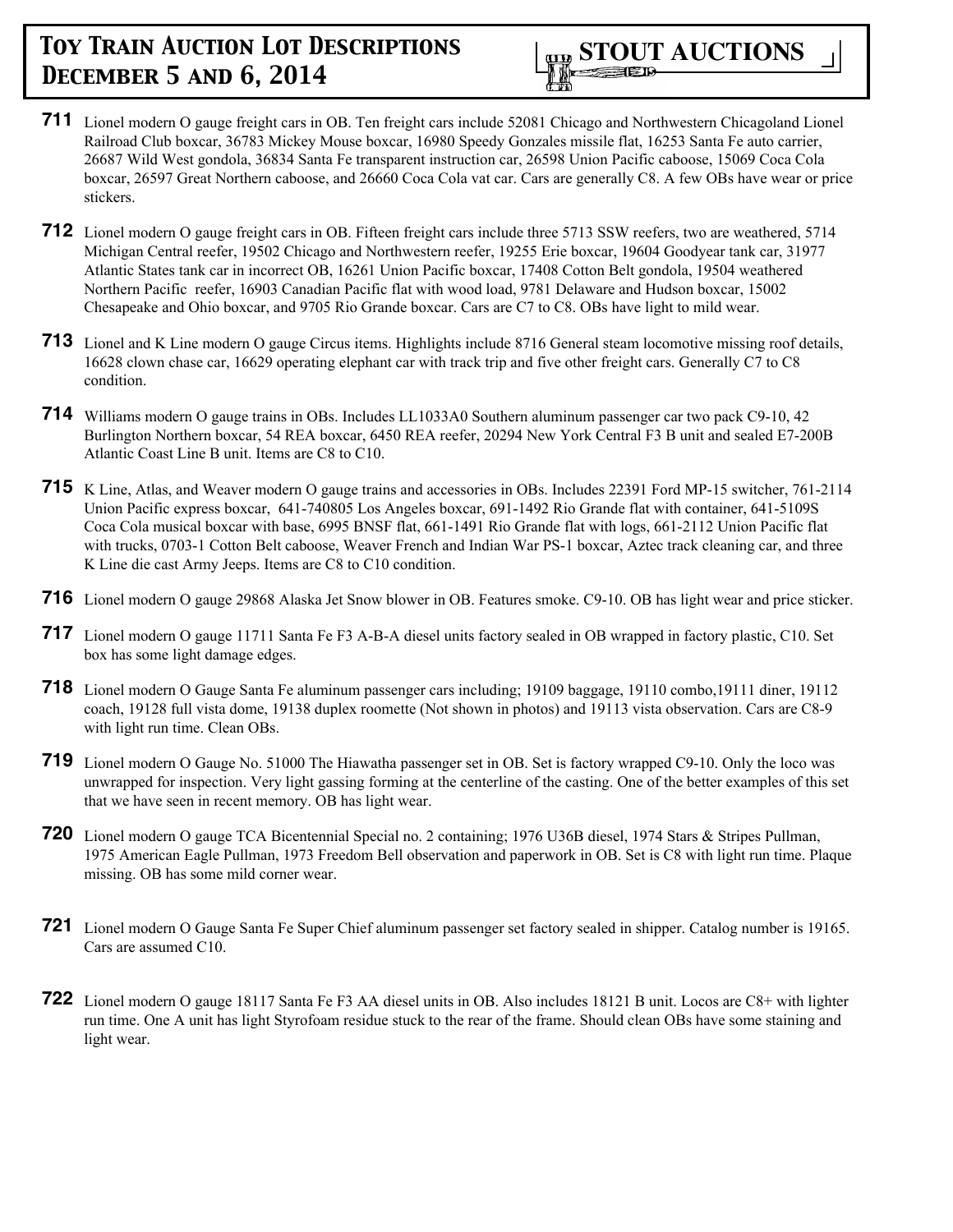

- **723** Lionel modern O gauge Walt Disney Mickey Mouse Express Set with hi-cube boxcars including; 8773 U36B diesel engine, 9660 Mickey Mouse, 9661 Goofy, 9662 Donald Duck, 9663 Dumbo, 9664 Cinderella, 9665 Peter Pan, 9666 Pinocchio, 9667 Snow white, 9668 Pluto, 9669 Bambi, 9670 Alice in Wonderland, 9671 Fantasia boxcar, and 9183 caboose. Trains are nice C8 with clean OBs with only light shelf wear.
- **724** Lionel modern O Gauge 11724 Great Northern F-3 A-B-A diesel units factory sealed in OB. Contents assumed C10. Locos feature Railsounds in the dummy A. Alco included is 18108 B unit not shown in OB.
- **725** Lionel modern O gauge Chicago and Alton passenger train in OBs. Includes 8101 Chicago and Alton die cast 4-6-4 Hudson locomotive and tender featuring electronic whistle, Mighty Sound of Steam and smoke, 9554 Armstrong baggage, 9555 Missouri combo, 9556 Wilson coach, 9557 Groves coach, 9599 Bloomington dining car and 9558 Chicago observation. Set is nicer C8-9 with light run time and clean OBs.
- **726** Lionel modern O Gauge 763E steam locomotive 18056 in original box. Loco is New York Central and features TMCC, Railsounds, and much more. Loco is factory sealed C9-10.
- **727** Lionel modern O gauge operating motorized units in OBs. Includes 8264 Canadian Pacific snow plow, 8368 Alaska switcher, 8459 Rio Grande rotary snow plow, and 18404 Santa Fe Francisco trolley. Units are generally C8 with run time. OBs have very light wear.
- **728** Lionel modern O gauge 1450 Service Station F-3 Special set in original box with 8464 and 8465 Rio Grande F-3a diesel units with 9117 Alaska hopper, 9863 REA reefer, 9144 D&RG gondola, 9710 Rutland boxcar, and 9166 Rio Grande illuminated caboose. Set is C8 with light run time. Also includes add on B unit in shipping box.
- **729** Lionel modern O gauge 8951 Southern Pacific FM Trainmaster diesel locomotive in OB. Loco is C9 with no signs of running beyond a factory test. Clean OB with very faint corner wear.
- **730** Lionel modern O gauge 8950 Virginian FM Trainmaster diesel locomotive in OB. Loco is C8+ with light run time. Locomotive original box has light corner and edge wear.
- **731** Lionel modern O gauge 8157 Santa Fe FM Trainmaster in OB. Loco is C8 with run time. Very faint corner wear on box.
- **732** Lionel modern O gauge 18959 New York Central NW2 diesel switching loco in OB. Loco features TMCC, Railsounds, Electrocouplers, and much more. The switcher is C8 with run time.
- **733** Lionel modern O gauge New Haven F3 A-B-A set in OBs. Catalog numbers are 8851 and 8864. Locos look C8+ however one small nick on the roof of the dummy A. OBs have light wear.
- **734** Lionel modern O gauge 18043 Chesapeake and Ohio semi scale Hudson loco and tender in OB. Loco features TMCC, Railsounds, Electrocoupler, smoke unit and much more. Loco is C8 with run time.
- **735** Lionel modern O Gauge Chesapeake and Ohio aluminum passenger cars including; 19145 combo, 19146 passenger, 19147 passenger, and 19150 observation. Also includes 19164 two car add on pack. Cars are C8-9 with very light run time.
- **736** Lionel modern O gauge Burlington aluminum passenger set containing; 8054 F3 AA dual motor diesel, 8062 B unit with two tight hairline screw cracks on one screw hole, 9576 Silver Pouch baggage, 9577 Silver Halter coach, 9578 Silver Gladiola coach, 9579 Silver Kettle vista dome, 9588 Silver Dome vista dome and a 9580 Silver Veranda observation all in OBs. Cars and locos are C8 with run time, B unit is C7-8 due to the screw crack. OBs have corner and edge wear, one split corner on loco box.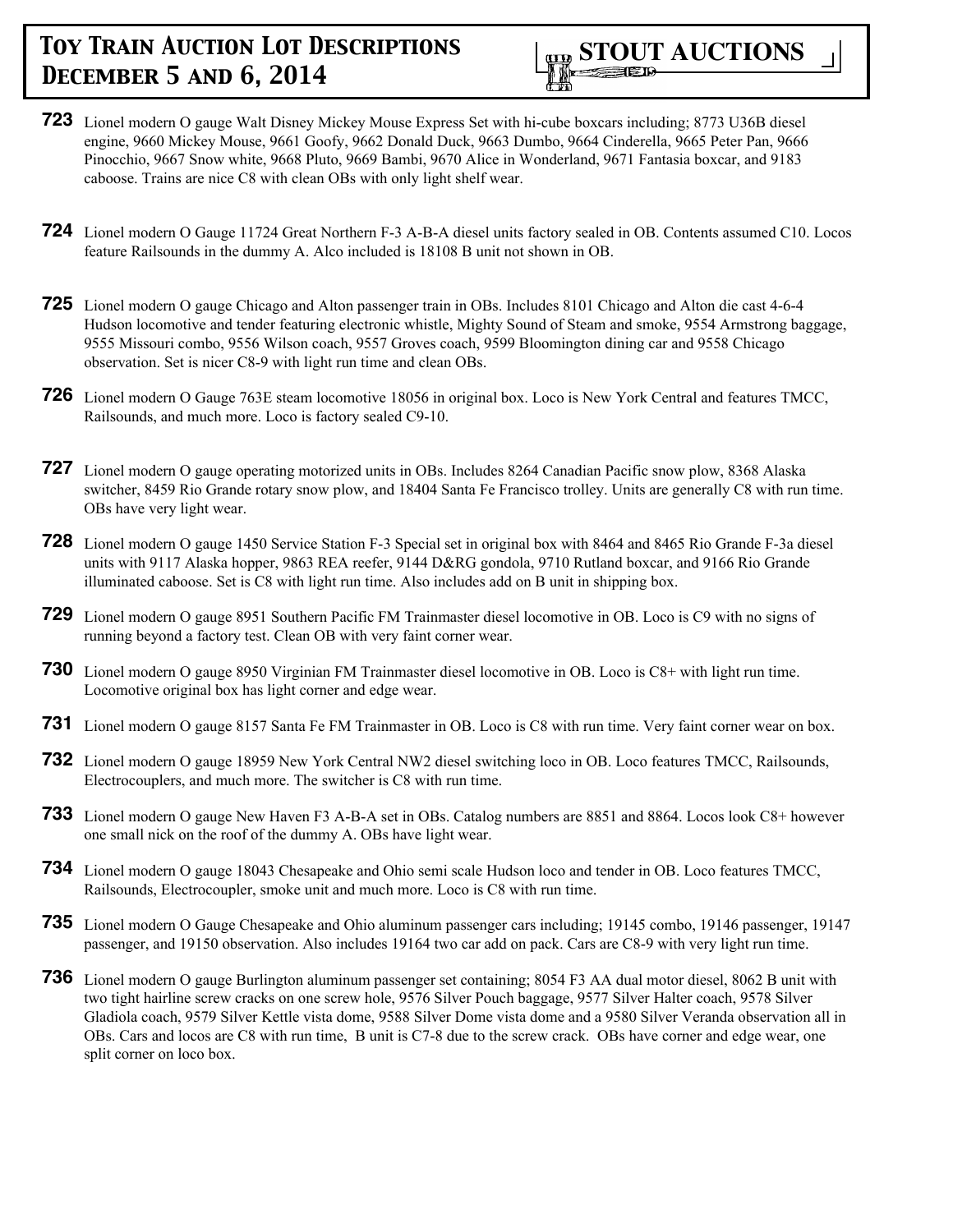

- **737** Lionel modern O gauge Amtrak aluminum passenger set including; 18303 GG-1 electric loco, 19100 baggage, 19101 combo, 19102 coach, 19103 vista dome, 19104 dining car, 19105 full vista dome and a 19106 observation all in OBs. Loco and cars are C9-10 showing no major signs of being run beyond a factory test. Maybe opened for inspection. Light wear on one car box corner.
- **738** Lionel modern O Gauge 8550 Penn Central GG-1 in OB. Loco is C10 and is sealed in the inner carton. OB has light corner wear.
- **739** Lionel modern O Gauge Pennsylvania GG-1 in OB. Loco is catalog number 18313 and features TMCC, dual Pullmor motors and more. Loco is C9-10.
- **740** Lionel modern O Gauge 8753 Pennsylvania GG-1 in OB. Loco is C9-10 and only unwrapped for photos. Pantographs and insulators still attached to sprues in the box. OB has light corner wear. OB has light wear.
- **741** Lionel modern O gauge 18300 Pennsylvania mint series GG-1 electric locomotive in OB. Loco is C8+ with light run time.
- **742** Lionel modern O Gauge Wabash passenger set in OBs. Set includes 8610 4-6-4 with smoke whistle, and sound of steam. Cars include 7227 7228 7229 7230 7231 7232. Trains are C8 condition with run time. OBs have some light wear.
- **743** Lionel modern O gauge EP-5 electric locomotives in OBs. Includes 18302 Great Northern and 8558 Milwaukee Road. Great Northern locomotive is C8-9, Milwaukee Road is C8. OBs have light wear.
- **744** Lionel modern O Gauge Amtrak F-3 A-B-A set in OBs. Three units include 8466 powered A, 8467 dummy A and 8475 dummy B unit. Locos are C8 with light run time and a few very small nicks at the corner of the pilot. OBs have some wear and light water staining.
- **745** Lionel modern O gauge New York Central passenger set; 8370/8371 F3 ABA diesel locomotives, 9594 baggage, 9595 combo, 9596 Wayne County Pullman, 9597 Hudson River Pullman, 19137 duplex roomette car, 7207 dining and a 9598 Manhattan Island observation all in OBs. Trains are C8 to C8+ with light run time. A few OBs have light wear.
- **746** Lionel modern O Gauge 19079 New York Central Heavyweight passenger cars in OBs including; 19080 Railway Express baggage car numbered 2564, 19081 Park Place coach numbered 2565, 19082 Star Beam coach numbered 2566 and a 19083 Hudson Valley observation numbered 2567. Cars are C8 with run time.
- **747** Lionel modern O gauge 18000 Pennsylvania 0-6-0 B6 steam locomotive. Loco is C8 with light run time. OB has light corner wear.
- **748** Lionel modern O gauge 18002 New York Central Hudson steam locomotive in OB. Loco features Sound of Steam, smoke, Pullmor motor and more. Loco is C8 with light run time. OB has mild corner wear.
- **749** Lionel modern O Gauge New York Central 8406 Hudson in OB. Loco features smoke, Pullmor motor, and more. Loco is C8 with run time. OB has light corner wear.
- **750** Lionel modern O gauge 18009 New York Central 4-8-2 Mohawk L-3 class loco and tender in OB. Loco features smoke and Railsounds and is C8 with run time. Some light residue forming in the coal pile which is normal for this locomotive. OB has mild corner wear.
- **751** Lionel modern O Gauge 8378 Wabash FM with display case. Loco is C8 with very light run time. However, one very small paint chip above front screw hole.
- **752** Lionel modern O Gauge 19166 Northern Pacific full-dome 4-car set. Set is factory sealed in the master carton C10.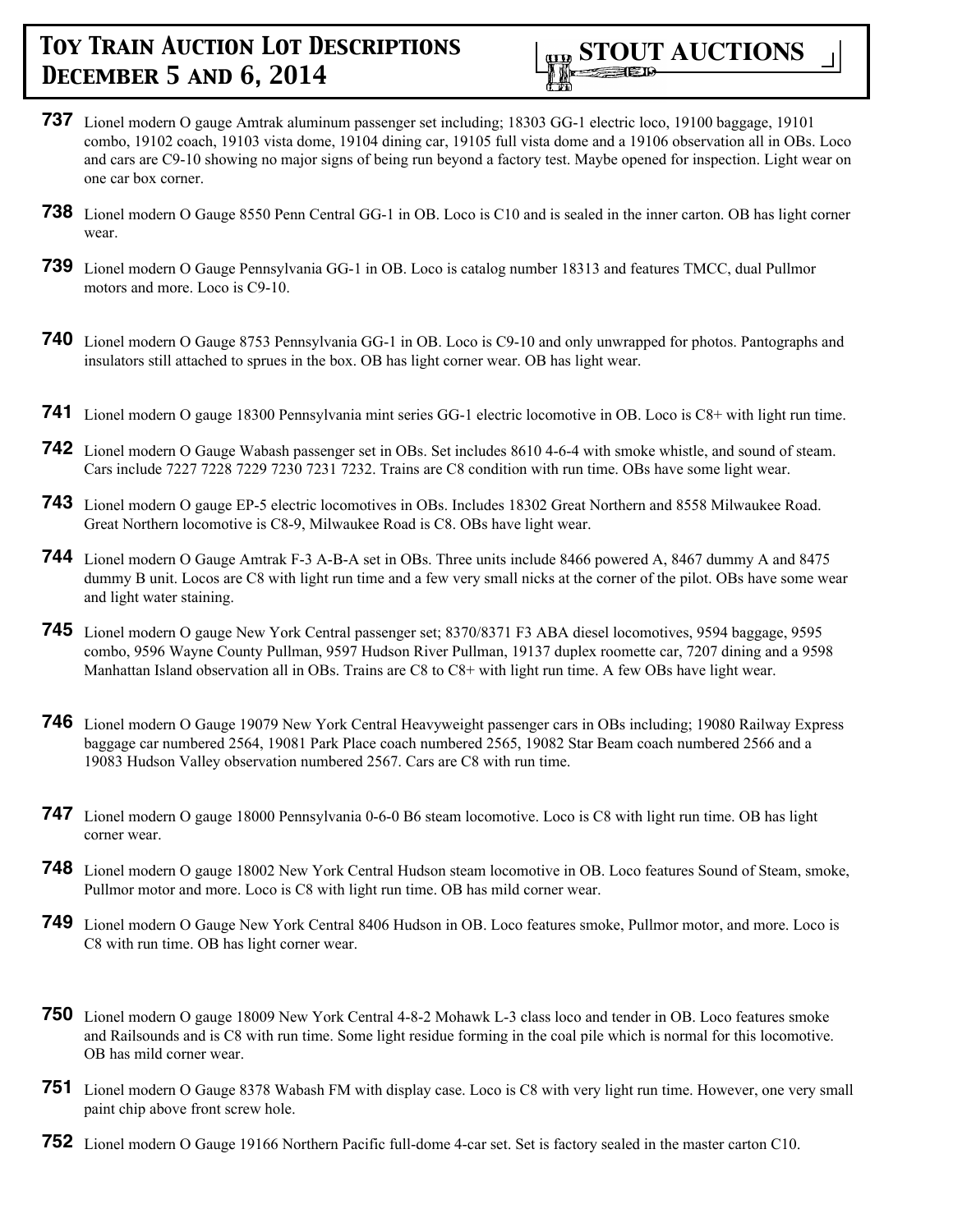- **753** Lionel modern O Gauge 8587 Wabash GP-9 with display case. Loco is C8-9 with little if any run time. Display case included.
- **754** Lionel modern O gauge 11903 Atlantic Coast Line F3 A-B-A diesel set in OBs. Locos feature TMCC and Railsounds and are in the OBs. Locos are C9-10 with two unwrapped for photos. Third powered unit is factory wrapped.
- **755** Lionel modern O Gauge Lionel Lines Madison passenger cars include 19016 Madison passenger car, 19015 Irvington passenger car, 19017 Manhattan passenger car, 19018 Sager Place observation car in OBs. Cars are C9 maybe displayed but no major signs of run time.
- **756** Lionel modern O gauge Southern Pacific Madison passenger cars including 19019 baggage,19023 Arcata Bay, 19024 Half Moon Bay, 19025 Drakes Bay and 19026 Sunset Bay observation. Cars are C9-10 with no major signs of run time.
- **757** Lionel modern O gauge 1463 Coca-Cola freight set in OB. Set is C8 with run time. OB has some light wear.
- **758** Lionel modern O gauge 1665 New York Central Empire State Express freight set factory sealed in OB, C10, however set box has some light shelf wear.
- **759** Lionel modern O gauge Pennsylvania Broadway Limited set and other Pennsylvania passenger cars. Includes sealed 1487 set, and the following passenger cars 9510, 9513, 9514, 9515, 19002, and 9521. Cars are in C8 condition, set is C10. OBs have some light wear and staining.
- **760** Lionel modern O gauge Blue Comet passenger set in OBs including; 8801 die cast 4-6-4 steam loco and tender, 9536 baggage, 9537 combo, 9538 Pullman, 19000 dining car and 9539 Pullman and a 9540 observation. Loco and cars C9 to C10. Loco is factory wrapped, a few cars open but some are still factory wrapped. OBs have some light wear.
- **761** Lionel modern O gauge Pennsylvania F-3 A-B-B-A set in OBs. Includes 8952 A-A set, 8164 dummy B unit with horn, and 8059 dummy B unit. Locos are C8-9 with little if any run time.
- **762** Lionel modern O gauge 18145 Northern Pacific F3A Diesel Locomotive and 18146 Northern Pacific F3B non-powered Diesel Locomotive, Locos feature TMCC and Railsounds. Locos are C8+ with light run time.
- **763** Lionel modern O gauge Atlantic Coast Line aluminum passenger in individual OBs; 19155 no. 101 combination car, 19156 Talladega dining car, 19157 Moultrie coach and 19158 no. 256 observation. Cars are C9-10. Clean OBs.
- **764** Lionel modern O Gauge Milwaukee Road F3 A-B set in OBs. Catalog numbers are 18138 and 18139. Pair features TMCC, Railsounds, Electrocouplers and more. Locos are C8 with run time.
- **765** Lionel modern O gauge Santa Fe F3 A-B-A diesel locomotive set in OBs. Includes 18130 A-B set with TMCC, Railsounds, Electrocouplers, and much more in powered A , and 18134 dummy A unit. Locos are all factory sealed in the master cartons C10.
- **766** Lionel modern O gauge 39166 Texas Special two car aluminum passenger add on set in OB. Cars are C9-10.
- **767** Lionel modern O gauge Great Northern passenger cars: 19120 observation with illuminated interior, 19118 passenger car with illuminated interior, 19119 vista dome car with illuminated interior, 19117 combine car with illuminated interior, 19116 baggage car, 19181 vista dome and 19182 vista dome. In OBs, C9, many appear unrun.
- **768** Lionel modern O gauge 18311 Disney electric EP-5. Loco is C10 factory wrapped in the inner box.
- **769** Lionel modern O Gauge Spirit of 76 diesel train set in original boxes. 1776 diesel locomotive, 7600 caboose, 7601 Delaware, 7602 Pennsylvania, 7603 New Jersey, 7604 Georgia, 7605 Connecticut, 7606 Massachusetts, 7607 Maryland, 7608 South Carolina, 7609 New Hampshire, 7610 Virginia, 7611 New York, 7612 North Carolina, and 7613 Rhode Island. Trains are C8 with run time. OBs have light corner and edge wear.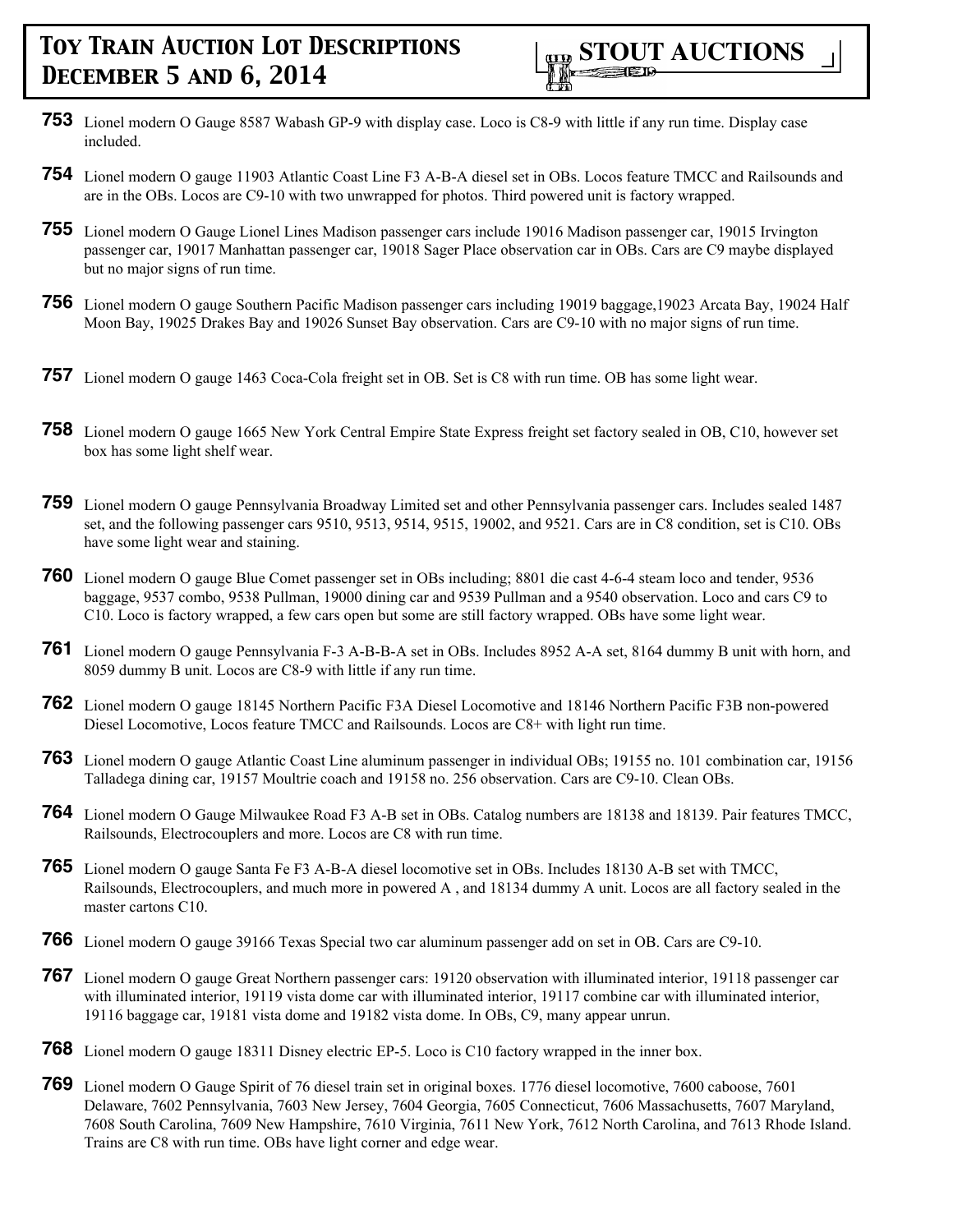- **770** Lionel modern O gauge 12948 313 Bascule bridge in OB. Bridge is C9, open but does not appear to have been used.
- **771** Lionel modern O gauge Santa Fe F-3 B units in OBs. Three units include 18103, 18115, and 18122 blue B unit. B units are C8-9 with light run time.
- **772** Lionel modern O gauge diesel locomotives in OBs. Four locos include 8031 Canadian National GP-9. 8463 Chessie GP -20, 8357 Pennsylvania GP-9, and 8471 Pennsylvania switcher. Locos are C8 to C9 some with very little run time. OBs have light corner and edge wear.
- **773** Lionel modern O gauge diesel locomotives in OBs. Includes 8376 Union Pacific SD-40 in C7-8 with condition and 8477 New York Central GP-9 in C7 condition with some scratches and paint chips. Both OBs have some light wear.
- **774** Lionel modern O gauge 21952 Service Station Special from 2000. Set is factory sealed in plastic and contents are assumed C10. Small rip in front celo.
- **775** Lionel modern O gauge 21758 Bethlehem Service Station Special in OB. Set is factory sealed in plastic and assumed C10.
- **776** Lionel Postwar O gauge 275 Watt ZW transformers. Both transformers have original cords with molded plugs. Cords are nice and plyable, no major cracking noted. Layout used C7.
- **777** Lionel modern O Gauge 11710 CP Rail Limited freight set in OBs. Set consists of: 18203 CP Rail SD40 diesel loco, 17107 Sinclair covered hopper, 17500 CP flatcar w/log load, 17200 Canadian Pacific boxcar, 17300 CP Railway reefer, 17400 gondola and 19705 CP Rail EV caboose. Set is factory sealed C10.
- **778** Lionel modern O gauge 11744 New Yorker freight and passenger set in OB. Set is sealed with factory tape and assumed C10.
- **779** Lionel modern O Gauge 18053 726 Century Club Berkshire and tender. Loco is factory sealed in the master C10. Loco features smoke, TMCC, Railsounds and more.
- **780** Lionel modern O gauge 11700 Conrail Limited freight set, factory-sealed in plastic in the inner set box C10. Small rip in front celo.
- **781** Lionel modern O gauge 11718 Norfolk Southern piggyback train set with Dash 8-40C engine, five TOFC cars, and caboose. Factory-sealed C10 in OB.
- **782** Lionel O Gauge modern Chessie System 11705 set in OBs. Loco and cars are factory sealed in plastic C10.
- **783** Lionel modern O gauge Gold Coast Limited set(1361) includes a 8376 Union Pacific SD40 l, 6357 Frisco tank car, 6114 Norfolk and Western covered hopper, 9888 Green Bay and Western reefer, 9468 Union Pacific box car, 9290 Operating Barrel car, and 6904 Union Pacific extended vision Caboose. Set is C9 and appears to have been displayed only. One split corner of set lid.
- **784** Lionel modern O gauge 1867 Milwaukee Limited diesel freight set in OB. The set is open and in C8-9 condition. Set lid has some light wear.
- **785** Lionel modern O gauge Erie-Lackawanna Limited freight set no. 1451 in individual OBs and set box including; 8458 Erie-Lackawanna dual motor SD-40 diesel and Erie Lackawanna freight cars; 6118 covered hopper, 6210 gondola, 7303 stock car, 9474 boxcar, 6524 six wheel crane car and a 6906 caboose. Loco appears to have been displayed, but cars are all still sealed in plastic C10.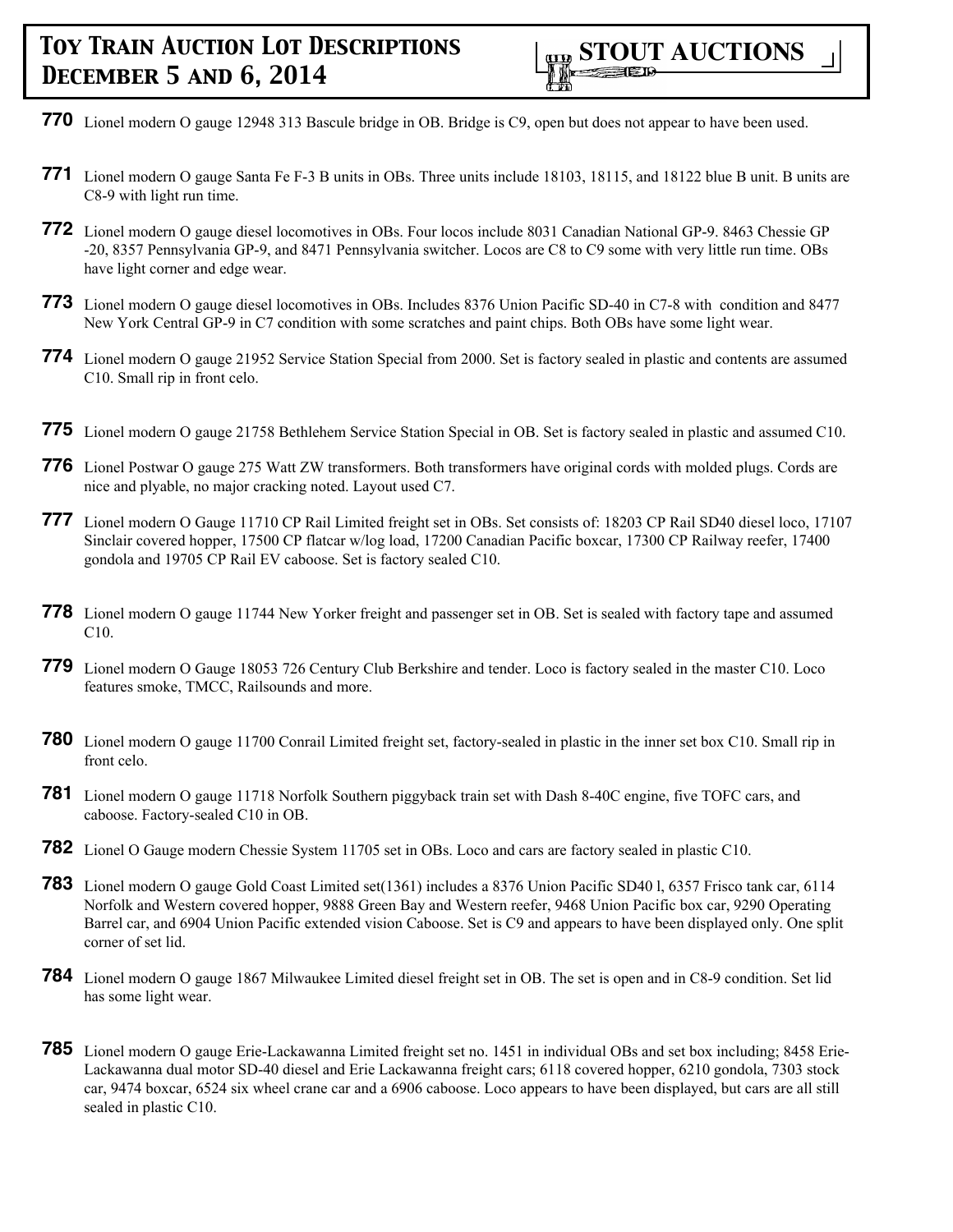- **786** Lionel modern O gauge 1158 Maple Leaf Limited set in OB. Set is C8. Set lid has a some very light wear.
- **787** Lionel modern O gauge The Chessie Royal Limited freight set no. 1070 in OB. Set includes; 8061 Western Maryland U33C diesel, 9432 Postwar Years boxcar, 9328 Chessie bay window caboose, 9329 Chessie crane car, 9324 radioactive Waste flatcar, 9818 Western Maryland reefer and a 9344 Citgo tank car. The set is factory sealed in plastic C10.
- **788** Lionel modern O Gauge 1552 Burlington Northern Limited set sealed in factory cello. Set is assumed C10.
- **789** Lionel modern O gauge Santa Fe Dash 8 40-B freight set no. 11713 factory sealed in OB wrapped in cellophane, C10. Small area of skinning on one apron of the box.
- **790** Lionel modern O gauge 18043 Chesapeake and Ohio semi scale Hudson loco and tender in OB. Loco features TMCC, Railsounds, Electrocoupler, smoke unit and much more. Loco is factory sealed in the master carton C10
- **791** Lionel modern O gauge tractor trailers in OBs. Group of twenty one include the following 12779, 12783, 12837, 12837, 12836, 12783, 12836, 12819, 12923, 12778, 12807, 12833, 12777, 12807, 12777, 12811, 12811, 12778, 12808, 12819, and 12808. Most appear to be new in box C9-10.
- **792** Corgi Classics Lionel City vehicles in OBs. Five items include 51801 fire truck, two 53904 Yellow Coach busses, and two 54103 GM 4507 busses. Items are all new in box.
- **793** Eastwood Automotive die cast Lionel items in OBs. Nice group of seventeen pieces including the following numbers 337500, 291000, 390000, 343500, 383500, 390000, 390000, 336500, 338500, 338500, 404000, 322500, two Lionel Department of Roads trucks, 344000, and two 426000. Items are new C9-10.
- **794** Lionel modern O gauge 18010 Pennsylvania scale S-2 turbine in OB. Loco is C8+ with very light run time. OB has light corner wear.
- **795** Lionel modern O gauge neon dealer clock. Tougher black version with 12 inch glass face. Clock looks nice, however has fallen off the wall breaking the inner neon tube and leaving a shallow dent in the case. Sold as is shown in the photos.
- **796** Lionel modern O gauge Norfolk and Western aluminum passenger set including; 8100 streamlined die cast 4-8-4 steam loco and tender, 9562 baggage, 9563 combo, 9564 coach, 9567 vista dome, 9565 coach, 7203 dining, and a 9566 observation all in OBs. Set is C8-9 with very light run time. OBs have light corner wear.
- **797** Lionel modern O gauge Pennsylvania passenger set with 8970 F3 A-A set and two 8060 B Units all in OBs. Pennsylvania aluminum passenger cars; 9569 combo, 9570 Railway Express Agency baggage, 9571 William Penn coach, 9572 Molly Pitcher coach, 9573 Betsy Ross vista dome, 9574 Alexander Hamilton observation and 9575 Thomas A. Edison coach all in OBs. Also included is a 7208 Pennsylvania aluminum John Hancock diner. Trains are C8+ condition with very little run time. OBs have some light wear and 9574 OB has light water staining to one corner.
- **798** Lionel modern O gauge Illinois Central aluminum passenger set including; 8580/8581 F3 ABA diesel units, 7220 baggage, 7221 Pontchartrain combo, 7222 King Coal coach, 7223 Banana Road, 7224 General Beauregard dining car, two 19129 full vista domes, and a 7225 Central Memphis observation all in OBs. Trains are C8 with run time. OBs have some light corner wear. Inner Styrofoam carton for one A unit is broken in the middle.
- **799** Lionel modern O gauge 18307 Pennsylvania FM Train Master diesel factory sealed in OB, C10.
- **800** Lionel modern O gauge 11749 Western Maryland freight set still sealed in OB. Includes Western Maryland GP20, four consecutively numbered hoppers, two numbered coal hoppers and Western Maryland caboose. Set is factory sealed C10.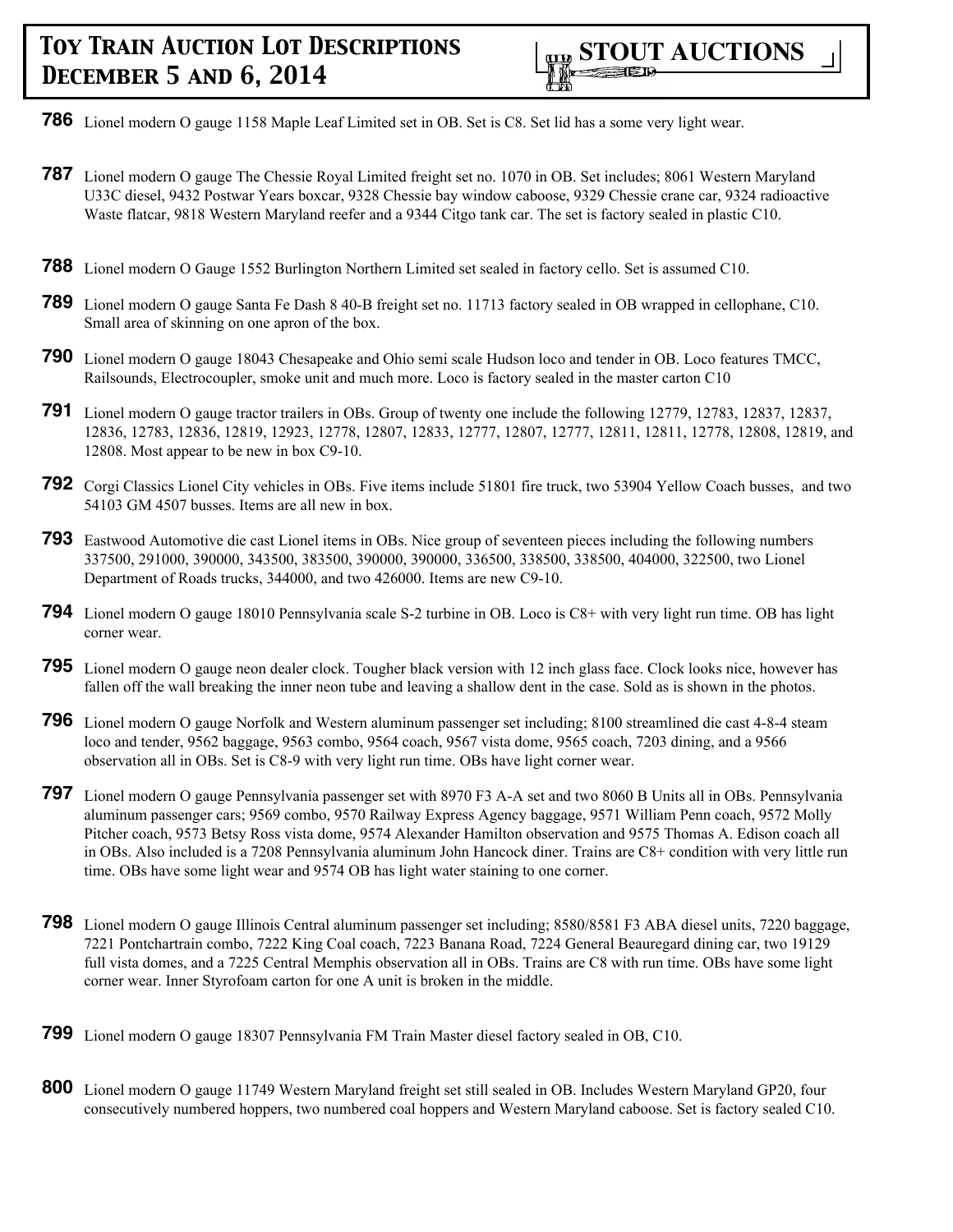

- **801** Lionel modern O Gauge 11918 Conrail Service Station Special from 1997 in OB. Set is C9, open but appears unrun beyond a factory test. Set lid has light corner wear.
- **802** Lionel modern O gauge 11984 Corvette GP7 train set in OB. Set is open but loco still factory wrapped C10. Set lid has a bit of water staining on one side apron.
- **803** Lionel modern O gauge 12948 313 Bascule bridge in OB. Bridge is factory sealed in the master carton C10.
- **804** Lionel modern O gauge 38197 Southern Pacific F3 A-B-A set in original boxes, featuring Command equipped, Crew Talk, Tower Com, Railsounds, etc. Set is factory sealed in the master carton C10.
- **805** Lionel modern O gauge Southern Pacific Daylight steam passenger set with OBs. Includes 8307 GS4 steam locomotive, 9589 baggage, 9590 combo, 9591 Pullman, 9592 Pullman, 7204 dining, 7211 vista dome, 19107 full vista dome and a 9593 observation. Trains are C8+ with light run time. OBs have light corner wear.
- **806** Lionel modern O gauge Southern Pacific Daylight F-3 A-B-A set and four vista dome passenger cars. Includes 8260, 8262, and 8261 F-3 units and four 19107 full vista dome passenger cars. C8+ with only light run time.
- **807** Lionel modern O gauge 18007 Southern Pacific GS-2 Daylight 4-8-4 loco and tender in OB. The loco and tender are C8-9 with very light run time.
- **808** Lionel modern O gauge 8056 Chicago and Northwestern FM Trainmaster in inner carton. Loco is C8 with light run time. OB has light wear and a bit of staining.
- **809** Lionel O Gauge modern 32905 Irvington Factory. Building is still factory sealed in the inner carton C10.
- **810** Lionel modern O gauge motorized units in OBs. Six items include three 8690 Lionel Lines trolleys, two 18419 Lionelville trolleys, and 18417 gang car. Items are C8 to C9.
- **811** Lionel modern O gauge Union Pacific passenger set including 8480/8481 F-3 A-B-A diesel units, 9545 baggage, 9546 combo, 9548 Placid Bay coach, 9549 Ocean Sunset coach, two 19121 vista domes, 19152 roomette and a 7210 dining car, and 9547 observation all in OBs. Cars and locos are lower C9 with very little if any run time.
- **812** Lionel modern O gauge 12782 lift bridge still factory sealed in the master carton! Awesome C10!
- **813** Lionel modern O gauge 18018 Southern 2-8-2 Mikado steam loco and tender in OB. Loco features Railsounds, smoke, and more. Loco is C8-9 with very little run time. OB has light corner wear.
- **814** Lionel modern O Gauge 18016 Northern Pacific 4-8-4 in OB. Loco features Railsounds, smoke, Pullmor motor and more. Loco is C8 with some run time. OB clean and still in partial plastic.
- **815** Lionel modern O gauge 18002 New York Central Hudson steam locomotive in OB. Loco features Sound of Steam, smoke, Pullmor motor and more. Loco is C8+ with light run time. OB has light corner wear.
- **816** Lionel modern O Gauge New York Central 8406 Hudson in OB. Loco features smoke, Pullmor motor, and more. Loco is graded C7 due to a few paint nicks in the cab roof.
- **817** Lionel modern O gauge 18009 New York Central 4-8-2 Mohawk L-3 class loco and tender in OB. Loco features smoke and Railsounds and is C8+ with very little run time. Locomotive original box has light corner and edge wear.
- **818** Lionel modern O gauge 18300 Pennsylvania mint series GG-1 electric locomotive in OB. Loco is C9 displayed only however missing a few of the plastic insulators.
- **819** Lionel modern O gauge 18030 Frisco Mikado in OB. Loco features Railsounds, whistle, bell and smoke. Loco is C8-9 with light run time. Clean OB with slight crease in one end flap.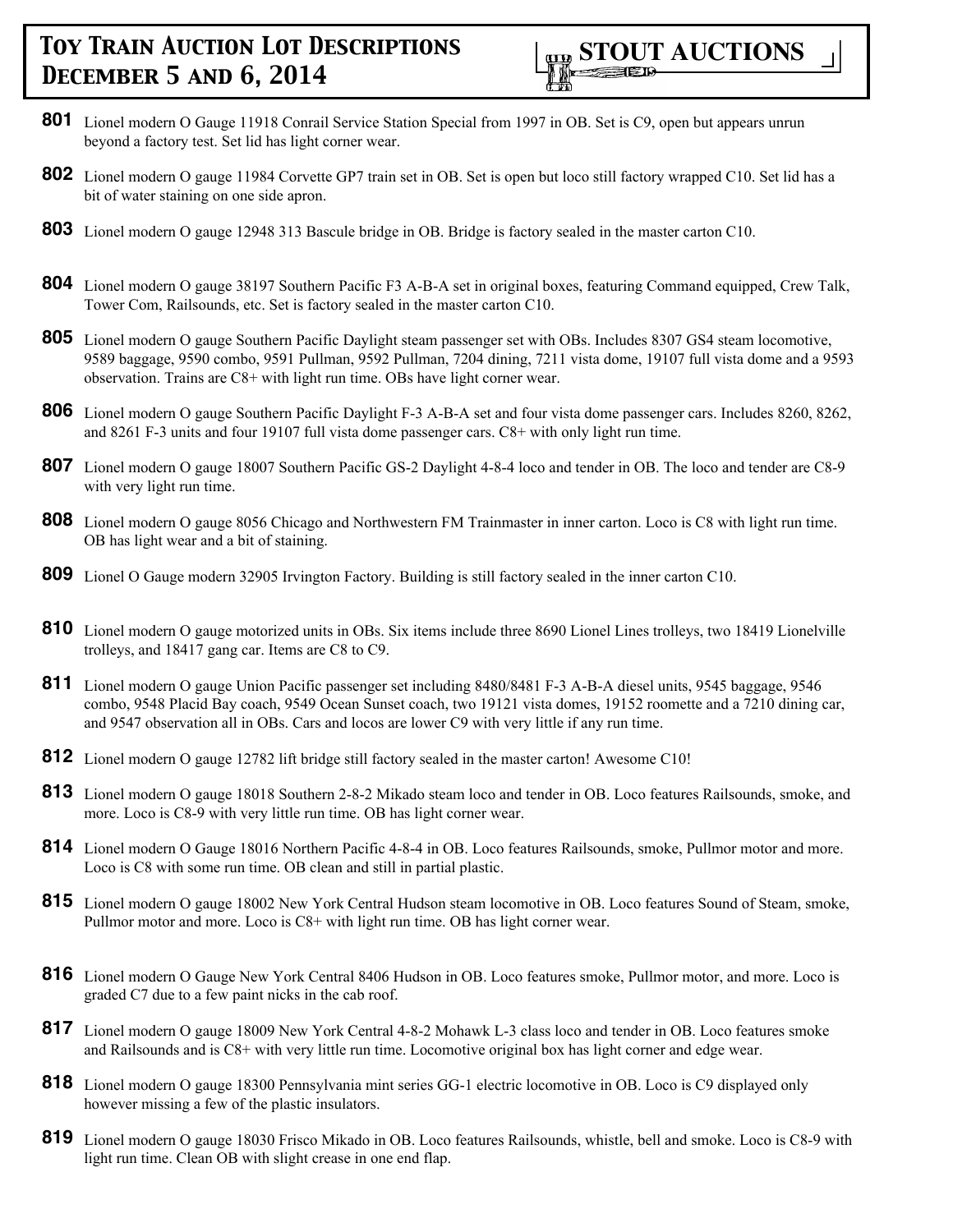

- **820** Lionel modern O Gauge 18025 Texas and Pacific L3 steam locomotive in OB. Loco features smoke, Railsounds, firebox glow and much more. Loco is lower C8 with more moderate run time. OB has some corner wear.
- **821** Lionel modern O gauge 18006 Reading T-1 steam locomotive in OB. Loco features smoke, Railsounds, and more. Loco is C9 appears to have been displayed only, OB has mild corner wear.
- **822** Lionel modern O gauge 18011 Chessie System T1 steam locomotive in OB. Loco features Railsounds, Smoke, firebox glow and more. Loco is C9 appears to have been displayed only. OB has some light corner wear.
- **823** Lionel modern O gauge Great Northern F-3 A-B-A set number 11724. Units feature Railsounds and includes sound activation button and instructions. Locos are sealed in plastic C10. Passenger cars 19116 Baggage, 19117 Combine, 19118 Passenger, 19119 Vista Dome, and 19120 Observation. Cars are also C9-10.
- **824** Lionel modern O Gauge CSX dash 8 locomotives in OBs. Includes 18214 and 18215 both have horn, dual motors and more. Both are C8 with run time.
- **825** Lionel modern O Gauge Western Maryland 18023 steam Shay locomotive in OB. Loco features Railsounds, smoke, firebox glow and much more. Loco looks C8 with some run time. OB has some mild corner wear.
- **826** Lionel modern O gauge 38153 Spirit of the Century F3s in OBs. Locos feature TMCC, Railsounds, Electrocouplers, Directional lighting and more. Set is factory sealed in the master carton C10.
- **827** Lionel modern O Gauge clear shell F3 A-A set 38151 38152 in OBs. Locos feature dual motors, and signal sounds. Locos are factory sealed in the master C10.
- **828** Lionel modern O gauge 18131 set of 18132/18133 Northern Pacific F3 AB diesel units numbered 2390 both in OBs. Locos feature TMCC and Railsounds. Locos are C8 with run time, however screw which holds rear truck to motor on A unit is missing and will need replaced. This is a .30 cent screw, Lionel part number 6008551031 SCREW # 6-32 x 15/32"
- **829** Lionel modern O Gauge 19166 Northern Pacific full-dome 4-car set. Four cars included and are factory sealed in the master carton C10.
- **830** Lionel modern O gauge 29086 clear shell three car Madison passenger cars including; 29087 New York coach, 29088 Redwood City coach and 29089 Chesterfield observation in individual OBs. Cars are factory sealed in the master C10.
- **831** Lionel modern O gauge 18585 Centennial SD40 diesel locomotive in OB. Loco features TMCC, Railsounds, Electrocouplers, and much more. Loco is C9-10 factory wrapped in the OB.
- **832** Lionel modern O gauge 18045 New York Central 777 Commodore Vanderbilt factory sealed in plastic. Loco features TMCC, Railsounds, Electrocoupler and more C10.
- **833** Lionel modern O gauge 18191 Postwar Series Western Pacific F3 A-A Set. Includes 18192 Powered Diesel A Unit, 18193 Non-Powered A Unit. Powered unit features TMCC, Railsounds, and more. Locos are factory sealed in the master carton C10. Also included are 19122 baggage, 19123 Silver Bronco vista dome, 19124 Silver Colt vista dome, 19125 Silver Mustang vista dome, 19126 Silver Pony vista dome and 19127 Silver Sky vista observation. Cars are also C9-10 with no signs of run time.
- **834** Lionel modern O Gauge 18147 Northern Pacific F3 A-B units factory sealed in master carton. Locos feature TMCC and Railsounds and more. Locos are assumed C10.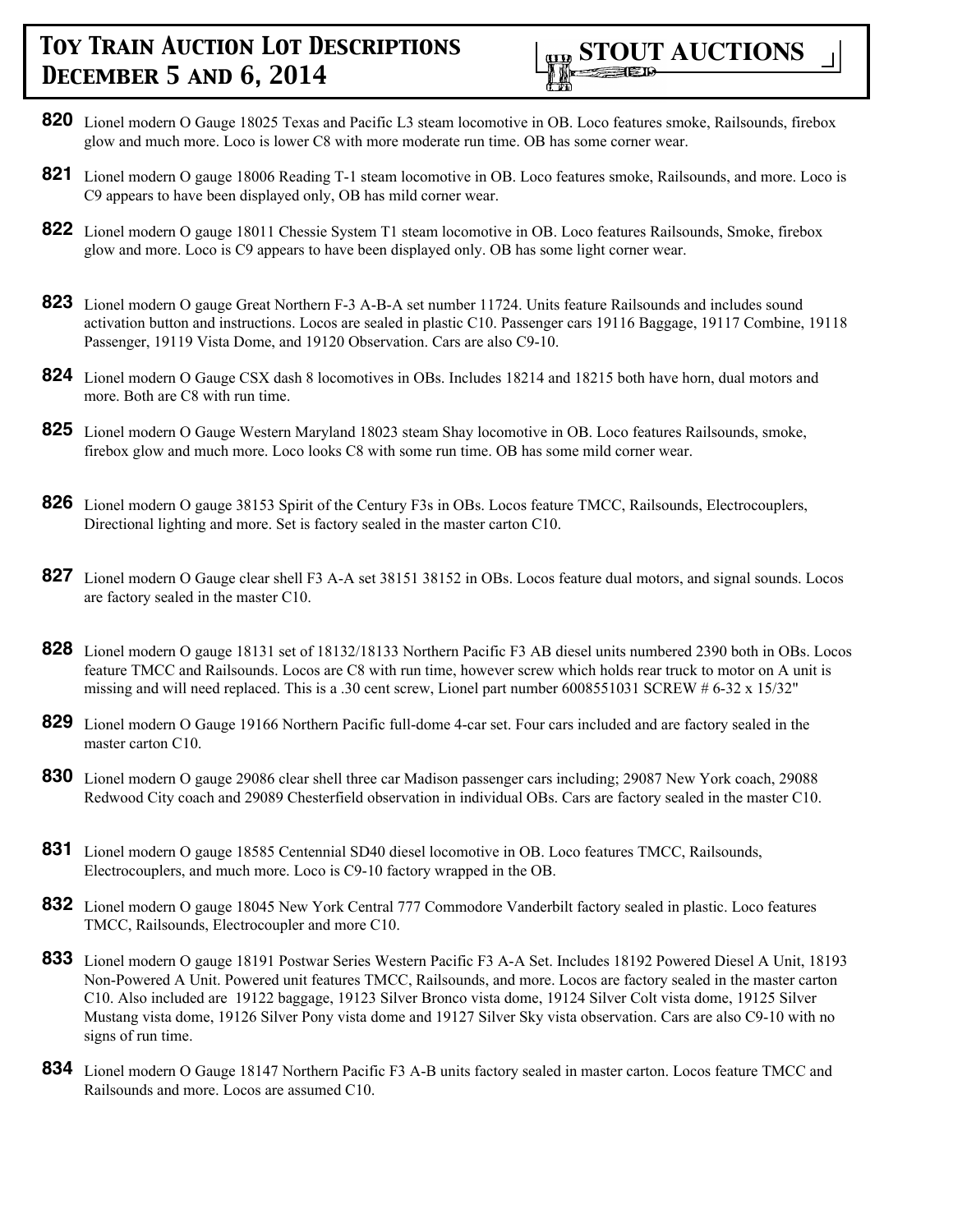

- **835** Lionel modern O gauge 18505 Nickel Plate double headed GP7 diesel locomotives in OBs. Locos feature Railsounds. Locos are factory wrapped C9-10. OB is very clean.
- **836** Lionel modern O gauge 28063 Pennsylvania T-1 4-4-4-4 Duplex 5511 and tender, equipped with TMCC, smoke, Railsounds, and more. Loco is C8 with run time. OB has light corner wear.
- **837** Lionel modern O gauge Century Club II Union Pacific M-10000 streamliner in OB. Catalog number is 51007. Loco features TMCC, Railsounds, smoke, Electrocouplers, and much more. Also included is 51249 Overland add on cars. Trains are all sealed in their master cartons C10.
- **838** Lionel modern O Gauge Century Club II New York Central Niagara. Catalog number 28069. Loco feature TMCC, Railsounds, Electrocoupler, smoke and much more. Loco is factory sealed in the master carton C10.
- **839** Lionel modern O gauge Century Club II 18340 FM Trainmaster demonstration set in OB. Set features TMCC, Railsounds, Smoke, and much more. Locos are factory sealed in master C10.
- **840** Lionel modern O gauge Century Club II 14532 Pennsylvania Sharknose A-B-A set in OBs. Catalog numbers are 14532 and 24510. Locos feature TMCC, Rail sounds, Electrocouplers and much more. Locos are factory sealed in the master carton C10.
- **841** Lionel modern O gauge Atlantic Coast Line passenger set in OBs. Includes 11903 F3 A-B-A set in OBs. Locos are factory sealed in the master carton C10. Loco features TMCC, Railsounds, Electrocouplers, and much more. Passenger cars include 19154 four pack and 21766 add on two pack. Cars are C8-9. Cars have been opened, maybe lightly run. Noted that the stripe is lifting on one car, easily fixed.
- **842** Lionel modern O Gauge 11940 Southern Pacific Warhorse set factory sealed in the master. Set features TMCC, Railsounds, and more. Set is assumed C10.
- **843** Lionel modern O Gauge 11909 Norfolk and Western Warhorse set in OB. J Class loco in set features TMCC, Railsounds and more. Set is factory sealed in plastic C10.
- **844** Lionel modern O gauge centennial GP-9 in OB. Catalog number is 18846. Loco features TMCC and Rail sounds. Loco is C9 with no signs of running beyond a factory test.
- **845** Lionel modern O gauge F-3 C&O A-A set in OBs. Locos features TMCC, Railsounds, Electrocouplers, and much more. Locos are factory sealed in the master carton C10.
- **846** Lionel modern O gauge 21775 Wreck Train Recovery set. Set is factory sealed in plastic C10.
- **847** Lionel modern O Gauge 18314 Century Club Pennsylvania GG1 factory sealed in plastic. Loco features TMCC, Railsounds, and much more. C10, display case also included.
- **848** Lionel modern O / Standard Gauge 32904 Hellgate bridge in OB. Bridge is factory sealed in the master carton C10. Green and Cream version.
- **849** Lionel modern O gauge 32999 Hell Gate bridge in OB. Bridge is C10 sealed in the master carton. Red and cream version.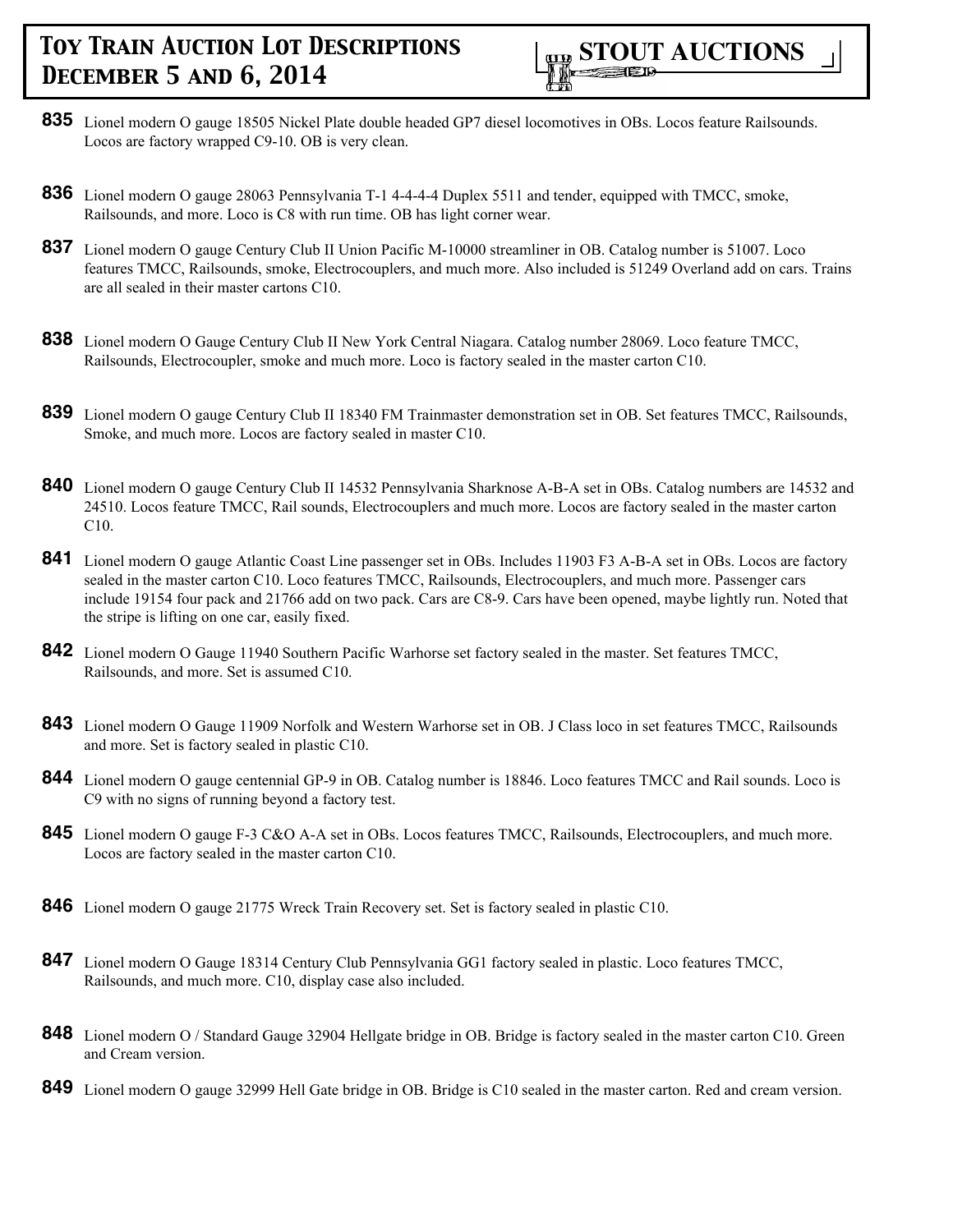

- **850** Lionel modern O Gauge 11838 Santa Fe Hudson Warhorse set in the original box. Loco features TMCC, Railsounds, smoke, wireless tether, and much more. Set is factory sealed in shipper C10.
- **851** Lionel modern O Gauge 763E steam locomotive 18056 in original box. Loco is New York Central and features TMCC, Railsounds, and much more. Loco is factory sealed C10.
- **852** Lionel modern O gauge Century Club New York Central Empire State Express Hudson steam locomotive wrapped in OB. Catalog number is 38000. Loco features TMCC, Rail sounds, smoke Electrocoupler and much more. Loco is factory wrapped in the inner carton C10.
- **853** Lionel modern O gauge JLC 28064 Union Pacific Challenger steam locomotive in OB. Loco features TMCC, Railsounds, Electrocoupler, fan driven smoke unit and much more. Loco is factory sealed in the master carton C10.
- **854** Lionel modern O gauge 28062 gold-plated 100th Anniversary 700E J-1E 4-6-4 Hudson loco and tender with display case both factory sealed in the master carton C10.
- **855** Lionel Lines modern O Gauge 17635 gold plated caboose in OB. Caboose is C10 factory sealed in the master carton C10.
- **856** Lionel modern O gauge Phoebe Snow Passenger set in OB. Catalog number 29122. F3 locos feature TMCC and Railsounds. Set is still factory sealed in the master carton C10.
- **857** Lionel modern O gauge 28029 Union Pacific Big Boy steam locomotive in OB. Loco features TMCC, Railsounds, Electrocoupler, fan driven smoke unit and much more. Loco is factory wrapped in the OB C10.
- **858** Lionel modern O gauge 29134 Western Pacific California Zephyr aluminum passenger cars. Four car set is factory sealed in the shipper C10. Shipping strap has cut into lower corner of one carton.
- **859** Lionel modern O gauge 29129 Texas Special 4 car passenger set. Includes 29130 J. Pickney Henderson vista dome car, 29132 David G. Burnett coach, 29131 Edward Burleson coach, 29133 Stephen F. Austin observation. Cars are factory sealed in master carton C10.
- **860** Lionel modern O gauge Lionel modern O Gauge 18140 Milwaukee Road F3 A and B units in OBs. Locos feature TMCC, Railsounds, Electrocoupler and more. Also include is Milwaukee Road Hiawatha aluminum passenger car four pack in OBs. Catalog number is 19184 and 39105 Hiawatha Station Sounds diner with TMCC, Railsounds, and more. All items are factory sealed in the master cartons C10.
- **861** Lionel modern O gauge 19087 Chesapeake & Ohio heavyweight passenger cars four pack and a 29010 Chesapeake & Ohio heavyweight passenger cars two pack both factory sealed in shipping cartons, C10.
- **862** Lionel modern O Gauge 18029 Dreyfuss Hudson set including; 18027 NYC 4-6-4 Dreyfuss Hudson loco with tender in OB, three rail wooden display board with Plexiglas cover. Loco is C8 with light run time. Lionel Trains, Inc. only produced 750 of these Dreyfuss Hudson engines. This model is serial number 41. Loco also includes wooden case.
- **863** Lionel modern O gauge Century Club 18057 PRR S-2 steam turbine 671 loco factory sealed in plastic in the open master carton. Loco features TMCC, Railsounds, smoke and more. Also included is a 18068 tender sealed in plastic. Both are C10.
- **864** Lionel Century Club 18135 F-3 A-A New York Central with display in original box and Lionel Century Club 18178 F-3 B unit New York Central in original box. Locos feature TMCC and Railsounds. Both locos are sealed in factory cello C10.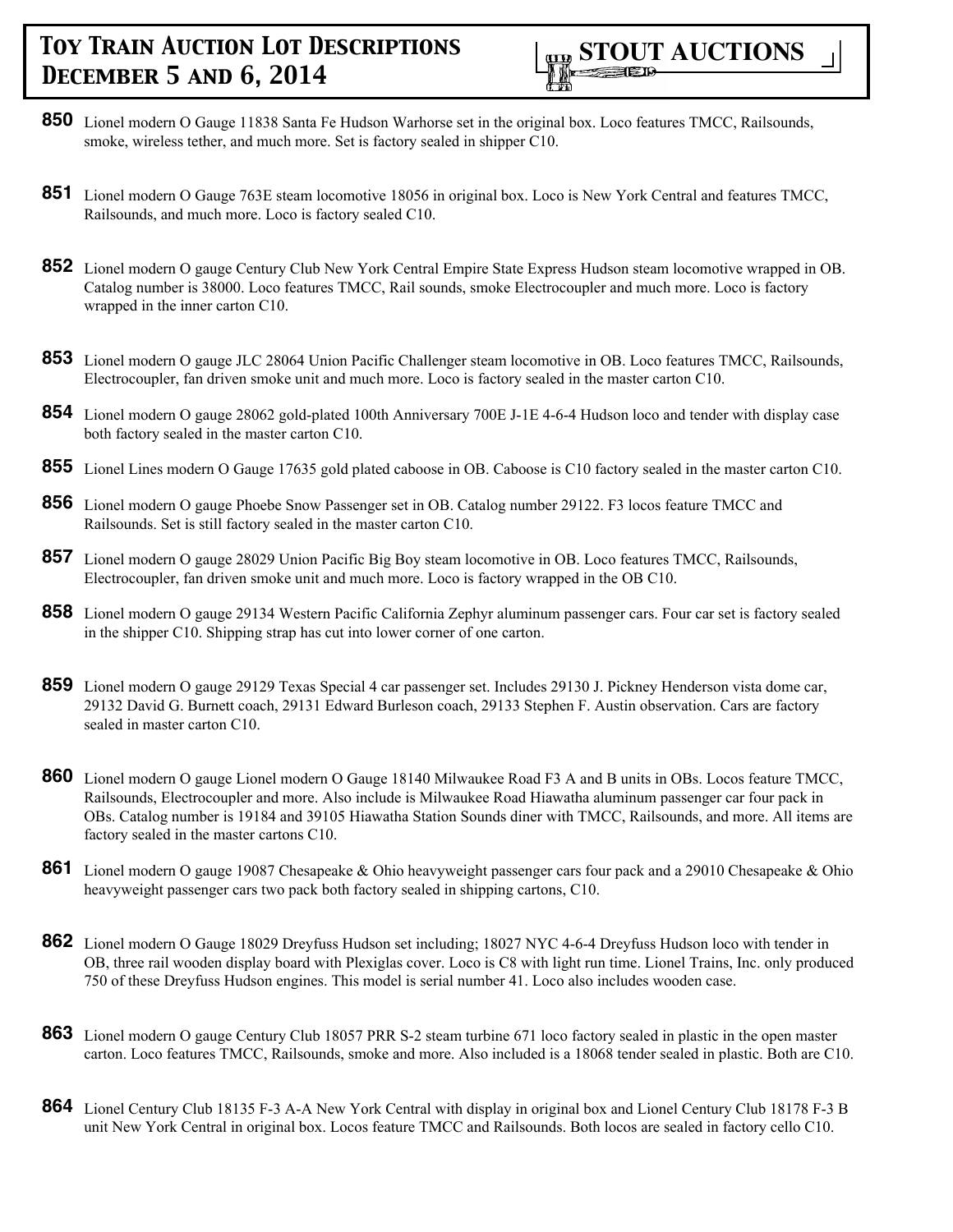

- **865** Lionel modern O gauge Century Club 18058 New York Central 773 Hudson in OB. Loco features TMCC, Railsounds, smoke and more. Loco is factory sealed in the master carton C10. Also included is sealed display case.
- **866** Lionel modern O gauge Norfolk and Western 28052 A class steam locomotive in OB. Loco features TMCC, Railsounds, Electrocoupler, fan driven smoke and more. Loco is factory sealed in the inner carton C10.
- **867** Lionel modern O Gauge Southern Pacific GS4 Daylight in OB. Loco is catalog number 18071 and features TMCC, Railsounds, Electrocoupler and much more. Loco is factory sealed in master C10.
- **868** Lionel modern O gauge 11209 Vision Line New York Central black Hudson in OB. Loco features Legacy control, Legacy Railsounds, fan driven smoke unit, whistle steam, Electrocoupler, and much more. Loco is lower C8 with moderate run time. OB has some mild wear on the lid and sides.
- **869** K Line modern O gauge K3270-5405CC New York Central Hudson steam locomotive in OB. Loco features TMCC, Railsounds, Electrocoupler, smoke unit and much more. Loco is C8 with run time. OB has mild corner and edge wear.
- **870** Lionel modern O gauge 14295 990 Legacy remote and command base set in OB. Loaded with software version 1.4. Layout used C8. Missing rechargeable batteries.
- **871** Williams by Bachmann modern O gauge Pullman heavyweight passenger cars in OBs. Six car set includes 43360 four car set and 43310 two car add on. Cars are C8 with run time. OBs have light wear.
- **872** Williams by Bachmann modern O gauge New York Central heavyweight passenger cars in OBs. Six car set includes 43358 four car set and 43308 two car add on. Cars are sealed in OBs C10.
- **873** Lionel modern O gauge 14065 nuclear reactor in OB. Unit is C7 with some scenery material on the base, and some dust and dirt on the body. Also included is an unboxed AEC gondola.
- **874** Lionel modern O gauge 28012 New York Central special edition red Commodore Vanderbilt in OB. Loco features TMCC, Smoke Railsounds and more. Loco is factory sealed in plastic C10.
- **875** Lionel modern O gauge Baltimore and Ohio 28051 EM-1 articulated steam locomotive in OB. Loco features TMCC, Railsounds, Electrocoupler, fan driven smoke and more. Locomotive is factory wrapped C10.
- **876** Lionel modern O gauge Norfolk and Western 28052 A class steam locomotive in OB. Loco features TMCC, Railsounds, Electrocoupler, fan driven smoke and more. C8 condition with run time. OB has a few dents in the corners and edges.
- **877** Atlas modern O gauge 6056 40 inch flexible straight track sections in OBs. Twenty two section in this lot. New C9-10.
- **878** Atlas modern O gauge 6056 40 inch flexible straight track sections in OBs. Twenty four section in this lot. One box appears to have some light layout use and is C8 with some loose scenery material. The other box is new C9-10 condition. Also included are six 6059 uncoupling sections and six 6095 transition joiner packs.
- **879** Atlas modern O gauge 6056 40 inch flexible straight track sections in OBs. Twenty four section in this lot. Both cases are factory sealed C10.
- **880** Atlas O scale two rail track, switches, and cork. Huge lot of well over 100 sections of 36 inch flex track, thirteen Atlas switches, box of AHM cork, and more. See photos for best description. Sold as is shown in the photos. Plenty here to build a LARGE two rail railroad.
- **881** MTH modern O gauge 20-2200-1 Pennsylvania Centipede A-A diesel locomotive set in OB. Locos feature Protosound, Protosmoke, Protocouplers, and much more. Locos are lower C8 with more moderate run time. OB has mild wear.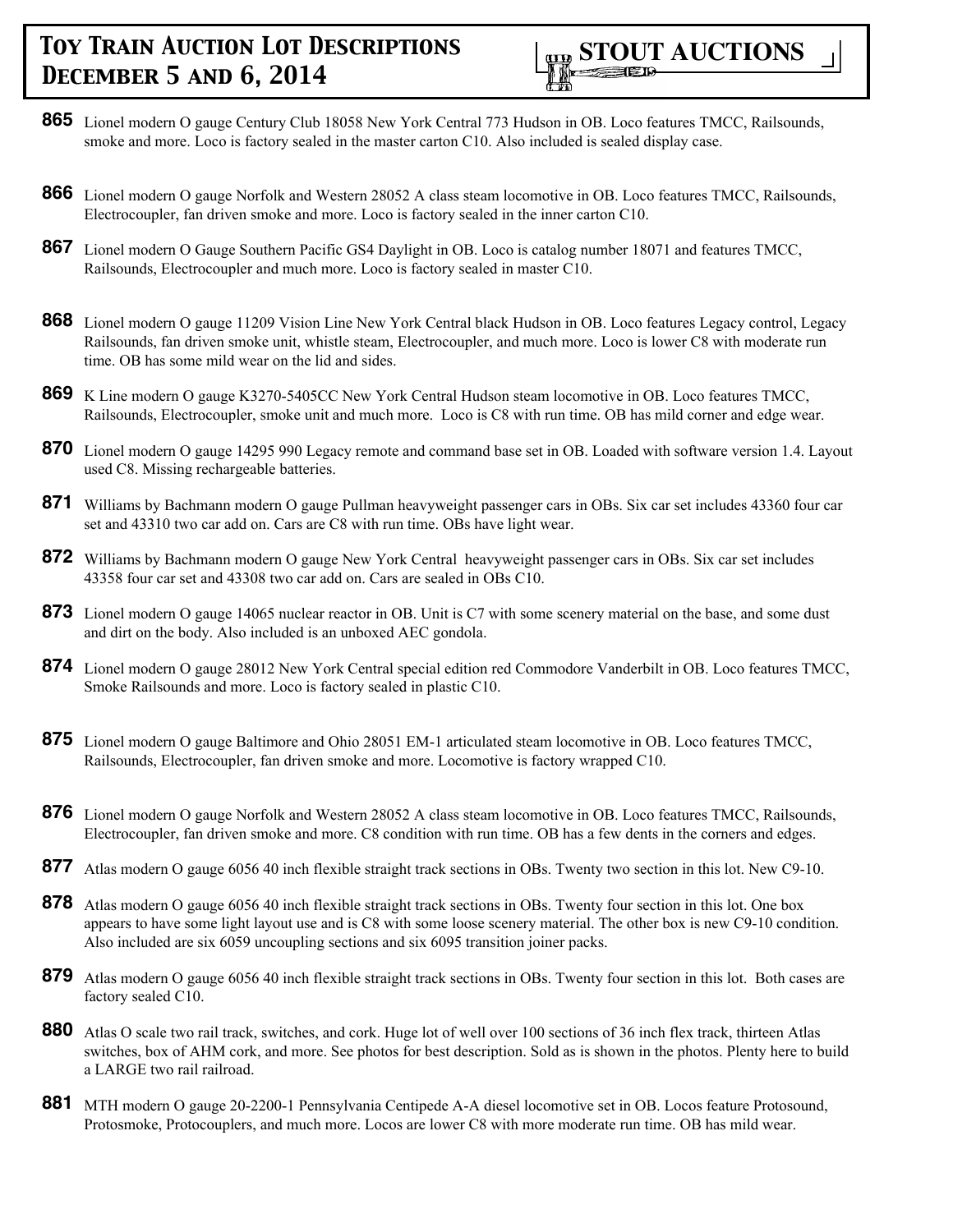

- **882** K Line modern O gauge aluminum Reading 18 inch passenger cars in OBs. Four cars all with K4681- prefix include 31562 baggage, 32015 coach, 32060 coach, and 30006 observation. Cars are C7-8 with moderate run time. OBs have light wear.
- **883** MTH modern O gauge 20-2252-1 Union Pacific U50C diesel locomotive in OB. Loco features Protosound 2.0, DCS control, Protosmoke, Protocouplers, and more. Loco is C8 with run time. OB has some corner and edge wear.
- **884** Lionel modern O gauge Union Pacific SD-90 diesel locomotive in incorrect OB. Unsure of catalog number. Cab number is 8505. Loco features TMCC, Railsounds, Electrocouplers, and much more. Loco is C8 with run time. Writing on underside of fuel tank.
- **885** Atlas modern O gauge 6292-12 TTX articulated auto rack in OB. Item appears to be in complete C8 condition. OB has mild wear.
- **886** K Line modern O gauge K3481-0379CC Reading 4-6-6T steam locomotive in OB. Loco features TMCC, Railsounds, Electrocoupler, fan driven smoke unit and much more. Loco is lower C8 with moderate run time. Loco will run in conventional, but appears to have issue with cruise board.
- **887** MTH modern O gauge Amtrak Superliner cars in OBs. Includes 20-6524 four car set and 20-6542 transition sleeper in Phase IV paint. Cars are lower C8 with moderate run time. OBs have light corner and edge wear.
- **888** MTH modern O gauge 20-2171-1 Amtrak Dash 8 diesel locomotive in OB. Loco features Protosound, Protocouplers, and much more. Loco is C7 with moderate run time and one missing number board. OB has mild wear and price stickers.
- **889** MTH modern O gauge 20-2209-1 Lehigh Valley GP-9 diesel locomotive in OB. Loco features Protosound, Protocouplers, and much more.
- **890** MTH modern O gauge 20-5509-1 Conrail E-33 electric rectifier in OB. Loco features Protosound, Protocouplers, and much more. Loco is C7 with run time and a few very small scuffs on various parts of the locomotive. Hard to see from less than a few inches away. Locomotive original box has light corner and edge wear.
- **891** Lionel modern O gauge 18253 BNSF Dash 9 diesel locomotive in OB, Loco features TMCC, Railsounds, fan driven smoke unit Electrocouplers, and much more. Loco is C7-8 with moderate run time and a few very small paint rubs on the roof. Box is missing inner carton and has mild wear.
- **892** MTH modern O gauge Cal Train F40PH diesel locomotive in OB. Loco features Protosound, Protocouplers, and much more. Loco is C7 with one incorrect number board, moderate run time, and small paint chip around the headlight.
- **893** MTH modern O gauge 20-2850-1 Kansas City Southern 20-2850-1 AC4400CW in OB. Loco features Protosound 2.0, DCS control, Protosmoke, Protocouplers, and more. Loco is C8 with moderate run time. OB has some mild wear.
- **894** Lionel modern O gauge 12741 operating Union Pacific Intermodal crane in OB. Crane is used C8. OB has moderate wear.
- **895** MTH modern O gauge 20-4058 Pennsylvania Madison five car passenger set in OB. Set is C8 with run time. OB has moderate corner wear.
- **896** MTH modern O Gauge Norfolk Southern MT-2042LP SD60 diesel locomotive in OB. Loco features Protosound, constant voltage lights, dual can motors and more. Loco is C8 with run time.
- **897** MTH Railking modern O gauge Union Pacific AS-616 diesel locomotive pair in OBs. Includes 30-2380-1 powered unit. Loco features Protosound 2.0, DCS control, Protocouplers, and more. Also included is 30-2380-3 dummy unit. Both are C8 with moderate run time.
- **898** MTH Railking modern O gauge 30-4178-1E Canadian Pacific RS-3 diesel locomotive in OB. Loco features Protosound 2.0, DCS control, Protocouplers, and more. Loco is C8 with run time. Locomotive original box has light corner and edge wear.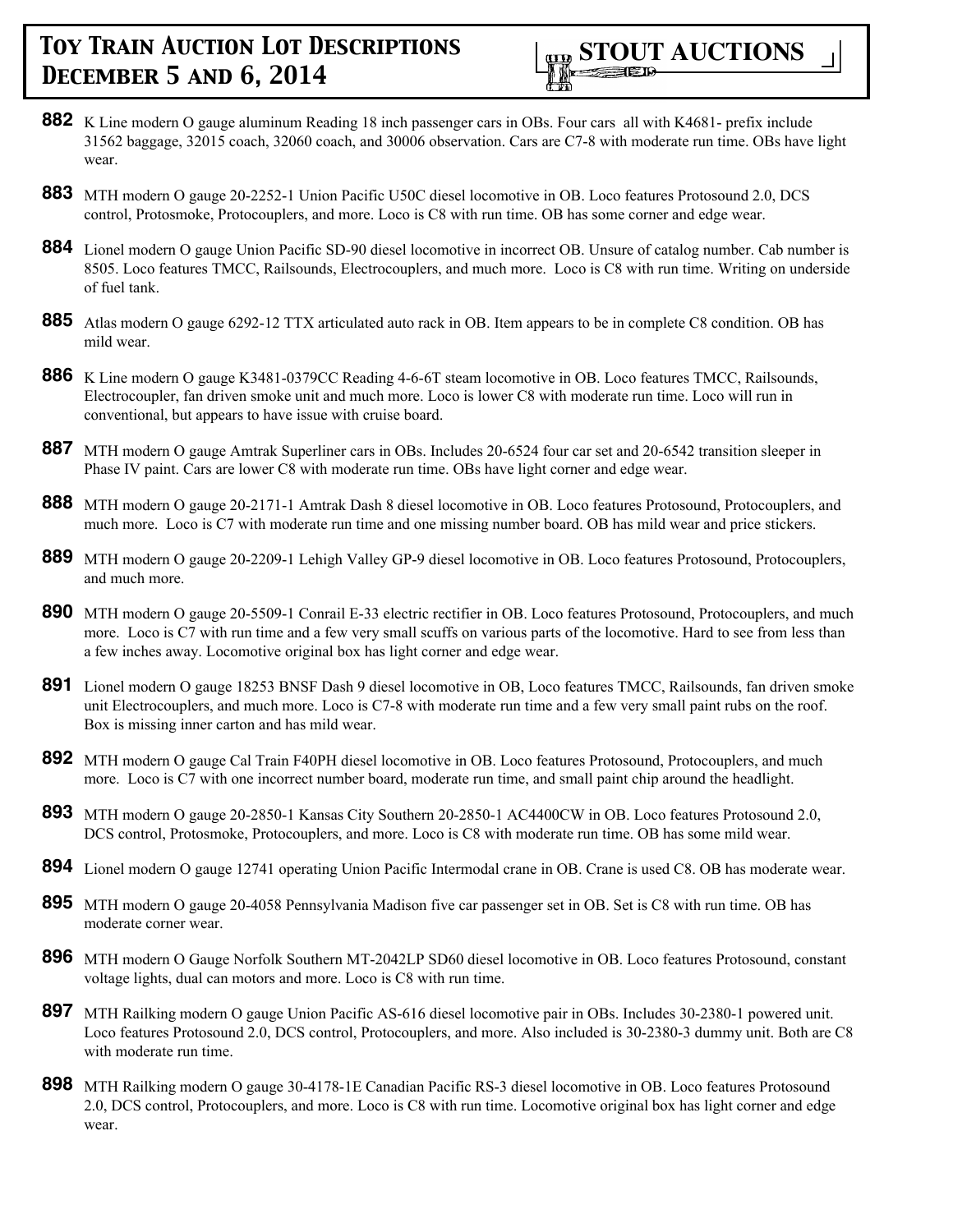

- **899** Atlas modern O gauge Delaware and Hudson diesel locomotives in OBs. Includes 1382-1 and 1332-1 Alco C628 power and dummy locomotives. Locos are in C7 condition, one broken sun shade on dummy unit, both units have broken horns. Powered loco features TMCC, Railsounds, Electrocouplers, and much more. Also included is 1356-1 C424 dummy unit in C8 condition.
- **900** Lionel modern O gauge 25505 Santa Fe Heavyweight Station Sounds diner in OB. Features TMCC control and Railsounds. C8 condition.
- **901** MTH modern O gauge 20-2518-1 VRE F40PH diesel locomotive in OB. Loco features Protosound 2.0, DCS control, Protosmoke, Protocouplers, and more. Loco is C8 with run time.
- **902** MTH Railking modern O gauge dummy diesel locomotives in OBs. Includes 30-2736-3 Milwaukee Road RS-1, Lehigh Valley 30-2859-3 C628, and 30-20056-3 BNSF Dash 8. Locos are C8.
- **903** MTH Railking modern O gauge trains in OBs. Includes 30-2203-1 Rio Grande Galloping Goose with Protosound and dummy 30-2158-3 Pennsylvania Doodle bug. Both are C7-8 with moderate run time.
- **904** MTH Railking modern O gauge Conrail diesel locomotives in OBs. Includes 30-2216-0 SW1500 with Locosound in C8 condition and 30-2433-0 dummy SD60 in C7-8 with a few small paint chips on handrails. OBs have light wear.
- **905** MTH modern O gauge two car passenger add on sets in OBs. Four sets include 6614 Norfolk and Western, 6618 Alaska, 6638 Union Pacific, and 6627 Lehigh Valley. Cars are generally C8.
- **906** K Line modern O gauge operating accessories in OBs. Includes K-42402 fisherman on trestle, K-424083 Starlight Diner operating billboard, and 22590 roadside fender bender. Items are C8 to C9.
- **907** K Line modern O gauge K-4899A American Red Cross heavyweight three pack in OBs. Cars are C9-10 and are sealed in the inner boxes.
- **908** Lionel modern O gauge 16850 operating wind turbine three pack in OB. C10.
- **909** Lionel modern O gauge Maxi Stack sets in OBs. Four sets include two 16936 Susquehanna, 16360 Norfolk and Western and 16912 Canadian National. Sets are generally C8 with run time,
- **910** K Line modern O gauge 21 inch Sounder Bombardier cars in OBs. Four cars all with K4636- prefix include 43001, 43002, 43003, and 43004. Cars are new in the box C9-10.
- **911** K Line modern O gauge 21 inch Cal Train Bombardier cars in OBs. Four cars all with K4636- prefix include 31001, 31002, 31003, and 31004. Cars are C8, however a few loose windows noted in the cars.
- **912** K Line modern O gauge 21 inch Metrolink Bombardier cars in OBs. Three cars all with K4636- prefix include 32002, 32003, and 32004. Cars are C8 with run time.
- **913** MTH Railking modern O gauge freight cars in OB. Twelve freight cars include 7256 Radioactive gondola, 7938 Southern Pacific searchlight, 7386 Soo tank car, 7712 New York Central caboose, 7710 Union Pacific caboose, 7772 Northern Pacific caboose, 7932 Pennsylvania crane car, 7413 Texas and Pacific boxcar, 7714 Texas and Pacific caboose, 7517 New York Central hopper, 7782 McDonalds caboose, and 7745 Virginian caboose. Trains are generally C7-8. OBs have some mild corner and edge wear.
- **914** K Line modern O gauge historical art reefers in OBs. Five cars all with K762- prefix include 7487 Florida East Coast, 7485 Pennsylvania, 1471 Phoebe Snow, 7488 Southern Pacific, and 7481 Pennsylvania. Cars are generally C8. OBs have mild wear.
- **915** K Line modern O gauge freight cars in OBs. Fifteen cars include three 90011 Kennecott Copper Corporation work cabooses, two K622-1931 Delaware and Hudson hoppers, 622-1451 Delaware and Hudson hopper,, 6546 Soo gondola, 651 -7501 Kennecott Copper Corporation gondola, 90012 Keokuk Canning vat car, 685602 Santa Fe boom car, 621-5603 Anheuser - Busch hopper, 90012 Keokuk Canning vat car, 632-7421 Delaware quarter tank car, and 636101 and 636102 Timken tank cars. Cars are C7 to C8+. Some OBs have light to mild wear.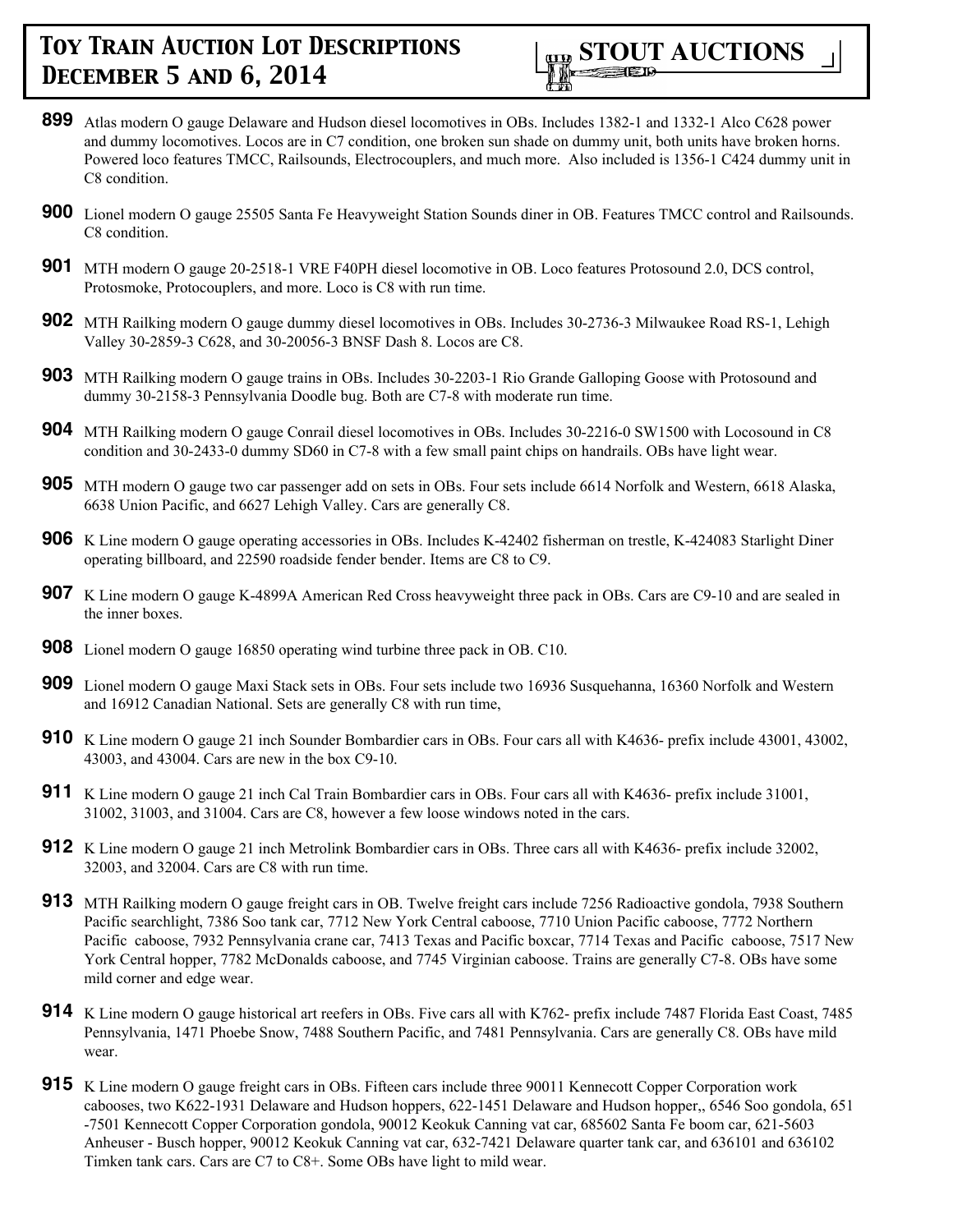

- **916** Pecos River Brass modern O gauge boxcars in OBs. Six cars include two HR-107-1 Kansas City Southern, HR-105-1 and two -2 Southern, and HR-0104-2 New York Central. Cars are generally C8.
- **917** Modern O gauge freight cars from AHM, Atlas, and Weaver. Eighteen cars include 7303 Erie Lackawanna boxcar, 7301D Milwaukee Road flat, 6212 Norfolk and Western gondola, 7303 so boxcar, 7301 Great Northern flat with crate, 7303 Santa Fe boxcar, Shuylkill center flow hopper, 4002 Pennsylvania hopper, Milwaukee Road ACF hopper, two U18006S Rio Grande 3 bay hoppers, Rio Grande coal hopper, 28 Missouri Pacific hopper kit, 1546 Hercules ACF hopper kit, flat end two bay hopper kit, Amoco 1543 ACF hopper kit, 1501 Union Pacific white ACF hopper kit, and 1511 DOW ACF hopper kit. Items range from C7 to C9. OBs have some light wear.
- **918** Lionel modern O gauge freight cars in OB. Fifteen freight cars include 16519 Rock Island caboose, 9173 Jersey Central caboose, 9289 Chicago and Northwestern caboose, 9723 Western Pacific boxcar, 9276 Peabody hopper, two 7812-1977 TCA stock cars, 9382 Florida East Coast caboose, 9463 Texas and Pacific boxcar, 16503 New York Central caboose, 9270 Northern Pacific caboose, 9172 Penn Central caboose, two 9289 Chicago and Northwestern caboose, and 9287 Southern caboose. Trains are C7 to C8. OBs have mild to moderate wear.
- **919** K Line modern O gauge K-1113 Conrail Safety Award train in OB. Includes two locomotives and four cars. Trains are C7 -8 with run time and a few small scuffs noted on the loco and cars. OB has moderate wear.
- **920** MTH Premier modern O gauge freight cars in OB. Ten freight cars include 3360B Erie hopper, 97405 Lehigh Valley hopper, 97402 Western Maryland hopper, 97477 Milwaukee Road hopper, 91066 Erie steel caboose, 91120 New York Central caboose, 90017C New York Central flat with trailer, 98234 CP Rail I beam flat, 98345 Santa Fe AutoTrain auto carrier, and 98303 Amtrak auto carrier. Cars are C7-8. OBs have mild corner and edge wear.
- **921** K Line modern O gauge freight cars in OB. Ten freight cars include 652-1412 Conrail die cast gondola, 702-7401 K-Lineville oil operating boxcar, 676-1171 BNSF coil car, 652-1491 Rio Grande die cast gondola, 623-1452 Delaware and Hudson die cast hopper, 652-7450 Wisconsin quarter gondola bank, 765-7448 Texas quarter bank, 694-1891 Pennsylvania Evans auto loader, 694-5601 Anheuser - Busch auto loader with trucks, and 692-1091 Baltimore and Ohio die cast flat with boat propeller. Cars generally C8, OBs have mild to moderate wear.
- **922** K Line modern O gauge freight cars in OBs. Includes K-6278A Delaware and Hudson hopper four pack and 621-1371A Milwaukee Road freight four pack. Cars are generally C8.
- **923** K Line modern O gauge freight cars in OB. Ten freight cars include 676-1332 Burlington coil car, 761-1891 Pennsylvania boxcar, 6-21353 die cast operating dump car, 762-7482 New York Central art reefer, 7604 Pennsylvania reefer, 762-7483 Florida East Coast reefer, 612-1471 Delaware Lackawanna and Western smoking caboose, 691-1151 Reading flat with Blue Star Airline load, 613-8012 BC Rail caboose, and 763-2091 Texas and Pacific stock car.
- **924** MTH Railking modern O gauge freight cars in OB. Ten freight cars include 78023 Anheuser Busch reefer, 7920 Conrail bunk car, 7714 Texas and Pacific caboose, 74531 Christmas boxcar, 7007F Pennsylvania caboose, 7734 Chicago and Northwestern steel caboose, 4195C CSX caboose, 79019 New York Central rotary plow, 2124 Pennsylvania rotary snow plow, and 6203 Pennsylvania observation car. Cars are generally C8. OBs have light corner and edge wear.
- **925** Lionel modern O gauge Lionel Railroaders Club Gold Member boxcars in OBs. Four member packs from 1999 in C8-9 condition.
- **926** K Line modern O gauge Operation Iraqi Freedom operating cars in OBs. Five cars include three 707-8012 Get Osama, 707 -8011 Got Saddam, and unnumbered gondola. Cars are generally C8.
- **927** Lionel modern O gauge 15333 Norfolk and Western aluminum six car passenger set in OB. Six cars include 117 baggage, 1502 combination, 537 538 and 539 coach, and 581 observation. Cars are C8 with run time.
- **928** Lionel modern O gauge 28468 Amtrak Trackmobile in OB. Features TMCC control and Electrocouplers. C8 with run time.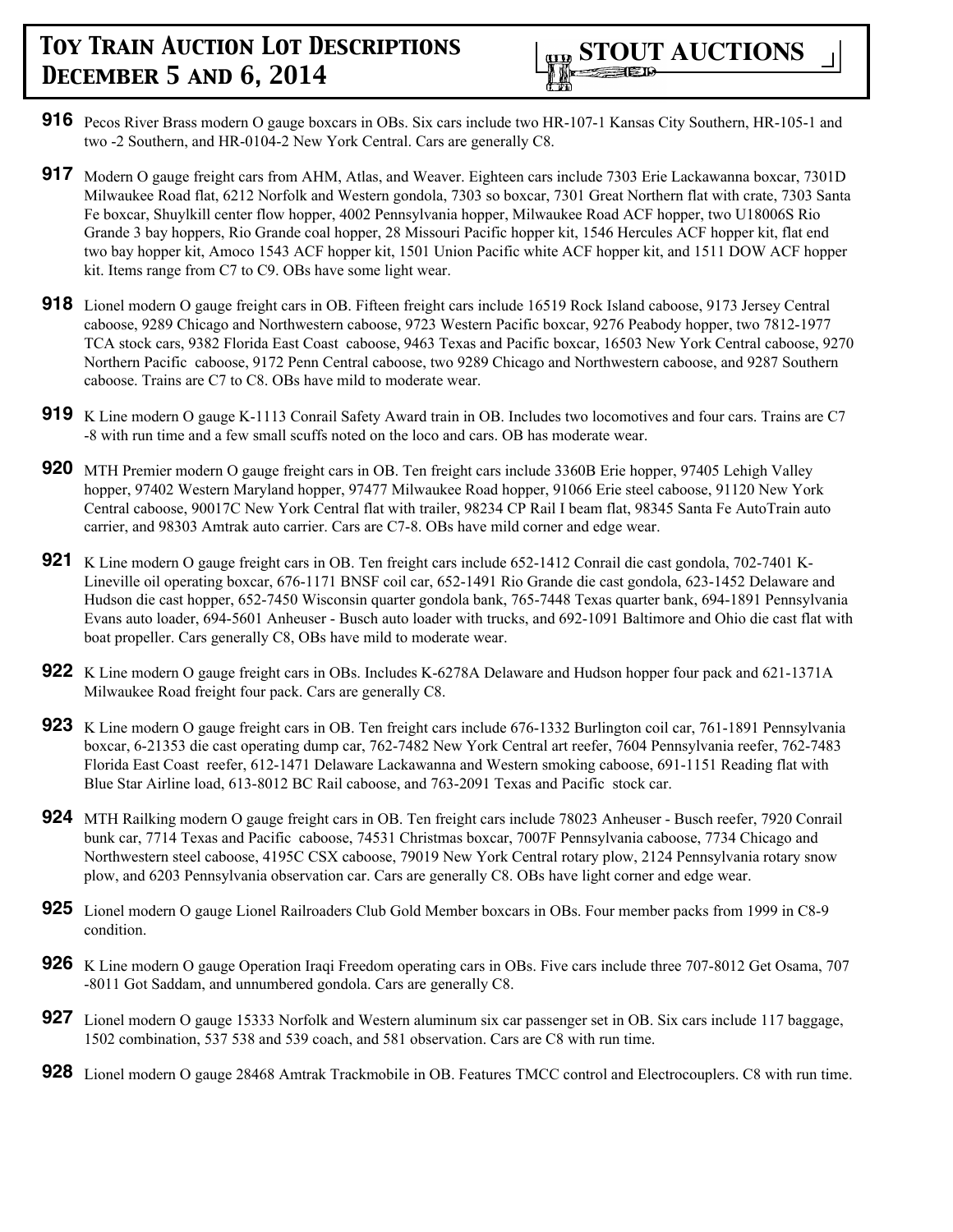

- **929** MTH Premier modern O gauge freight cars in OB. Ten freight cars include 98212 Union Pacific flat with log load, 3360E Erie hopper, 97103 Rock Island hopper, 98104 Pennsylvania flat with trailers, 3360D Erie hopper, 98111 Santa Fe flat with trailers, 96010 BNSF tank car, 97442 Glasshopper II hopper, 97502 Northern Pacific wood chip hopper, and 3360A Erie hopper. Cars are C7-8. OBs have light to mild wear.
- **930** MTH modern O gauge cabooses in OBs. Five cars include 91021 New Haven, 91006 EMD, 91035 USPS, 90001F Reading, and 91105 Burlington Northern. Cars are generally C8. OBs have light to mild wear.
- **931** K Line modern O gauge K-1419 Pennsylvania Plymouth switcher set in OB. Set is C8 with run time.
- **932** Lionel modern O gauge freight cars in OB. Fifteen freight cars include 17406 Pennsylvania gondola, 19822 operating pork dispatch car, 19801 poultry dispatch, 19720 Soo Line caboose, 16554 Grand Trunk caboose, 19703 Great Northern caboose, 16750 Lionel City aquarium, 19701 Milwaukee Road caboose, 6126 Canadian National ore car, 19706 Union Pacific caboose, 5726 Southern bunk car, 19720 Soo Line caboose, 19702 Pennsylvania caboose, 19236 Nickel Plate boxcar, and 16670 Lionel TV car. Cars range C7 to C8. OBs have light to moderate wear.
- **933** Lionel modern O gauge motorized units in OBs. Six units include 18405 Santa Fe Burro crane, 18402 Burro crane, 8578 New York Central Tamper, 52108 LCCA van, 18440 NJ Transit Dodge RAM, and 18424 Lionel on track truck. Items are generally C8. OBs have mild wear.
- **934** Lionel modern O gauge freight cars in OB. Ten freight cars include 15065 T&NO tank car, 26597 Great Northern caboose, 36689 Kansas City Southern caboose, 36738 Texas and Pacific poultry dispatch, 36834 Santa Fe transparent instruction car, 19615 Vulcan tank car, 27823 Bio Weed tank car, 36128 Texas and Pacific tank car, 19585 Norfolk Southern transparent instruction car and 36766 Erie chase gondola. Cars in this group are generally C8. OBs have light to moderate wear, price stickers, and a few have sun fading. See photos for best description.
- **935** Lionel modern O gauge freight cars in OB. Ten freight cars include 26239 M.A.D.D. boxcar, 19423 Circle L racing flat, 26915 Pennsylvania with Harmonica sounds, 17012 Canada hopper, 17516 Texas and Pacific flat with Beechcraft bonanzas, 36766 Erie chase gondola, 26354 Kasey Kahne flat, AEC reactor fluid tank car in incorrect AEC OB, 36897 PPL operating dump car, and 17533 Trailer Train flat with frames. Cars are C7-8. OBs have light to moderate wear.
- **936** K Line modern O gauge freight cars in OBs. Fifteen cars include 6428S It's A Boy musical boxcar, 90004 Christmas boxcar, 6242 It's a Boy hopper, 641-7416 Fall Fair Days boxcar, 6162 Chicago and Northwestern caboose, 90010 Santa Fe reefer, KCC gondola with crates, 1998tf Toy Fair hopper, 642-1373 Milwaukee Road reefer, 614-1232 Jersey Central caboose, 632-8022 Union Starch tank car, 631-1373 Milwaukee Road tank car, 90012 Keokuk canning vat car, 5427 Pennsylvania tank car, and 6362 Union Pacific tank car. Cars generally C8, some higher, some lower. OBs have light to moderate wear.
- **937** Lionel modern O gauge freight cars and cabooses in OBs. Six cars include 27600 Rock Island bay window caboose, 27668 Union Pacific CA-3 caboose, 27239 Southern Pacific double door boxcar, 17462 Santa Fe PS-5 gondola, 17474 Delaware and Hudson PS-5 gondola, and 17372 New York Central milk car. Cars are generally C8. OBs have some light wear, a few with sun fading, and price stickers.
- **938** MTH Railking modern O gauge freight cars in OBs. Fourteen cars include 79007 Erie snow plow, 7218 Pennsylvania snow plow, 74643 BNSF boxcar, 74536 New Years boxcar, 7719 Fairbanks Morse caboose, 7137 John Deere stock car, 7711 Norfolk Southern caboose, 74533 Happy Thanksgiving boxcar, 7514 Chessie hopper, 7027C John Deere flat, 2123 Rio Grande snow plow, 7011F Conrail caboose, 7700 Pennsylvania caboose, and 76009 Norfolk Southern husky stack. Cars are generally C8. OBs have some wear.
- **939** Lionel modern O gauge freight cars in OB. Fifteen freight cars include 5715 Santa Fe reefer, 7522 New Orleans mint car, 19732 Santa Fe caboose, 26972 Pony Express gondola, 19752 Nickel Plate caboose, 17906 SCM tank car, 17888 LCCA Conrail flat with trailer, 19532 Hormel reefer, 19502 Chicago and Northwestern reefer, 16807 Heinz reefer, 19600 Milwaukee Road tank car, 19724 MKT caboose, 16235 REA reefer, and 17887 LCCA Conrail flat with trailer, and 19732 Santa Fe caboose. Cars range C7 to C8. OBs have light to moderate wear and a few price stickers.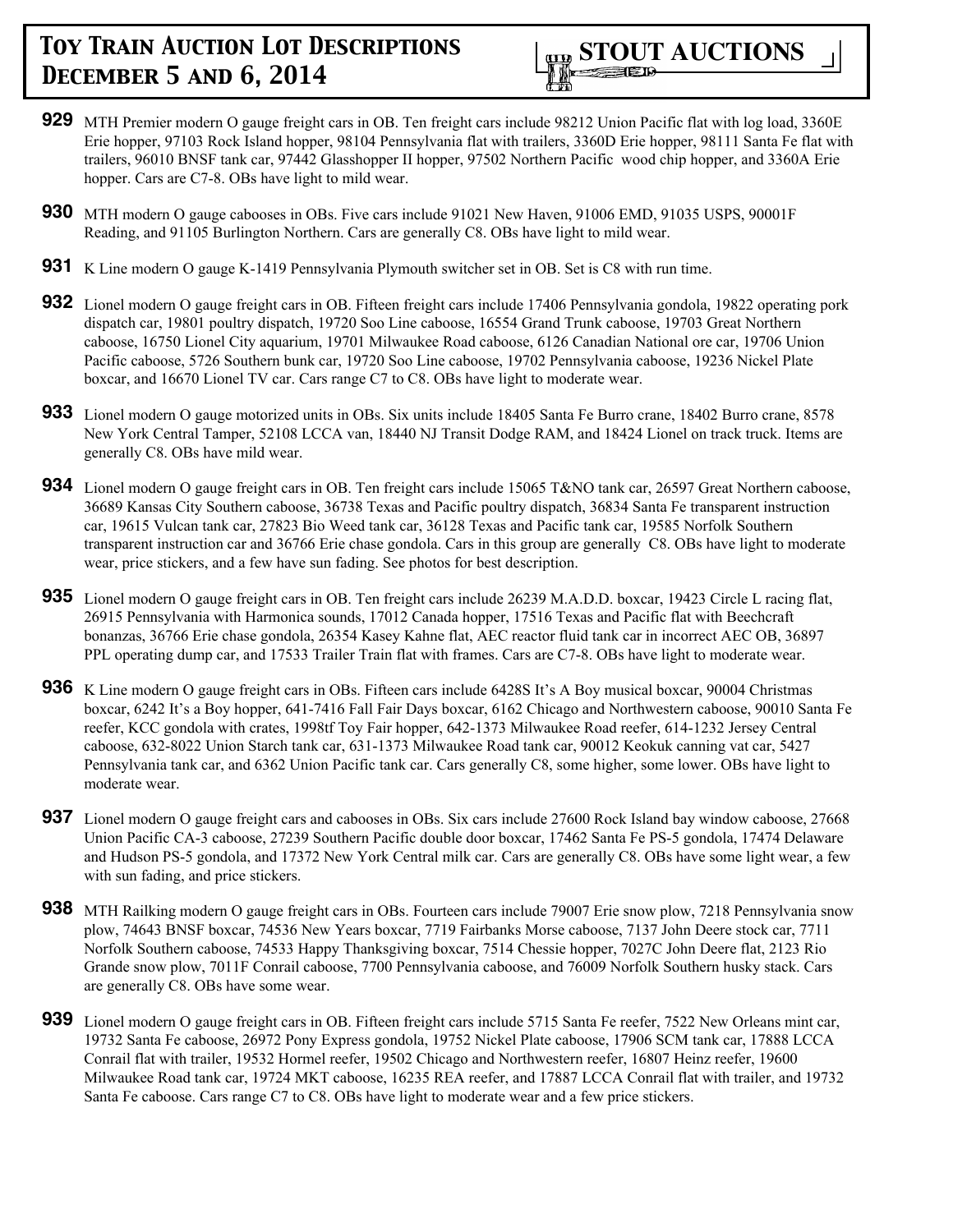

- **940** Lionel modern O gauge Christmas items in OBs. Twelve items include 18408 Santa hand car, 16837 operating billboard, two 52575 New York Holiday store cars, 26612 gifts gondola, 26858 musical boxcar, 24204 tractor trailer, 36803 Santa animated caboose, 16493 ice breaker tunnel car, 36869 bobbing Santa boxcar, 26661 Reindeer feed barrel car, and 16872 Christmas station platform. Items are C8 to C10. A few OBs have price stickers.
- **941** Atlas modern O gauge freight cars in OBs. Nine cars include 964-2 Texas and Pacific hopper, 0726-2 CSX caboose, 0709 -2 Union Pacific caboose, 0726-2 CSX caboose, 6406-2 Union Texas 33,000 tank car, 6408-2 33,000 ACF Demonstrator tank car, 6339-2 Missouri Pacific / Union Pacific merger hopper, 6382-6 BNSF hopper, and 6506-1 Union Pacific boxcar. Cars are generally C8. OBs have some corner and edge wear.
- **942** Lionel modern O gauge freight cars in OB. Fifteen freight cars include 27431 Baltimore and Ohio Baltimore and Ohio quad hopper, 72511 LCCA Dallas Alamo mint car, 16742 Gil Finn aquarium car, 26087 Rock Island gondola, 26354 Kasey Kahne flat, 39238 Elvis boxcar, 26344 Tony Stewart flat, 26339 Earnhardt flat, 17516 Texas and Pacific with two Beechcraft bonanza, 21756 overstamp boxcar two pack, 26354 Kahne flat, 26353 Kahne flat car, 38826 Stewart searchlight car, and 39449 Gordon vat car. Cars are C8 to C10. OBs have light corner wear.
- **943** MTH Premier modern O gauge freight cars in OB. Ten freight cars include 98190 Santa Fe flat with PT Cruisers, 93011 CCA boxcar, 97487 Pittsburgh and Moon Run hopper, 91206 Baltimore and Ohio caboose, 91027 Norfolk and Western caboose, 98365 MTA flat with R-17 subway car, 90010E BNSF PS-2 hopper, 90002C Nickel Plate gondola, 98364 MTA flat with red R-17 subway car, and 98212 Union Pacific center I beam flat. Cars are generally C8. OBs have mild wear and a few stickers.
- **944** MTH Premier modern O gauge freight cars in OB. Eleven freight cars include 98103A West Virginian Pulp and Paper flat, 98588 Canadian National flat with camper, 97409 Lehigh Valley hopper, 91007 Canadian National caboose, 3360C Erie hopper, 90030C Lehigh Valley flat with trailers, 94503 Pennsylvania stock car, 97687 Canadian National hopper, 90006c Great Northern flat with trailers, 90022E Union Pacific hopper, and 90013C Santa Fe flat with trailers. Cars are generally C8. OBs have mild corner and edge wear.
- **945** K Line modern O gauge cabooses in OBs. Six cars include 612-1731 Katy bay window, 613-2112 Union Pacific extended vision, 615-1893 Pennsylvania N5C, 613-1371 Milwaukee Road extended vision, 613-2151 Chessie extended vision, and 613-1171 BNSF extended vision. Cars are generally C7-8. OBs have light to moderate wear.
- **946** K Line modern O gauge freight cars in OB. Ten freight cars include 7604 Pennsylvania reefer, 762-7486 New York Central art reefer, 765-7422 Pennsylvania quarter bank boxcar, 761-1651 Lehigh Valley boxcar, 763-5301 Circus stock car, 69009 Circus flat with wagons, 694-5601 Anheuser - Busch auto loader, 761-1371 Milwaukee Road boxcar, 762-7484 Southern Pacific art reefer, and 763-5302 Circus stock car. Cars generally C8. OBs have some wear.
- **947** Lionel modern O gauge freight cars in OB. Fifteen freight cars include 9119 North Texas D&M hopper, 6926 TCA 1986 caboose, 9307 animated gondola, 9146 Mogen David vat, 9406 Rio Grande boxcar, 9408 circus stock car, 9182 Norfolk and Western caboose, 9707 MKT cattle car, 19530 Rock Island stock car, 17223 Milwaukee Road boxcar, 16317 Pennsylvania barrel ramp car, 7530 Dahlonega mint car, 9408 Circus stock car, and 9349 gold bullion car. Cars are C7 to C8, OBs have moderate wear.
- **948** Lionel modern O gauge freight cars in OB. Fifteen freight cars include 19825 GM generator car, 16614 operating cop and hobo car, 9271 M&St.L caboose, 16808 Toys R Us boxcar, 16661 flat with operating boat, 16610 track maintenance car, 19213 SP7S boxcar, 9767 Rail Box boxcar, 9873 Purina reefer, 16618 Santa Fe track maintenance car, 26593 Erie caboose, 17603 Rock Island caboose, 6917 Jersey Central caboose, 29812 Santa Fe operating hot box reefer, 9259 Southern LCCA caboose, custom painted Central Georgia caboose, and 9767 Railbox boxcar in incorrect OB. Items range C6+ to lower C8. OBs have moderate wear,
- **949** Lionel modern O Gauge 14133 operating Madison Hardware hobby shop in OB. Shop features operating layout and lights. Shop is C10 factory wrapped in the inner carton.
- **950** MTH Railking modern O gauge buildings in OBs. Six buildings include 9017 First City Bank, 9077 Dreyfuss building, 9034 McDonald's, 9069 Dairy Queen, 90061 Coffee shop, and 9056 corner auto parts store. Buildings are C8-9.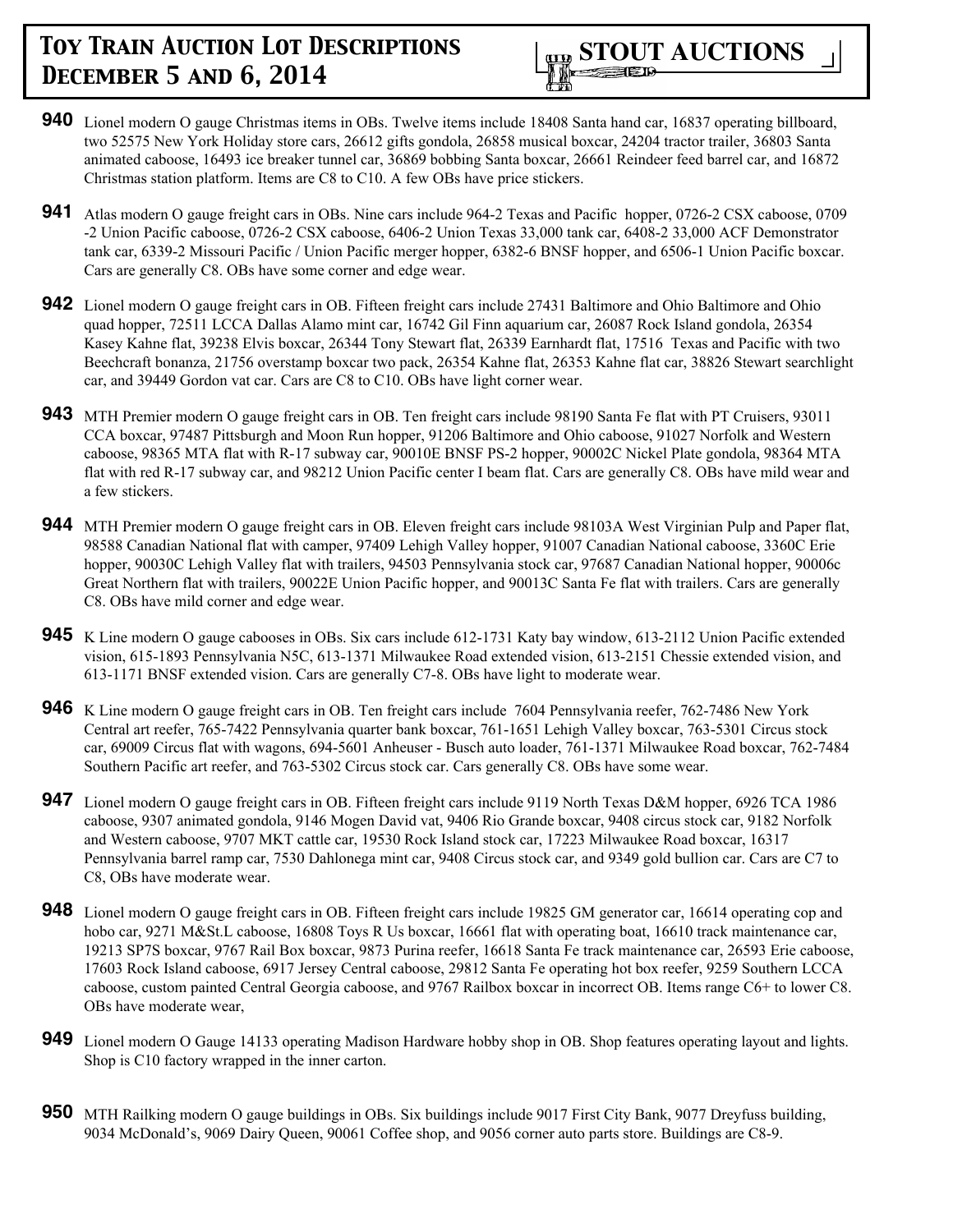

- **951** MTH Railking modern O gauge operating accessories in OBs. Includes 9106 Esso gas station and 9105 Mel's Diner. Accessories are C8-9 with very little signs of use.
- **952** Lionel modern O gauge operating accessories in OBs. Five accessories include 14161 smoking Hobo shack, 24170 Rovers revenge, 24137 Mr. Spiff and Puddles, 24160 Rub a Dub Dub., and 34145 scrap yard. Items range C8 to C10 and look lightly used or unused.
- **953** Lionel modern O gauge motorized units in OBs. Six units include three 18401 hand cars, two 18436 New York Central Dodge RAM inspection trucks, and 18430 New York Central crew car. Items are C7-8. OBs have moderate wear.
- **954** Lionel and MTH Railking modern O gauge motorized units in OBs. Seven items include 30-2562 Main Street trolley, 18416 Bugs and Daffy hand car, 18480 Hobo hand car, two 18404 San Francisco trolleys, 18423 on track van, and 18424 on track truck. Items are C7-8. OBs have mild wear.
- **955** Williams by Bachmann modern O gauge Texas Special 72' foot streamlined passenger cars in OBs. Six car set includes 43171 four car set and 43121 two car add on. Cars are open C9 to C10. OBs have light corner wear.
- **956** MTH Railking modern O gauge buildings and accessories in OBs. Eight items include 9082 Vanderbilt hotel, 9066 pedestrian cross walk, 90194 Cadwalladers Welsh Tavern, 90295 Fishing Hole Bait and Tackle, 90143 Pennsylvania train depot, 90301 Esso Country gas station, 90167 Conway Yards yard master tower, and 11027 yard master tower. Buildings are C8 to C10.
- **957** Lionel modern O gauge 11933 Dodge Motorsports Express sets in OB. Set is C8-9 with very light run time.
- **958** MTH Railking modern O gauge operating accessories in OBs. Includes 9110 transfer dock, 9139 operating farm house on fire, and 9032 197 radar tower. Items are generally C8 with some use.
- **959** Williams modern O gauge aluminum Amtrak Superliner six car set in OBs. Catalog number is SL80AM. Cars range C8+ to C10.
- **960** Lionel modern O gauge Lionelville buildings in OBs. Six items include 24226 Christmas toy store, 34112 Fieldstone house, 34125 Cotton's Candy, 34113 large suburban house II, 24183 gas station, and 34110 estate house. Items are C8-9.
- **961** Lionel modern O gauge accessories in OBs. Includes 12930 Lionelville oil derrick, 12916 water tower, two 12805 Intermodal container packs, 24205 billboard set, 37986 NJ Transit blinking billboard, 52269 I Love Toy Trains blinking billboard, 12761 animated billboard, four 12717 bumper sets, 14112 lighted lockon, and 2280 bumper set. Items are C8 to C10.
- **962** Modern O gauge accessories from K Line, Model Power, and Walthers. Includes 42415 figure with sledge hammer, K-133 searchlight tower, 42441 NYC 20th Century Limited diner, 42409 speeder shed, 933-2700 tower, and 6122 dry goods building. Items are C8 to C10.
- **963** Modern O gauge Weaver, Peterson Supply, and Bev Bel cars in OBs. Twenty cars include the following 2133 North Pole Express boxcar, 5700 Southern Pacific express boxcar, Pacific Fruit Express LLP reefer, 31067 US Borax hopper, 21325 Erie Lackawanna hopper, U17004LD Santa Fe gondola, 21299 Chesapeake and Ohio boxcar, U17009S Reading gondola, U2910 Lehigh Valley caboose, 1537 Temple ACF kit, National Lead PS-2 hopper kit, U2905 Reading caboose, 1601 Pennsylvania PS-2 hopper kit, 901 RF&P caboose, 1604 Baltimore and Ohio PS-2 hopper kit, 1610 Delaware and Hudson PS-2 hopper kit, 27 Conrail ACF hopper kit, 26 New York Central hopper kit, and two 12 CP Rail boxcar kits.
- **964** Lionel and K Line modern O gauge locomotives and motorized units. Includes 18834 Chesapeake and Ohio SD-28 with loose front truck, 18410 Pennsylvania Burro crane, 8379 Pennsylvania fire car without box, K-2240 Christmas MP-15, and 221304 Santa Fe MP-15. Items are C7 to C8.
- **965** Lionel Postwar O gauge 275 watt ZW transformer with replacement cord and 250 watt Z transformer also with replacement cord. Items are C7 area. No major rust on bases or broken parts.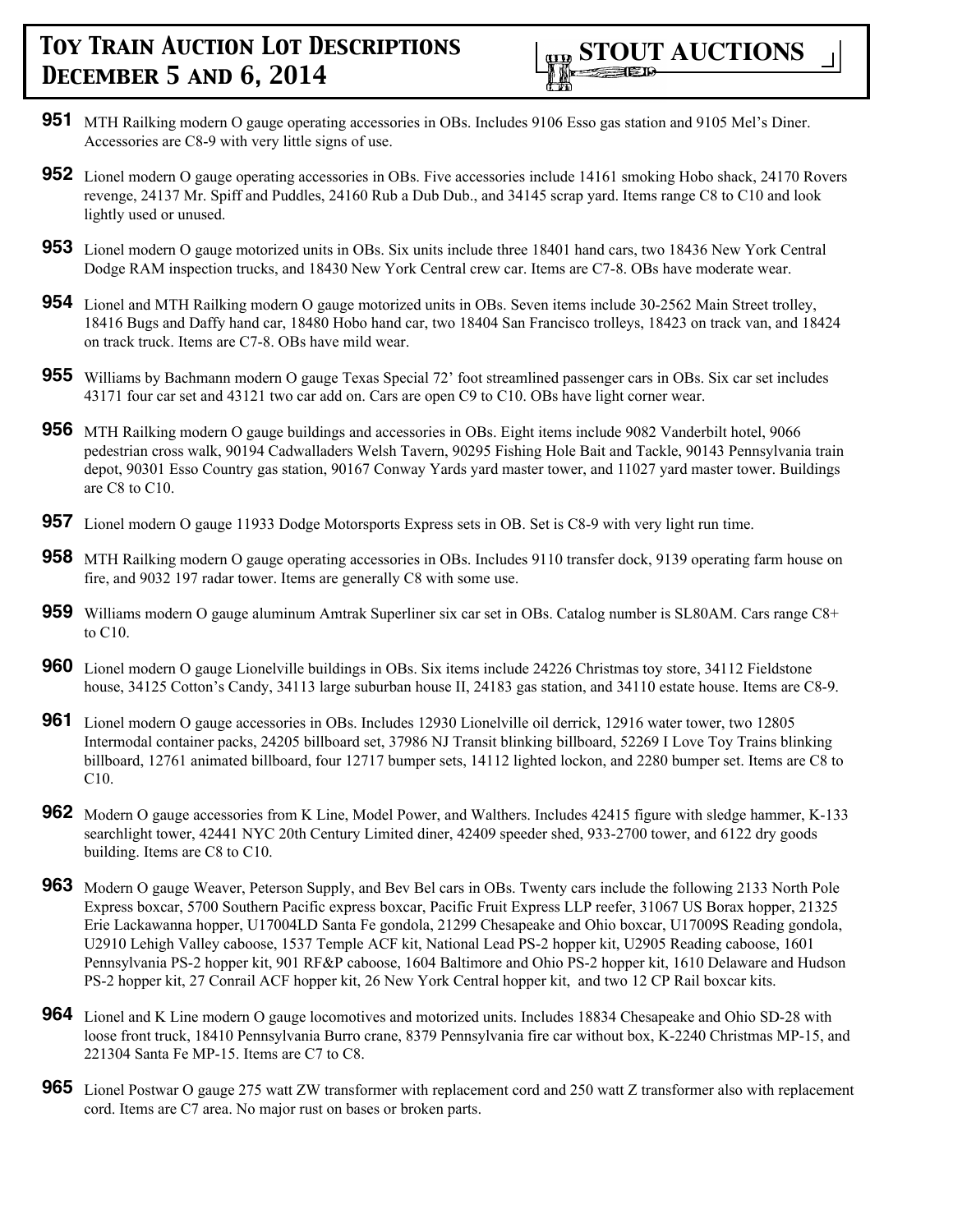

- **966** K Line modern O gauge Ringling Brothers Circus passenger cars in OBs. Eight cars include 4416-0002 advertising car, two K83-0073-1 elephant baggage, K83-0093 coach, 22625 aluminum generator car, K83-0072-1 horse baggage, K93 -0080-2 diner, and K83-0096-3 observation. Cars are C8+ with light run time.
- **967** K Line modern O gauge Ringling Brothers Circus loco and freight cars in OBs. Includes 21692 Chicago and Northwestern MP-15, 6810 crane, 691-5305 flat car, 691-5302 flat with billboard, 6861 boom car, 665602 King Tusk flat with trailer, 665601 flat with trailer, 6487 boxcar, 21237 flat with wagons, 691-5301 flat with wagons, 662-5301 depressed flat with cannon, 691-5301 flat with wagons, 691-5302 flat with billboard, 22248 scale stock car, 21472 flat with trailers, and 22238 caboose with calliope wagon. Cars are generally C7-8. OBs have some mild to moderate wear.
- **968** Lionel modern O gauge Fastrack 0-72 remote switches in OBs. Four switches total, two 12049 right hand switches and two 12048 left hand switches. C9-10.
- **969** Lionel modern O gauge Fastrack 0-72 remote switches in OBs. Four switches total, two 12049 right hand switches and two 12048 left hand switches. C9-10.
- **970** Pecos River Brass modern O gauge 50' double door boxcars. Included in this lot is seven HR-0105-1 Southern, six HR -0105-2 Southern, HR-0107-2 Kansas City Southern and HR-0104-2 New York Central. Cars are new C9-10, of the Southern cars are still factory sealed in the master carton.
- **971** Modern O gauge passenger cars in OBs. Includes Railking 30-6914 New York Central Madison two pack, 67084 Delaware and Hudson full vista dome, and K4680-30012 Pennsylvania business car. Cars are generally C8. OBs have mild wear.
- **972** Modern O gauge freight cars from K Line, Atlas, Railking, Lionel and Williams. Includes K77026IC TCA TTAX five car set, Peterson OC-102 Chessie caboose, CSX 16381 I beam flat in incorrect OB, Red Crown 9444 tank car bank, 7702 Chicago and Northwestern stock car, 6241 Western Pacific reefer, 6344 Western Maryland reefer, 910001 Superstore boxcar, 90011 Kennecott Copper Corporation work caboose, two 6234 Union Pacific cabooses, 33 Soo Line boxcar, and 9730 CP Rail boxcar. Items are C7 to C9. OBs have light to mild wear.
- **973** Lionel modern O gauge Fastrack layout in a box. Everything here to make a nice small layout. Includes twenty five straight sections, four grade crossings, sixteen 0-72 curves, 45 degree cross over, 90 degree crossover, twenty 0-20 curves, 0-36 right and left hand remote switches (one missing lantern), thirteen various half and quarter sections of straight track, and two CW-80 transformers. All previously used C7-8. Sold as is shown in the photos.
- **974** Lionel modern O gauge Fastrack grade crossing items in OBs. Includes 12062 operating crossing with gates and flashers, 12052 crossing with flashers, three 12036 grade crossings, and 12029 accessory activator pack. C8 to C10.
- **975** Lionel modern O gauge Fastrack packs in OBs. Includes two 12031 outer passing loop packs, and four 12032 straight four packs. C9-10.
- **976** Lionel modern O gauge Fastrack. New boxed items include three 12032 straight four packs, 12016 terminal section, 12045 036 left hand switch remote, and three 12059 earthen bumpers. Used items include forty six sections of straight track, two half sections, and one quarter section. Items are lower C8 to C10.
- **977** Lionel modern O gauge Fastrack. Twenty five 30 inch straight sections. Layout used C7-8.
- **978** Lionel modern O gauge Fastrack layout in a box. Nice small layout. Includes nine straight sections, sixteen 072 curves, two 12020 uncoupling tracks, 12016 terminal section, seventeen 0-60 curves, CW-80 transformer, repainted postwar 450 signal bridge, 4090 transformer, two sound activation buttons, and twenty two sections of various length straight and curved Fastrack. Previously layout used C7-8.
- **979** Lionel modern O gauge Fastrack switches in OBs. Includes 12048 072 remote left hand switch, 12049 072 right hand switch remote, 12057 060 remote left hand switch, and 12058 060 remote right hand switch. Layout used C7+.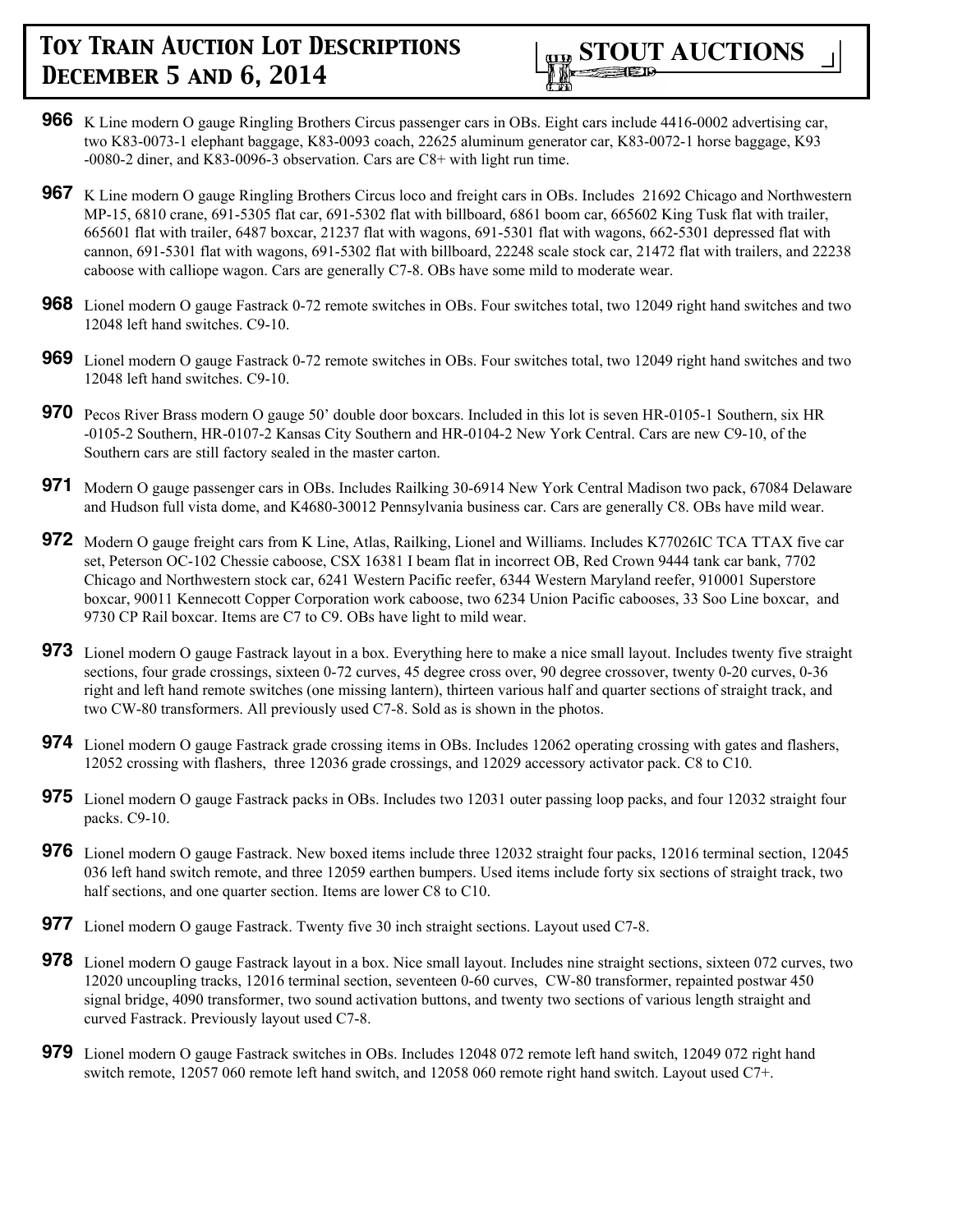

- **980** Lionel and Railking modern O gauge freight cars and more. Eleven freight cars include 28755 60' New York Central double door boxcar, two 26181 New York Central wood reefer, 17181 New York Central ACF hopper, 27059 Union Carbide PS-2 hopper, 19573 New York Central Postwar Celebration Series stock car, 17009 New York Central hopper, 7802 New York Central Railking wood caboose, 6920 B&A caboose without box, 26327 New York Central unboxed gondola with moderate wear, 25053 New York Central double door boxcar, 14078 spring truck set, and three sets of 12743 O gauge track clips. Items range C7 to C10. Most are C8-9.
- **981** Williams by Bachmann modern O gauge 41809 Conrail scale GG-1 electric locomotives in OB. Locomotive features True Blast II horn and bell. Factory sealed in plastic C10.
- **982** Williams by Bachmann modern O gauge 41805 Pennsylvania Brunswick single stripe scale GG-1 electric locomotives in OB. Locomotive features True Blast II horn and bell. Factory sealed in plastic C10.
- **983** MTH modern O gauge slag cars without boxes. Includes four unmarked cars with numbers 103, 103, 125, and 116 and two Pittsburgh Steel with 394 and 389. Cars are C8 with run time.
- **984** Williams modern O gauge 2704 Reading 80' Madison five car passenger set in OB. Set is C7-8 due to loose center pickup rollers on a few cars. Should be an easy fix. Set box has light corner wear
- **985** Atlas modern O scale two rail 7214 SEPTA Comet II commuter car three pack in OB and 7231-1 Amtrak Dinette. SEPTA cars are C9 condition, look unrun, Amtrak Horizon coach is C8-9. OBs all have mild shelf wear.
- **986** US Hobbies Scale Models modern O scale two rail brass tiny tank cars in OBs. Two unpainted cars in C7 condition with some tarnish from being unpainted. Cars missing trucks and couplers. See photos for best description.
- **987** Williams modern O scale two rail 2702 Pennsylvania 80' Madison five car passenger set in OB. Set is converted to two rail from three rail cars with scale wheels and couplers and is in C7-8. condition. OB has light wear.
- **988** Weaver modern O scale two rail Western Maryland Alco FA-2 A-B-B-A set in OBs. Catalog numbers are 6020 and 6021. All four units are powered, individually numbered and are in C8 condition.
- **989** O scale two rail brass freight cars in boxes. Includes a single door and double door rounded roof boxcar believed to be Pennsylvania Max Gray and a flat without trucks with drop down auto ramps and center tie downs. Flat is in OB and is C7 -8 condition. Boxcars in incorrect OBs and in general C7 condition with some tarnish and finger prints. See photos for best description.
- **990** O scale brass 32 foot semi trailers in OBs. Three unpainted, one pained. Marked with catalog number 125. C7 condition with some tarnish on the unpainted trailers to C8 on the painted trailer.
- **991** Three brass O scale two rail cars. Includes two bay ACF hopper, and two skeleton log cars. Log cars are C8, hopper C7 due to light tarnish. See photos for best description.
- **992** Group of eighteen freight cars all with two rail O scale wheel sets and scale couplers. Mix of Atlas, Weaver, All Nation, and scratch built cars. Cars are generally in the C7 to C8 range. A few grade a bit lower and a few higher. See photos for best description.
- **993** Weaver O scale two rail 6317 Pennsylvania Alco C-630 diesel locomotive in OB. Features dual motors and constant voltage lighting. Locomotive is C8 condition with run time.
- **994** Weaver O scale two rail 604 Delaware and Hudson Alco C-630 diesel locomotive in OB. Features dual motors and constant voltage lighting. Locomotive is C8 condition with run time.
- **995** Weaver modern O scale two rail CP Rail SD40-2 5575 1324S diesel locomotive in OB. Locomotive is in C8 condition and features dual motors. OB has some light wear at the corners.
- **996** Weaver modern O scale two rail Chessie System SD40-2 7614 diesel locomotive in OB. Locomotive is in C8 condition and features dual motors. Locomotive currently does not have couplers installed. OB has some light wear at the corners.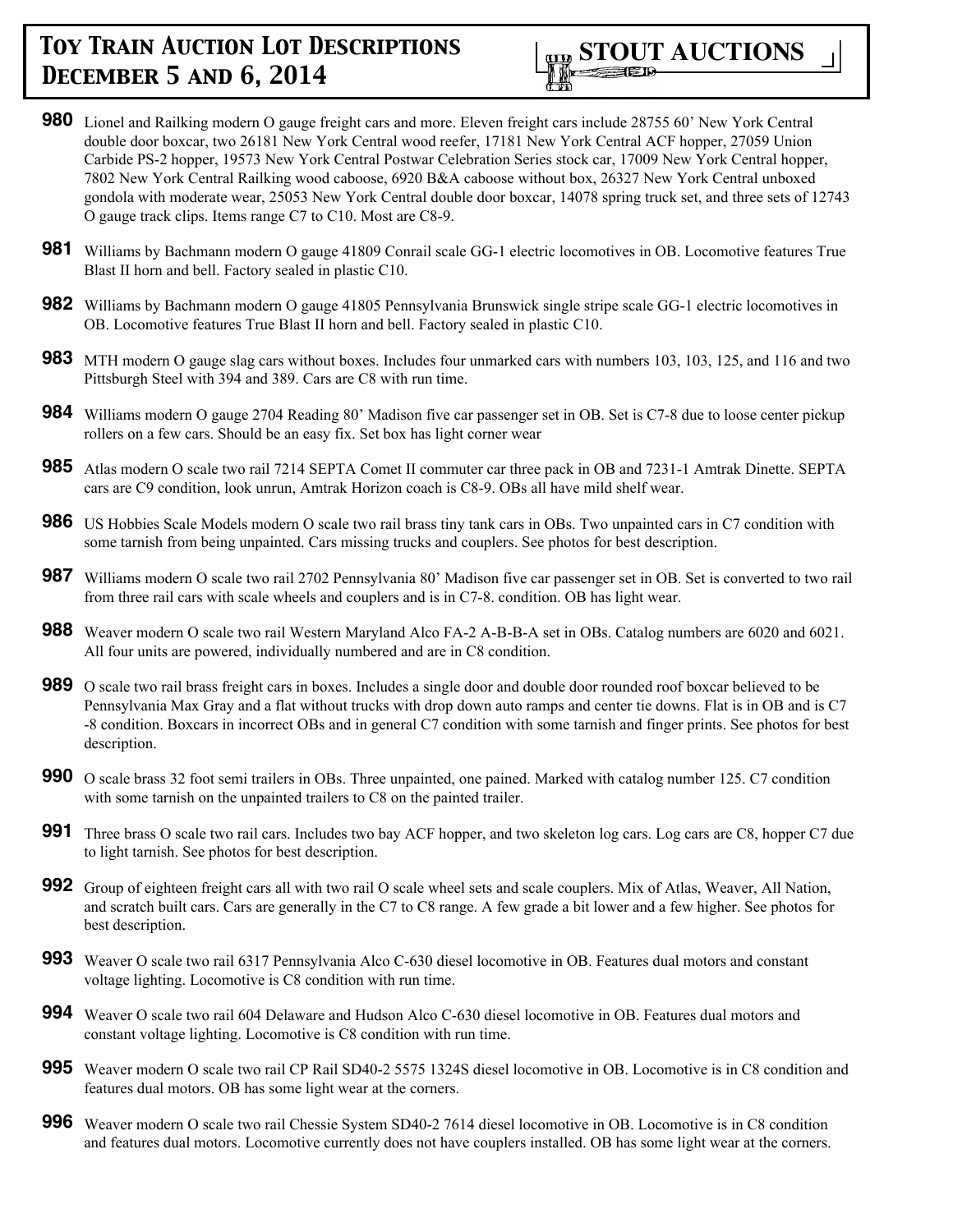- **997** Atlas O modern O scale two rail 7109-2 Lehigh Valley SW900m in phase II paint. Locomotive is C8 condition with run time.
- **998** Atlas O modern O scale two rail 7831-1 BNSF Dash 8-40B diesel locomotive in OB. Locomotive is C8 with run time. One VERY SMALL scratch in the yellow stripe in the pilot.
- **999** Precision Scale Co. O scale two rail brass McIlhaney Creamery Co. Refrigerator reefer in incorrect OB. Car is C8 with run time.
- **1000** Weaver modern O scale two rail RS-3 diesel locomotives in OBs. Three locomotives include 5011 Central of New Jersey, 5002 Conrail, and 5010 Lehigh Valley. Locos are C7 to C8 with a few loose or broken hand rails. OBs have light wear.
- **1001** Atlas O modern O scale two rail 3805-2 BNSF MP-15DC switcher in OB. Locomotive is in C8 condition with run time, and includes Quantum System sound.
- **1002** Red Caboose modern O scale Burlington Northern GP-9 diesel locomotive in OB. C7-8 with slightly bent handrails and run time. OB has mild wear.
- **1003** Weaver modern O scale two rail RS-3 diesel locomotives in OBs. Two locos include 5012 Union Pacific and 5001 Pennsylvania. Locos are C8 with run time.
- **1004** Weaver modern O scale two rail 6070 Western Maryland FA-2 diesel locomotive in OB. Locomotive is C8 with run time. Horns are missing from the top of loco. OB is worn.
- **1005** Western Hobbycraft O scale two rail Johnstown trolley in OB. C6-7 with one broken pole included in the box and one broken guard mount on the pilot. Both could be repaired easily. Box is lightly worn.
- **1006** Weaver O scale two rail 635 Lehigh Valley Alco C-630 diesel locomotive in OB. Features dual motors and constant voltage lighting. Locomotive is C8 condition with run time. Couplers currently not installed. OB has mild wear.
- **1007** Williams modern O scale two rail 6015 Jersey Central 4-6-0 camel back steam locomotive in OB. Loco is C8+ with light run time. OB has light corner wear. Loco features smoke, constant voltage lights and brass construction.
- **1008** Williams modern O scale two rail 5300 Pennsylvania E6s 4-4-2 steam locomotive in OB. Loco is C8 however a bit of paint chipping on the undersides of the steam cylinders and name scratched into the paint on the underside of the tender. OB has mild wear.
- **1009** Weaver O scale two rail 6789 Conrail Alco C-630 diesel locomotive in OB. Features dual motors and constant voltage lighting. Locomotive is C8 condition with run time.
- **1010** Atlas O two rail O scale freight cars in OBs. Five cars include 7531-2 Baltimore and Ohio auto parts boxcar, 7408-2 ACF demonstrator 33,000 tank car, 8356-1 Southern Pacific hopper, 9863 Napierville Junction PS-1 boxcar, and 7535-1 MKT auto parts boxcar. Cars are generally C8 with run time.
- **1011** O scale two rail kit cars in built up version. Mostly All Nation cars, one weathered Atlas. Cars are C7 to C8 with a few loose or missing detail parts. See photos for best description. Sixteen cars in total.
- **1012** Weaver kit cars in OBs. Seven unbuilt cars include 964 Chessie two bay hopper, 1512 Scoular hopper, 1416 A&N hopper, 1575 Poly X Co SCF hopper, Grand Trunk boxcar, 1628 GE Lamp hopper, and Pennsylvania ACF hopper. Cars are new and unbuilt C9-10.
- **1013** Modern O gauge items from Lionel, K Line, and Railking. Nine items include 18436 Dodge Ram inspection vehicle, 1998TF Toy Fair hopper, 7704 Norfolk and Western caboose, 6140 Conrail caboose, 6201 Union Pacific animated gondola, 7713 Chessie caboose, 7604 Pennsylvania reefer, 662-8021 Iraqi Freedom missile carrier, and 7713 Chessie caboose. Trains are C7-8. OBs have light wear.
- **1014** K Line modern O gauge Intermodal trucks and more. Includes six Intermodal semi trucks, nine K Line Kruisers peddle cars, and Fed Ex express van. All new C9-10. See photos for best description.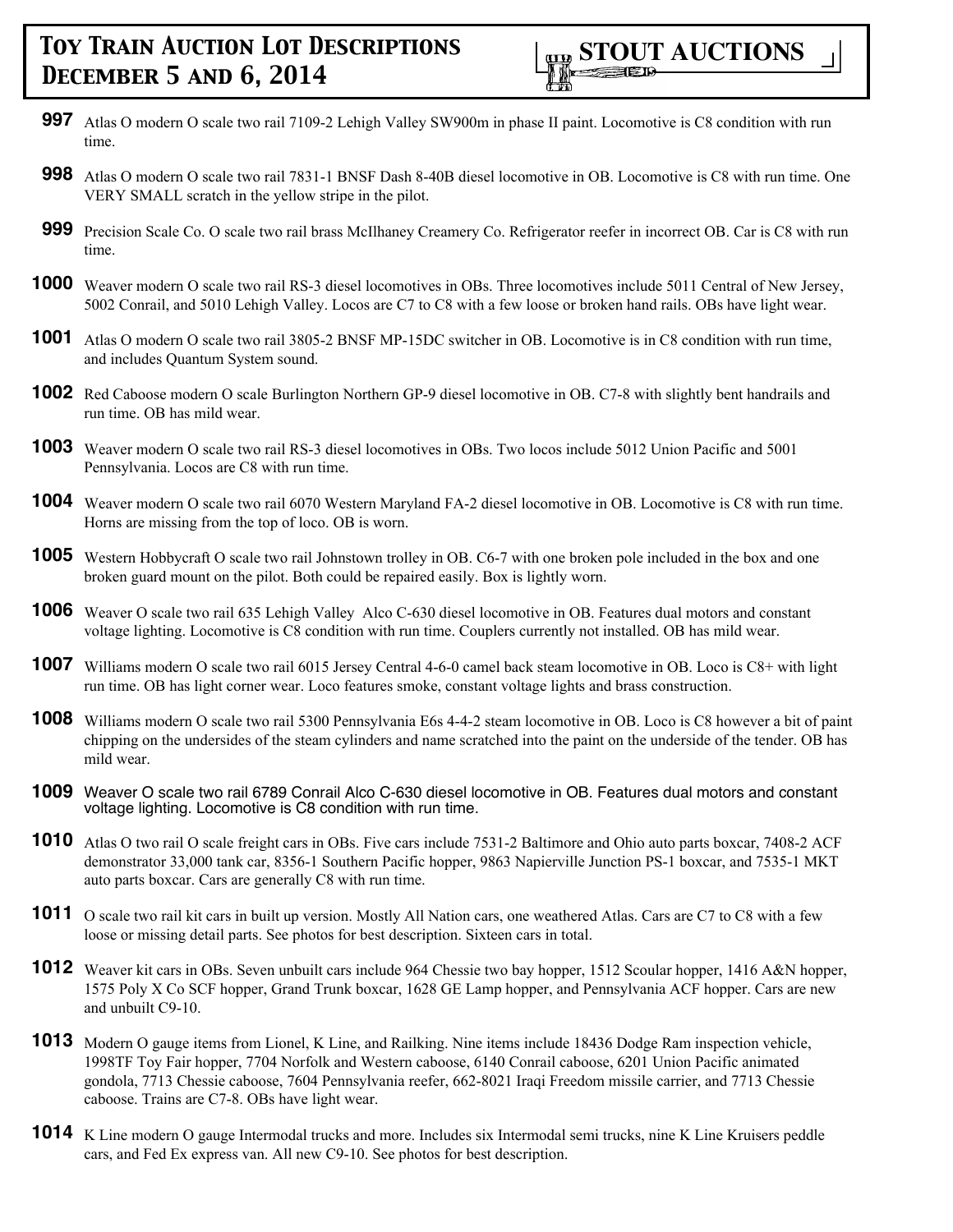

- **1015** Modern O gauge accessories include Korber building fronts 60, 61 and 62, thirty four Blue Mountain coal loads in various sizes, six K652-03-03 K Line bulk heads and floors, six 652-03-02 gondola cover sets, and two 652-03-04 gondola high sides. Items are mostly new C9-10.
- **1016** Group of vehicles for a layout. 1:50th scale. Includes Joal PPM super stacker, fourteen various Intermodal containers, Mprscpt 55-57 CAT 924G wheel loader, and 55113 CAT TH360B telescopic handler. See photos for best description. Items appear to be new or only lightly used.
- **1017** Nice group of Corgi die cast vehicles including C811.1 1954 Mercedes 300SL, 932 1929 Thornycroft, 859 Thornycroft van, 385 Mercedes 190, 917 1926 Renault van, C931 1929 Thornycroft, C806/1 1956 Mercedes 300S, US50602 HP Hood milk delivery truck, US 53407 MCI 102 DL# Bonanza bus, 54605 Reading Lines bus, and US52312 Mack B truck with sign load. Items are C7+ to C9.
- **1018** Huge lot of die cast vehicles from Eastwood Automotive, First Gear, Maisto, Corgi, Ertl, and others, Between 80 and 90 vehicles most in OBs. Highlights include Eastwood Joshua Lionel Cowen signature truck, Corgi Tommy Johnson truck and dragster, 1st Gear Ford F-6 drygood van, Penn State die cast Winnebago, Tonkin Replicas Peterbuilt and more. Awesome lot for the collector or reseller. Most in brand new condition
- **1019** Ten die cast airplanes in OBs. Many are 1/48th scale and include Zero Fighter, Spitfire, P-51, Gulf, etc. Create an air museum on your layout. C9-10.
- **1020** Electromotive Division / General Motors EMD locomotive builders plate. Marked with a March 1958 rebuild date, Class 0 -4-4-0 and serial number 24482. Pretty clean condition with light wear. See photos for best description.
- **1021** Electromotive Division / General Motors EMD locomotive builders plate. Marked with a March 1957 date, Class 0-4-4-0 and serial number 22525. Texas and Pacific GP-9 387 written on the reverse. Some wear from use with a scrape across the top of the plate. See photos for best description.
- **1022** Railroadiana including ticket dater which looks very similar to an Aurora but no markings to confirm. Skirt on the top handle is partially broken and no dater die included. Also included is a McMieth ticket punch in good condition. See photos for best description.
- **1023** Group of locomotive Railroadiana, Includes brake handle and locomotive throttle handle. Also included is Metal box missing most of the red paint. No markings. Box measures 10 x 6.5 x 6.5. See photos for best description.
- **1024** Railroadiana including two cast iron paper embossers / seals. One seal is for the Brotherhood of Railroad Trainmen and the other is marked with MWA Charleston Iowa Camp. Three locks marked OHF with key, Pennsylvania with key, and CPR missing key. Also included is Precision National Leasing Corp. trust plate in good condition. See photos for best description.
- **1025** Railroadiana oil cans. Collection of eight cans includes the following two unmarked Eagles, can with Union Pacific embossed in the lid, unmarked long oiler, unmarked can with cone shaped top, small Lehigh Valley embossed LVRR, Hanlan, and red can with very faint LVRR stamp. See photos for best description. Sold as is,
- **1026** Two Handlan non electric Frisco switch reflector lanterns. Good condition, appear to have been an older restoration.
- **1027** Group of seven lanterns. None have railroad markings and all are in various conditions. See photos for best description. Includes Dietz, Auto Lite, Ecolite and others.
- **1028** Misc. Railroadiana and more. Includes Burlington No. 3 wench embossed with CB&Q RR, No. 2 pipe wrench, small whistle, tin cup. vintage gas pump handle. sealed Lionel Trains Trans-Con game, Union Pacific repro brass spittoon, railroad crossing lamp, large track bolt, four 1942 date nails, electrical insulator, and a small vice. Sold as is shown in the photos.
- **1029** Full size Safetran railroad crossing lights and cross bucks. Used but in decent condition. Includes partial brackets on the cross bucks and the lights to mount to a pole. See photos for best description. Three lights total and one set of cross bucks.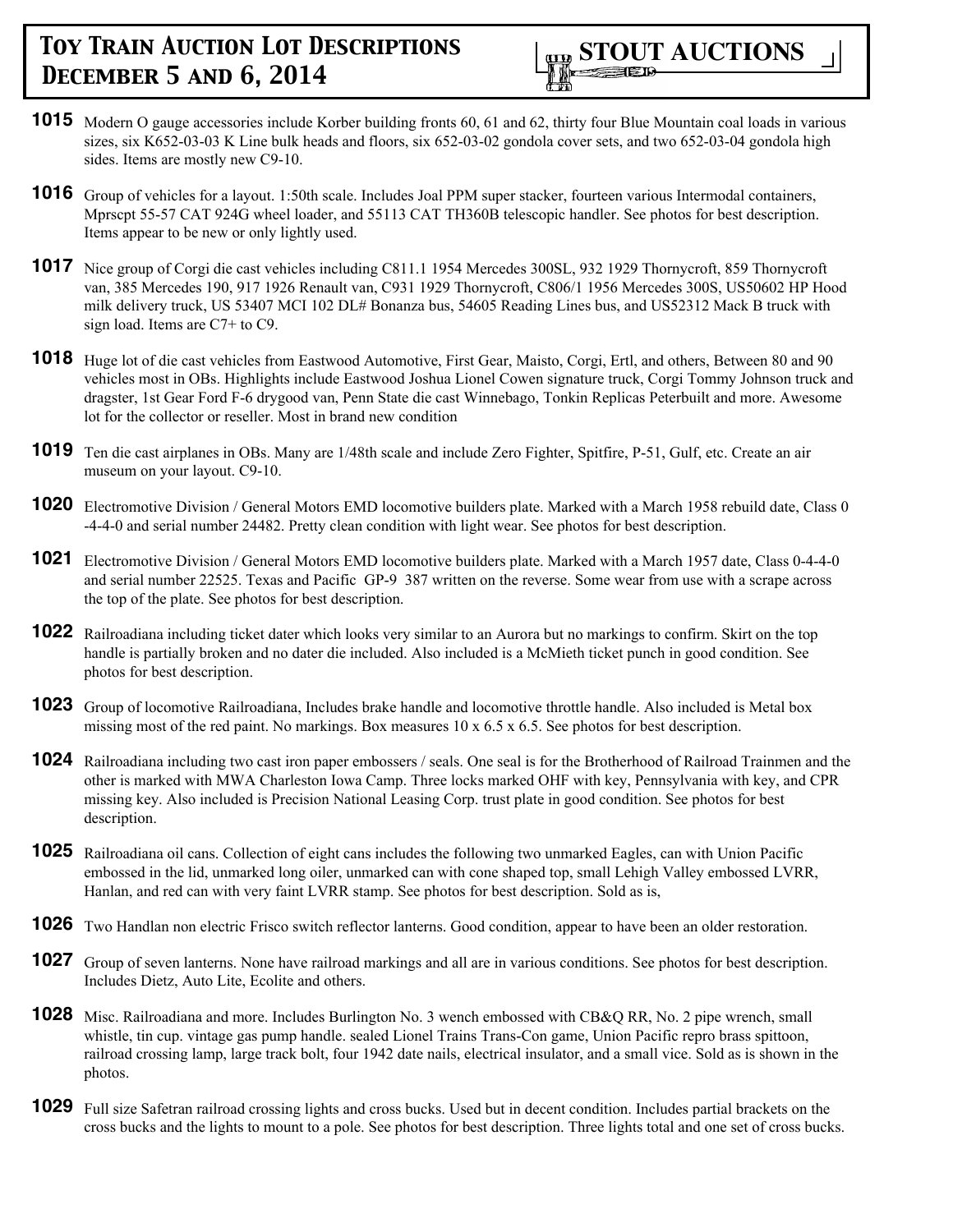

- **1030** Railroadiana full size crossing lights and cross bucks. Includes two partial older lights, set of cross bucks, and malfunction sign. Items are used, would be great to mount to a wall in your train room. Sold as is shown in the photo.
- **1031** Adlake Railroad lanterns. Includes clear globe Chicago and Northwestern which has painted stripped and is missing burner pot, New York Central Kero with burner pot, and Kero with clear globe and burner. Embossed in the side of the top with ICRR for Illinois Central. Sold as is shown in the photos.
- **1032** Railroad lanterns including clear globe Handlan which has been repainted and includes the burner. MOPAC embossed on the rim. Handlan body only, no glass or burner. No railroad markings. Dietz blue globe measuring 4 inches tall by about 3.5 inches wide. Group sold as is shown in the photos.
- **1033** Modern G scale freight cars. Nine cars with five in OBs include REA 46099 Pennsylvania boxcar, REA 42104 Pennsylvania caboose, Aristo Craft 41104 Southern Pacific gondola, Aristo Craft 42104 Pennsylvania caboose, LGB 4070 Budweiser reefer. Unboxed cars include Southern Pacific bobber caboose with broken handrails on roof, Rio Grande stock car, Rio Grande bobber caboose, and Aristo Craft Southern Pacific tank car.
- **1034** Aristo Craft modern G scale Erie Lackawanna RS-3 diesel locomotive. No box for the locomotive. Loco has smoke. C7-8 condition with run time and light wear.
- **1035** LGB modern G scale track in OBs. Includes 1200 N manual right hand switch, 1000K grade crossing two pack, two boxes of twelve sections of 1000 straight track, box of seven 1100 curves, and box of ten 1000 straight sections. Track is lightly used C7-8.
- **1036** Mix of modern G scale items including operating 2264 Delton Mack Railbus, 96201 Bachmann hand car with trailer, 97490 Bachmann baggage car in Pennsylvania green, and Bachmann Pullman Gladiolus coach. Also included is a Throttle Max transformer made by GH Products. Items are generally C7 to lower C8 condition. See photos for best description.
- **1037** Large group of modern G scale track from LGB, REA and Bachmann. LGB and REA track is mixed. Includes forty one 1100 straight sections, twelve 1500 curves, eleven 1000 curves, 1201 electric left hand switch, REA manual right hand switch, two bumper, twelve Bachmann curves, and eight Bachmann straights. Used C7 to C8 condition.
- **1038** Modern G scale locomotive and freight cars in OBs. Includes Aristo Craft 22314 Great Northern Alco FA-1 with paint lifting from the body. Sold as a C6 engine due to the paint. Good for repaint or restore. Also include 41102 New York Central gondola, 41602 New York Central Aristo Craft tank car, and 47914 New York Central LGB Pacemaker boxcar. Cars are C8 to C9.
- **1039** Aristo Craft modern G scale track. Includes twelve sections of 11100 curved track, twelve sections of 11000 straight track, and two 36 inch straight sections. Lightly used C8-9.
- **1040** Lionel modern O Gauge Rio Grande Alco PA A-B-A set in OB. Set number is 18107. Powered loco features dual motors, electronic reverse, constant voltage headlights and more. Set also has diesel Railsounds. Locos are C8 with run time. OB has mild shelf wear.
- **1041** K Line modern O gauge K3688-4449W Southern Pacific Daylight GS-4 steam locomotive in OB. Loco features smoke, whistle, cruise control and more. Loco is C8+ with light run time. OB has light corner wear.
- **1042** MTH modern O gauge 20-3024-1 Norfolk and Western J class steam locomotive in OB. Loco features Protosound, Protosmoke, Protocoupler, and more. Loco is C8 with run time. OB has some mild shelf wear.
- **1043** Lionel modern O gauge Lionel Lines aluminum passenger cars including; 19160 baggage, 19161 coach, 19162 vista dome and 19163 observation. Cars are C7-8 with a few small nicks, run time, and sun fading on one end of the boxes.
- **1044** Williams modern O Gauge Pennsylvania GG1 Girls Train set in OB. Set number is GGLT-500. Set is generally C8 condition with run time. Locomotive features horn and bell. Cars are also C8 with run time.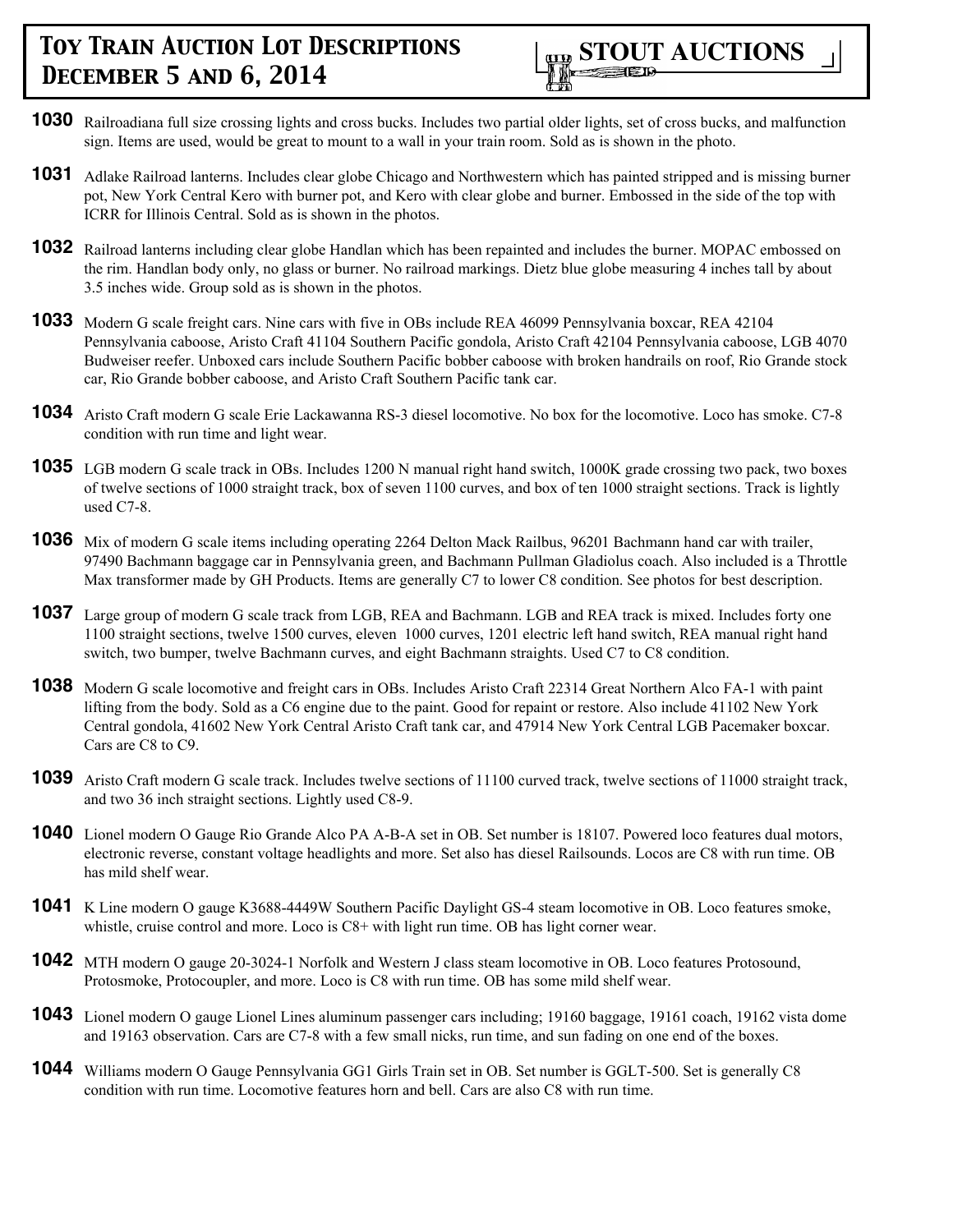

- **1045** Lionel modern O gauge 38312 Conventional Classics 2343 Santa Fe F-3 diesel locomotive A-A pair in OBs. Locomotives are in original box which has been opened, but locos are sealed in inner carton C9-10.
- **1046** Lionel modern O gauge conventional classics 38310 2185W New York Central F3 A-A freight set in OBs. Set is open, but all contents appear to be C9-10 in the inner box.
- **1047** House of Duddy modern O gauge scale Pennsylvania GG-1 kit lot. Includes four shells in various states of completion and paint, the parts for three frames, and ten bags filled with parts which appear to be enough to complete the frames. Five Pittman motors included, only two have worm gears attached. Sold as is shown in the photos.
- **1048** Lionel modern O gauge Amtrak aluminum passenger cars in original boxes. Includes 19101 combo, two 19102 coaches, 19104 diner, 19105 full vista dome, and 19106 observation. Cars are C8 with run time, original boxes have mild shelf wear.
- **1049** Lionel modern O Gauge 1552 Burlington Northern Limited set in OB. Loco is C8 with run time. Cars are also C8. Also includes 18208 dummy SD-40 diesel locomotive and 6234, 6235, 6236, and 6239 extra boxcars, 6239 has no box.
- **1050** Lionel modern O gauge Pennsylvania Congressional aluminum passenger cars. Includes 9573 Betsy Ross vista dome, and 9575 Thomas Edison coach in original box. Cars are C8 with run time. Box for 9575 has mild wear.
- **1051** Bachmann modern G scale Pennsylvania Big Hauler set in OB. Set is C7 condition with a few small scratches and loose pieces. Track missing from set.
- **1052** Atlas O, Railking and Lionel freight cars in OBs. Includes 0533-1 New York Central boxcar, 0508-1 Rock Island boxcar, 0601-1 Great Northern stock car, 7306L Santa Fe tank car, and 9324 Tootsie Roll tank car, Cars are generally C8, original boxes have mild corner and edge wear.
- **1053** Hallmark Lionel Great American Railways items in OBs. Includes five 726 Berkshire steam locomotives, two Pennsylvania 2332 GG-1 electric locos, two 746 Norfolk and Western J class steam locomotives, and QHT3501 Ocean Side depot. Also includes Hallmark display sign. C9-10.
- **1054** Great group of wall art for your train room. Highlights include repro New York Central locomotive number plate, repro Lima builders plate, large repro Pennsylvania Keystone logo, numerous tin signs including Lionel, Southern Pacific and more. See photos for best description.
- **1055** Lionel and Railking modern O gauge accessories, includes two 12791 animated passenger stations, one boxed and used C7, 12878 control tower, unboxed steam whistle shed, and operating Railking firehouse with some glue residue on the base. Items are C7 to C8
- **1056** Williams modern O gauge Santa Fe aluminum Santa Fe Superliner four pack in original boxes. Set is C7-8 with run time, a bit of light rust on the ladders. Boxes have mild shelf wear.
- **1057** Modern O gauge / O scale brass items. Includes KTM 0-4-0 saddle tank locomotive that has been converted to three rail, has a few glue repaired parts, Norfolk and Western brass bobber caboose with body loose from frame and thumbprint size area of paint missing from roof corner, and Williams 1103 brass Baltimore and Ohio caboose with figured added to ladder and decal chipping on one side. Items are C6-7 condition.
- **1058** MTH Railking modern O gauge 30-2197-1 Union Pacific M-10000 set in OB. Loco features Protosound 2.0, DCS control, and more. No boxes, set is C8 with run time.
- **1059** MTH Railking modern O gauge Florida East Coast F3 A-A RK-2007LP Loco features Protosound and more. Four Railking passenger cars 6040, 6041, 6042, 6043. Cars and loco are C8 condition, with run time. OBs have light corner and edge wear.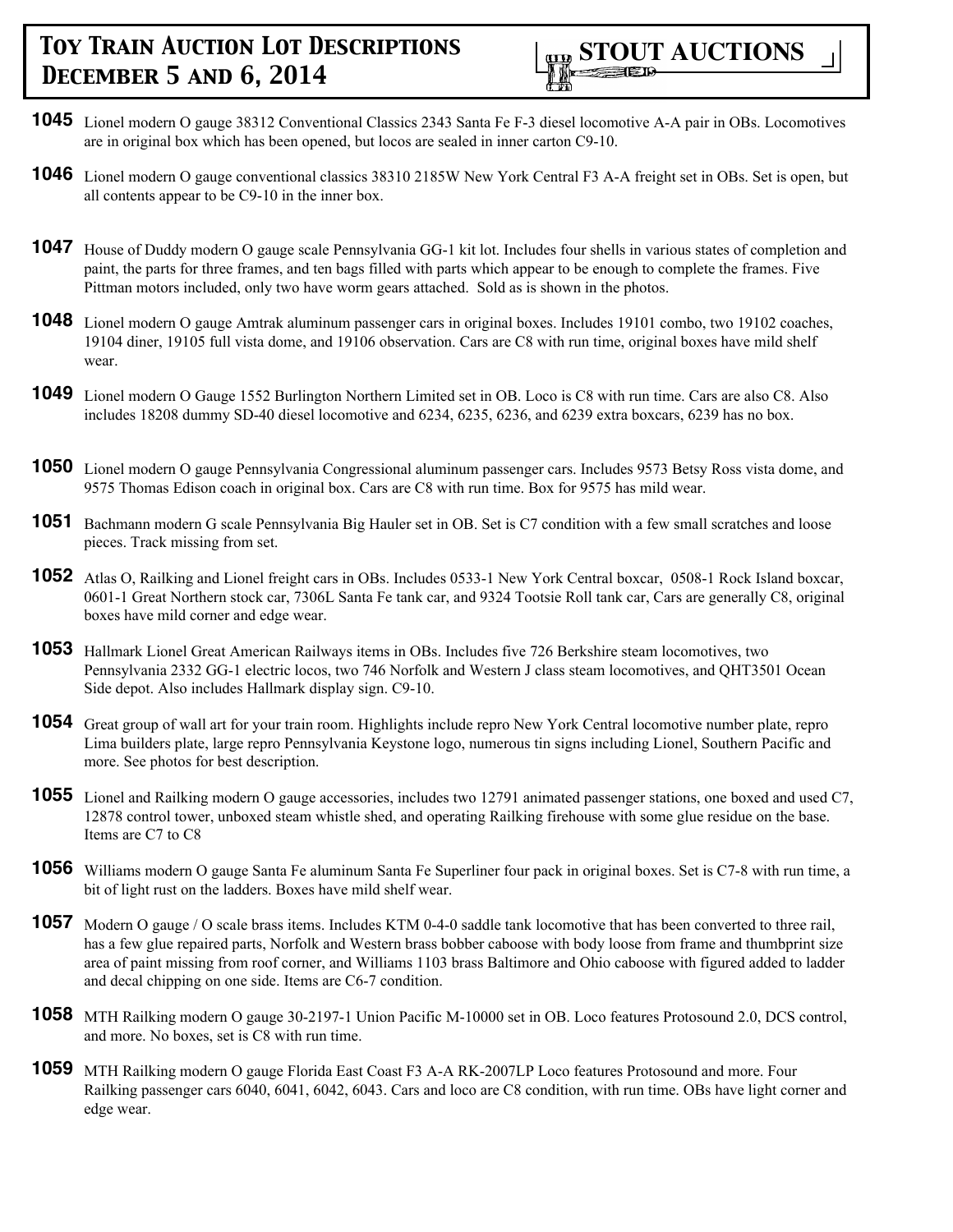

- **1060** Lionel modern O gauge 36847 Polar Express Trainsounds tenders in OBs. Both tenders feature digital whistle, bell, and steam sounds. Layout used C8.
- **1061** Lionel modern O gauge New York Central steam locomotive tenders with Railsounds. Two different versions all with whistle, bell and steam sounds. Layout used C8.
- **1062** Lionel modern O gauge 19820 Pennsylvania Railsounds II die cast tender in OB. Features Railsounds and backup lights. Tender is C8. Also included is a unlettered die cast shell in C7 condition with a few paint chips.
- **1063** K Line modern O gauge Ringling Brothers and Barnum & Bailey passenger cars in OBs. Five cars include three 83-0095 pie cars, 83-0080-2 diner, and unboxed Jomar 32 diner. Original boxes have mild wear. Cars are C8 with run time.
- **1064** Modern O gauge / O scale Ringling Brothers and Barnum & Bailey freight cars. Includes four flats with O scale couplers, two stock cars with O scale couplers, repainted stock car with cattle sounds, two K Line flats with wagons, scratch built flat with wagons, K Line searchlight car, K Line flat with Circus trailer, Lionel circus caboose, and seven circus wagon kits. Trains are generally C7 to C8. See photos for best description.
- **1065** Modern O gauge items including 30-2567-1 Railking Chicago Broll Trolley with Protosound 2.0, 11809 Lionel Village Trolley set missing transformer, unboxed Lionel Santa and Mrs. Clause hand car, and Eastwood die cast Lionel Bi-Plane. Trains are C8.
- **1066** Lionel modern O gauge General steam locomotive and cars. Includes 8004 Rock Island and Peoria General steam locomotive, 9561 RI&P coach, 9560 RI&P coach, and 9559 RI&P RPO. General is missing detail piping from roof. Also included is 346 Rio Grande General steam locomotive from a set breakup. Loco is equipped with Trainsounds in the tender. Rio Grande is C8, RI&P items are C7-8.
- **1067** Lionel modern O gauge 8002 Union Pacific Berkshire steam locomotive in OB. Loco is C6-7 with paint cracking on the boiler. Locomotive original box has moderate corner and edge wear.
- **1068** Group of modern O gauge items. Includes modified 18016 Northern Pacific steam locomotive with custom oil tender, 76065 Railking Union Pacific auto carrier, Centerline track cleaning car, Great Northern ore hopper with postwar trucks, and custom painted Grand Trunk caboose. Sold as is shown in the photos.
- **1069** Modern O gauge freight car lot. Mostly Lionel cars. Includes 8111 DT&I switcher, 16750 Lionel City Aquarium with OB, 9154 Borden tank car with original box, 9308 aquarium car, 16649 steam Railsounds boxcar, 17615 Northern Pacific caboose, 6438 Great Northern caboose, 6426 Reading transfer caboose, 9725 MKT stock car with sound added, 7203 K Line searchlight car, and 9221 Poultry Dispatch. Trains are generally C7-8.
- **1070** Lionel modern O gauge 31922 Snap On Racing ready to run train set in OB. Includes track and transformer. Set is unused in original box, C9-10. Set lid has light creasing,
- **1071** Lionel modern O gauge 21952 Service Station Special from 2000. Set is C8 with run time. Set box is a bit dusty.
- **1072** Lionel modern O gauge U.S. Navy freight set no. 11745. Set is very dusty otherwise C8 with run time. Also included is unboxed calf unit. Transformer missing from set.
- **1073** Lionel modern O gauge Service Station Special. Set is the 1998 21753 fire and rescue set. Set features TMCC and Railsounds in the motorized unit. Set is C8, set box has a few dents along the edges.
- **1074** Lionel modern O gauge 21758 Bethlehem Steel Service Station Special in OB. Set is C8 with run time and original box has some mild corner damage.
- **1075** Lionel modern O gauge 11909 Norfolk and Western Warhorse set in OB. Set features TMCC, Railsounds, smoke and more. Trains are C8 with run time. Set box has a few small dents.
- **1076** Lionel modern O gauge Service Station Special. 21789 Norfolk Southern set. GP 9 loco features TMCC, Railsounds, and more. Set is C8 with run time.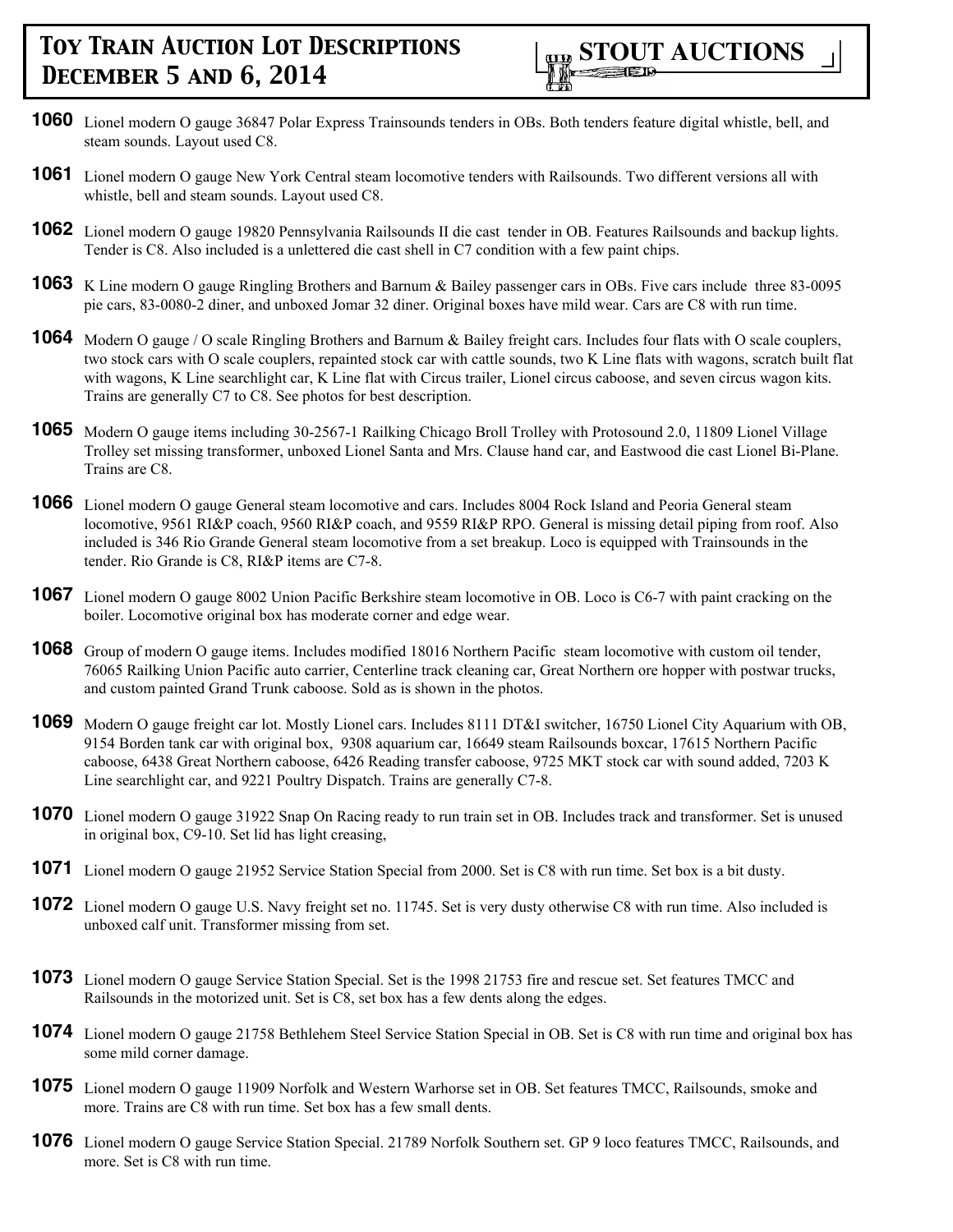

- **1077** Lionel modern O gauge 31908 Hobo Express set in OB. Set is C8 with run time, however is missing Hobo Campfire. Set includes track and transformer.
- **1078** Lionel modern O gauge 11912 Lionel Steel Service Station Special in OB. Loco features TMCC and Electrocouplers. Set is C8 with run time, however very dusty from display. Set box also has some very light wear.
- **1079** Lionel modern O Gauge 11813 Crayola train set. Set is factory sealed and contents are assumed C10.
- **1080** Lionel modern O gauge 30083 Napa train set in OB. Set is open but complete and unused with track and transformer C9. Set box has moderate shelf wear on one face.
- **1081** Lionel modern O gauge 8056 Chicago and Northwestern FM Trainmaster in inner carton. Loco is C8 with run time and some dust from display. Original box also has light wear and some dust.
- **1082** Lionel modern O Gauge 11918 Conrail Service Station Special from 1997 in OB. Set is C8 with little if any run time. OB has some very light wear and dust.
- **1083** Lionel modern O gauge 11985 Quaker Oats Express set in OB. C8+ with light run time.
- **1084** Lionel 18554 Gulf Mobile and Ohio 18554 diesel locomotive in OB. Loco is C8 with run time.
- **1085** Lionel modern O gauge 31923 Do It Best Pennsylvania Flyer set in OB. Set is C8 with light run time and is complete with track and transformer.
- **1086** Lionel modern O gauge 28848 J.C. Penny Santa Fe GP-38 with Railsounds in original box, C9 with very light run time.
- **1087** Lionel modern O gauge 11935 Little League set in OB. Set is complete and in C8 condition. Set has been displayed and has some dust. Set box has a sun faded lid. Track and transformer included.
- **1088** Lionel modern O Gauge 11905 US Coast Guard set in OB. Set is C8 condition although dusty from display. Set box has light wear.
- **1089** Lionel modern O gauge 11972 Alaska train set in OB. Set is C8+ with light run time. Some dust from display. Set includes track and transformer.
- **1090** Lionel modern O gauge 11749 Western Maryland freight set. Includes Western Maryland GP20, four consecutively numbered hoppers, two numbered coal hoppers and Western Maryland caboose. Set is C8 with run time, has some dust from display. OB has light wear.
- **1091** Lionel modern O gauge 31776 conventional classics 2219W FM Train Master Lackawanna freight set in individual OBs with set box. Trains are C10. Set box has been opened for inspection.
- **1092** Lionel modern O Gauge 11734 Erie Alco A-B-A in OB. Locos feature horn, Magne-Traction, and Pullmor motors. Locos are C8+ with light run time and some shelf dust. Set box has some light wear and dust.
- **1093** Lionel modern O gauge JC Penney 28516 Lehigh and Hudson River C-420 Alco diesel locomotive in OB and has original display case. Loco features Signal sounds and smoke. C8 with run time.
- **1094** Lionel modern O gauge 18553 Union Pacific GP-9 diesel locomotive with case both in OBs. Loco is C8+ with light run time. Display case has some dust from display.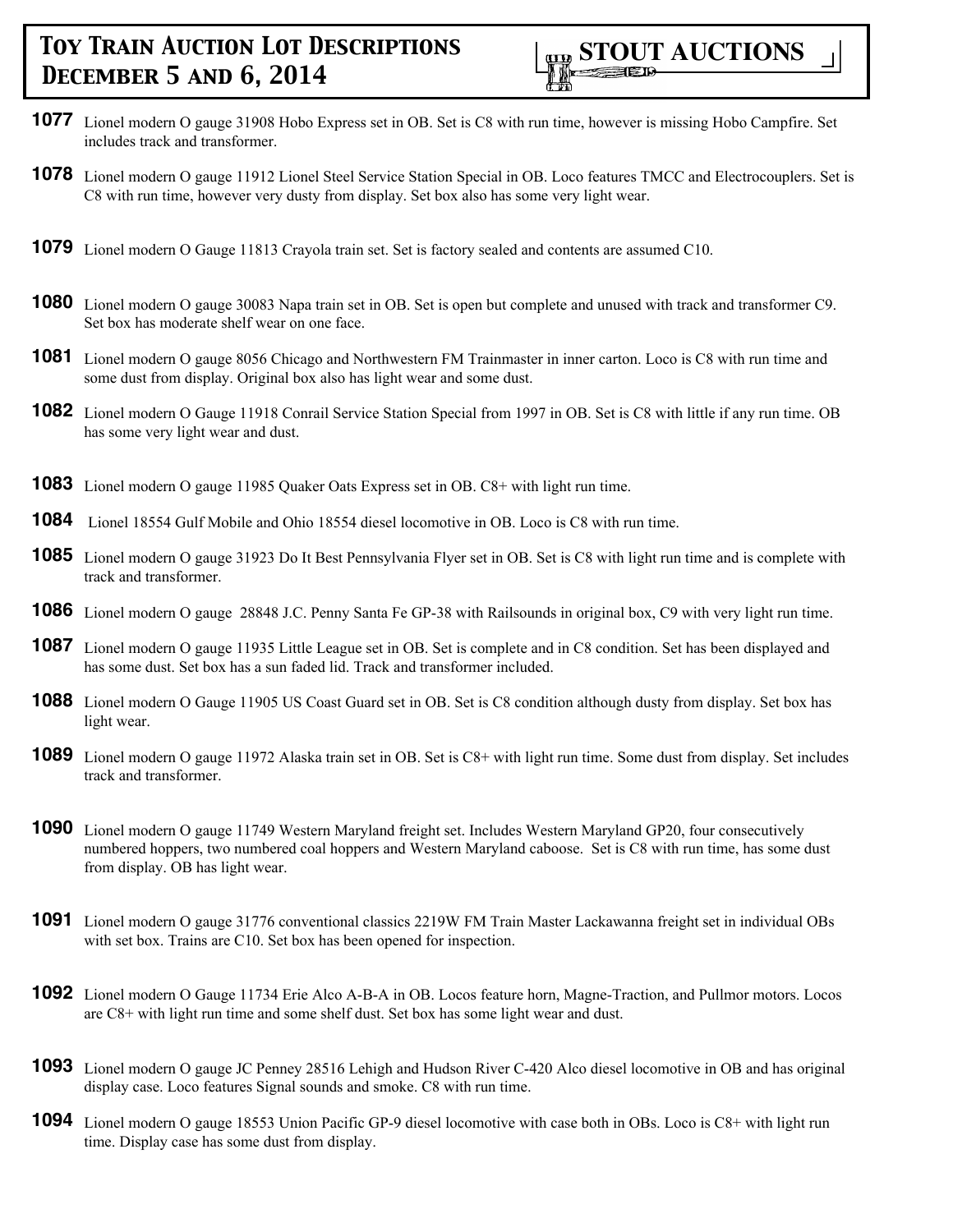

- **1095** Lionel modern O gauge 28068 4-6-4 Rio Grande Hudson Jr. in original box. Includes display case and is in C8+ condition. Display case is dusty.
- **1096** Lionel modern O Gauge 11827 Zenith Limited set with original box. Set is complete and is C9 with little if any run time. Includes track and transformer. Boxcar has one small scuff in panel.
- **1097** Lionel modern O gauge Allied Model Trains, Department 56 52175 Hudson 4-6-4 steam locomotive and tender in original box. Locomotive is C8 with run time and features smoke and Signal sounds.
- **1098** Lionel modern O gauge 52189 Monopoly Hudson 4-6-4 steam loco and tender in original box. Produced for Eastwood Automotive. Loco features smoke and Signal sounds. In C8+ condition with light run time.
- **1099** Lionel modern O gauge 52218 Eastwood Monopoly set in OB. Set is C9 and appears to have been displayed only.
- **1100** Lionel modern O gauge 18558 Missouri, Kansas and Texas GP-7 with display case and OB. Loco is C9 appears displayed only. Case has some dust.
- **1101** Lionel O gauge operating cars in original boxes. Four cars include 18407 Snoopy and Woodstock handcar, 18413 Charlie Brown and Lucy handcar, 9220 Milk car and platform, 19818 Dairymen's League milk car and platform. Cars are C8-9. Original Boxes have some light wear.
- **1102** Lionel O gauge 6464 boxcar series set in original boxes. Three sets include 19247 edition one, 19257 edition two, 19266 edition three. Cars are C8-9. Original boxes have light wear.
- **1103** Lionel O gauge engine and cars in original boxes. Ten cars include 18827 RS-3 Diesel Engine. 16272 Christmas boxcar, 9491 Christmas boxcar, 16291 Christmas boxcar, 26272 Christmas 2000 boxcar, 36243 Christmas 2002 boxcar, 26243 Christmas 1999 boxcar, 19998 Christmas 2001 boxcar, 36275 Christmas 2004 boxcar, 16547 Christmas window caboose. Cars are C-8-9. Original boxes have light wear.
- **1104** Lionel O gauge tobacco related freight cars in original boxes. Eight cars include 7702 Prince Albert freight boxcar, , 7703 Beechnut boxcar, 7706 Sir Walter Raleigh boxcar, 7707 White Owl boxcar, 7708 Winston boxcar, 7709 Salem boxcar, 7710 Mail Pouch boxcar, 7711 El Producto boxcar. Cars are C8. Original boxes have some wear.
- **1105** Lionel O gauge Christmas box cars in original boxes. Ten cars include 19922 Christmas 1993 boxcar, 19945 Christmas 1996 boxcar, 19938 Christmas 1995 boxcar, 19929 Christmas 1994 boxcar, 19903 Christmas 1987 boxcar, 19904 Christmas 1988 boxcar, 19908 Christmas 1989 boxcar, 19910 Christmas 1990 boxcar, 19913 Christmas 1991 boxcar, 19918 Christmas 1992 boxcar. All cars are C8-9. Original boxes have light wear.
- **1106** Lionel O gauge food and drink related freight cars in original boxes. Ten cars include 9877 Gerber baby food reefer, 9875 A&P reefer, 7811 Dr Pepper boxcar, 9812 Arm & Hammer reefer, 9853 Cracker Jack reefer, 7801 A&W boxcar, 7802 Canada Dry boxcar, 9855 Swift's Co. reefer, 9858 Butterfinger reefer, 9262 Ralston Purina reefer. Cars are C 8. Original boxes have some wear.
- **1107** Lionel O gauge alcohol related freight cars in original boxes. Nine cars include 9871 Carlings reefer, 9852 Miller reefer, 9866 Coors reefer, 9851 Schlitz reefer, 9856 Old Milwaukee reefer, 9802 Miller reefer, 9850 Budweiser reefer, 9859 Pabst reefer, 9862 Hamm's reefer. Cars are C8. Original boxes have some wear.
- **1108** Lionel O gauge freight cars in original boxes. Twelve cars include 19304 Great Northern covered hopper, 19401 Great Northern gondola w/ coal load, 19241 Mickey Mouse Hi-Cube boxcar, 19428 flat car/ boat loader, 19242 Donald Duck Hi-Cube boxcar, 9469 NYC standard O boxcar, 19823 Burlington ice car, 16138 Goodyear single dome tank car 19505 Great Northern reefer, 19205 Great Northern boxcar, 29202 ATSF boxcar, 19294 B&O timesaver boxcar. Cars are C8. Boxes have light wear.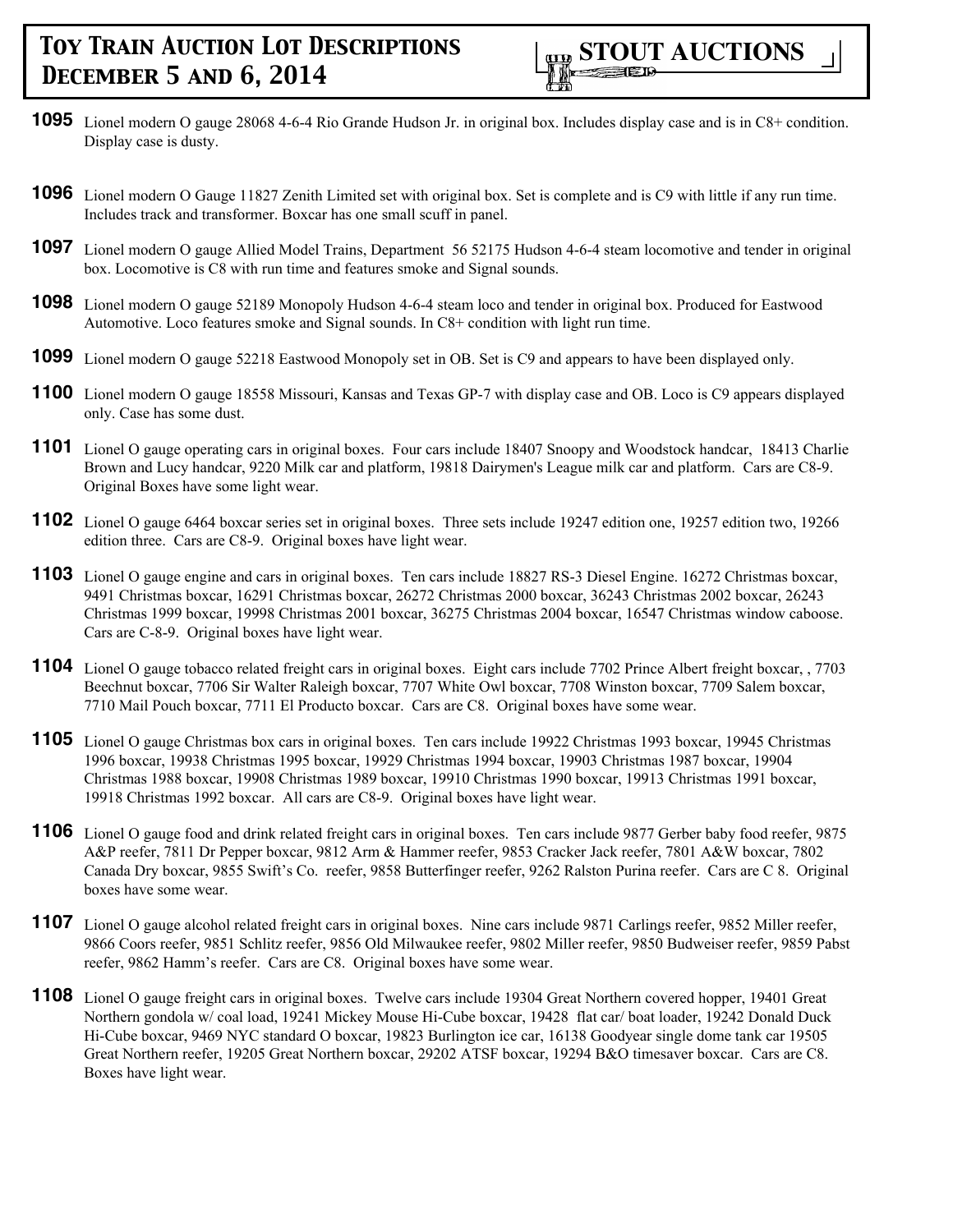

- **1109** Lionel O gauge freight cars . Of the twelve some are not in original boxes they include 9707 THE KATY boxcar, 9155 Monsanto tank car LCCA '75, 9118 Corning covered hopper, and 9701 B&O boxcar. The following then are in their original boxes 7700 Uncle Sam boxcar, 9709 State of Maine boxcar, 9712 B&O automobile car, 9703 CP Rail boxcar, 9771 Norfolk & Western boxcar, 9808 Union Pacific boxcar, 9825 Shaefer standard O reefer, 9826 NYC standard O boxcar. Cars are C8. Boxes have some wear
- **1110** Lionel O gauge cabooses in original boxes. Fifteen cabooses include 19727 Pennsylvania, 9272 New Haven w/ bay window, 17600 NYC w/ wood side, 17611 NYC standard O wood side, 6401 Virginian, 9273 Southern bay window,9274 Santa Fe bay window, 9317 Santa Fe bay window, 9162 Pennsylvania, 9163 Santa Fe lighted, 9161 Canadian National lighted, 9172 Penn Central lighted 9175 Virginian lighted. The following are not in original box, 9742 Minneapolis and St Louis boxcar, 196489 TCA Lake Erie Chapter caboose. Cars are generally C8. Boxes have some wear.
- **1111** Lionel O gauge freight cars in original boxes. Twelve cars include 9115 Planters billboard hopper 9116 Domino billboard hopper, 9261 Sun Maid billboard hopper, 9867 Hershey billboard hopper, 7810 Orange Crush boxcar, 7809 Vernors boxcar, 16245 Contadina boxcar, 9878 Good N Plenty reefer, 9854 Baby Ruth reefer, 9809 Clark reefer. The following are not in original boxes 9114 Morton Salt hopper, 9861 Tropicana orange juice boxcar. Cars are C8. Boxes have some wear.
- **1112** Lionel modern O gauge boxcar series sets in sealed original boxes. Three sets include 29267 Series VIII, 29282 Archive set, 39203 Series X, Cars are C10. Two boxes are sealed in plastic, the third box is in very good shape.
- **1113** Lionel modern O gauge freight cars in original boxes. Eighteen cars include 9201 PC boxcar, 9211 PC boxcar, 9205 NW boxcar, 9780 Johnny Cash boxcar, 9719 NH boxcar, 9522 illuminated Milwaukee baggage car, 9527 FDR campaign car, 9308 Aquarium car, 9349 gold bullion car 9404 Nickel Plate boxcar, 19912 "I Love OHIO" boxcar, 9319 TCA silver bullion car, 9764 Grand Truck boxcar, 5712 Lionel TOC reefer. These cars are not in original boxes 9729 CP Rail boxcar, 9417 CP Rail boxcar, 9202 Santa Fe boxcar, 9733 LCCA 1979. Cars are C8. Boxes have some wear.
- **1114** Lionel modern O gauge cola cars in original boxes. two cars include 19832 Lionel cola ice car, 16777 Lionel cola animated car and platform, this set is sealed in box. Cars are C10. boxes have very light wear.
- **1115** Lionel modern O gauge freight cars in original boxes. Ten cars include 19832 Lionel cola ice car, 19817x2 Virginian ice car, 19803x2 Reading ice car, 19813x2 Northern Pacific ice car, 9223 Reading operating ice car, 19808x2 NYC ice car. Cars are C8-9. Boxes have some light wear.
- **1116** Lionel modern O gauge food related freight cars in original boxes. Ten cars include 19525 Alka-seltzer reefer, 7809 Vernors boxcar, 7801 A&W boxcar, 19539 Heinz reefer, 19531 Rice Krispies reefer, 19526 Jolly Green Giant reefer, 7802 Canada Dry boxcar, 16807 H.J. Heinz reefer, 19532 Hormel reefer, 19539 Hormel reefer. Cars are C8. Boxes have some wear.
- 1117 Five Lionel aquarium cars, modern O gauge, in original boxes. These cars include 2x52120 Chicagoland Lionel railroad club SHEDD aquarium cars, 16742 Gil Finns trout ranch animated car, 19856 Mermaid transport car, 16681 animated car. Cars are C8-9. Boxes have some light wear.
- **1118** Lionel modern o gauge freight cars in original boxes. Ten cars include 52089 1996 TTOM ore car, 19285 State of Maine boxcar, 19286 Sylvester and Tweety boxcar, 19282 Santa Fe "Super Chief to California" boxcar, 16737 Road Runner and Wile E Coyote animated gondola, 16720 Lionel Lines searchlight car, 19283 Erie boxcar, 19830 Lionel animated mail car, 19835 FED EX animated boxcar, 16738 Pepe le Pew and Penelope boxcar. Cars are C8. Boxes have light wear.
- **1119** Lionel modern O gauge ore cars in original boxes. Twenty boxes include 52011 Gadsden Pacific museum car, 6126 Canadian National ore car, 19322 C&NW ore car, 19323 Detroit & Mackinaw ore car 19315 Amtrak ore car, 19313 B&O ore car, 19301x2 Milwaukee Road ore car, 19961 1992 Gadsden Pacific museum car, 19321 Bessemer & Lake Erie ore car, 6116 SOO LINE ore car, 19320 Pennsylvania ore car, 6122 Penn Central ore car, 19300 Pennsylvania ore car, 17881 1990 Gadsden Pacific museum car, 17886 Gadsden Pacific Cyprus ore car, 19305 Chessie ore car, 19308 Great Northern ore car, 19307 B&LE ore car, 6127 Northern Pacific ore car. Cars are C8. Boxes have some wear.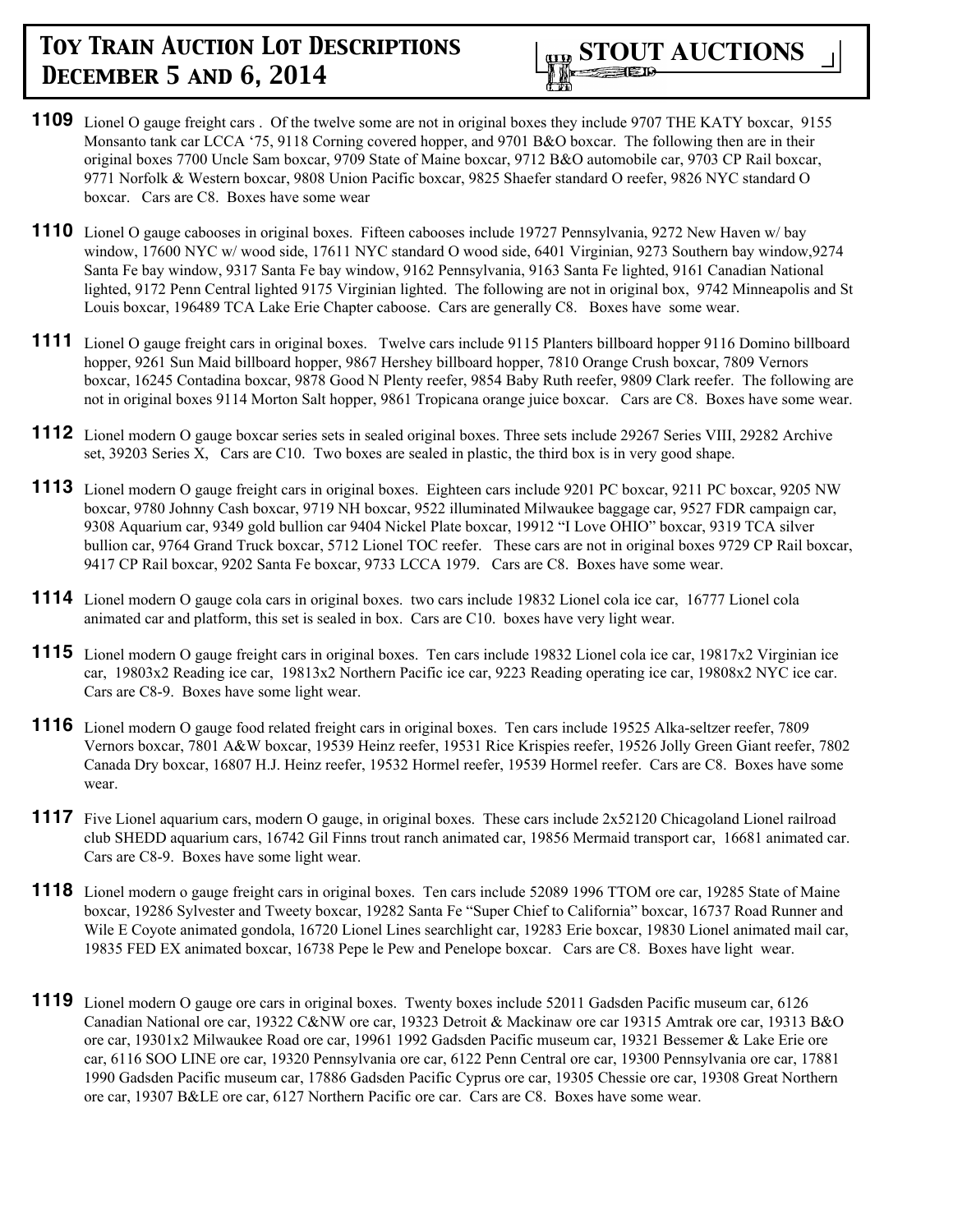

- **1120** Lionel modern O gauge bullion cars in original boxes. Ten cars include 9320x2 limited edition gold bullion car, 7517x2 Philadelphia mint car, 9349x3 San Francisco mint bullion car, 9319 TCA silver bullion car, 7515x2 Denver mint. Cars are C8. Boxes have some wear.
- **1121** Lionel modern O gauge freight cars in original boxes. Ten cars include 16237 Railway Express Agency boxcar, 19655 Amtrak tool car, 16703 NYC tool car, 19654 Amtrak bunk car, 19652 Jersey Central bunk car, 19528 Joshua Cowen reefer, 19529 A.C. Gilbert reefer, 5739 B&O tool car, 19653 Jersey Central tool car, 16802 1989 RR Club tool car. Cars are C8. Boxes have some wear.
- **1122** Lionel modern O gauge freight cars in original boxes. Twelve cars include 19214 Western Maryland boxcar, 19236 Nickel Plate Road boxcar, 19530 Rock Island stock car, 9219 Missouri Pacific animated boxcar, 19230 Frisco boxcar, 19229 Frisco boxcar with Diesel sounds, 9228 Canadian Pacific boxcar, 9476 Pennsylvania boxcar, 19205 Great Northern boxcar, 19805 Santa Fe boxcar, 19500 Milwaukee Road reefer, 19527 Nickel Plate Road reefer. Cars are C9-10. Boxes have some light wear, one with corner damage.
- **1123** Lionel modern O gauge mint cars in original boxes. Ten cars include 19406x2 West Point mint car, 19419x3 Charlotte mint car, 7530x2 Dahlonega mint car, 7522x2 New Orleans mint car, 7518 Carson City mint car. Cars are C9-10. Boxes have some light wear.
- **1124** Lionel modern O gauge freight cars in original boxes. Ten cars include 9728 UP LCCA stock car, 9420 B&O Sentinel boxcar, 9218 Monon mail car, 9217 SOO LINE boxcar, 9770 Northern Pacific boxcar, 9733 Airco boxcar, 9435 Central Georgia LCCA boxcar, 9460 LCCA boxcar, 7515 Denver mint car, 7403 LCCA boxcar. Cars are generally C8-9. Boxes have some wear.
- **1125** Lionel modern O gauge freight cars in original boxes. Ten cars include 5724 Penn RR bunk car, 19827 NYC Pacemaker operating boxcar, 19202 Pennsylvania boxcar, 7404 Jersey Central boxcar, 19515 Milwaukee Road stock car, 19519 Frisco stock car, 19511 Western Maryland reefer, 6117 Erie operating hopper, 19804 Wabash operating hopper 9240 NYC operating hopper. Cars are C8-9. Boxes have some light wear.
- **1126** Lionel modern O gauge NEW YORK CENTRAL cabooses in original boxes. Ten NYC cabooses include 6907x2 wood side, 19726 bay window, 17600 wood side, 17611 standard O wood side, 19714 searchlight, 17606 illuminated & operating smoke stack, 6910 extended vision, 19726 bay window, 6920 wood side. Cars are C9. Boxes have some light wear.
- **1127** Lionel modern O gauge cabooses in original boxes. Ten cabooses include 17618 Frisco wood sided, 8905 Nickel Plate extended vision, 19807 Pennsylvania extended vision w/ smoke, 19704 Western Maryland extended vision w/ smoke, 6900 N&W extended vision, 19706 UP with smoke and illuminated interior, 19739 NYC wood sided, 19741 Pennsylvania , 19709 Pennsylvania work caboose, 19807 Pennsylvania extended vision w. smoke. Cars are C8-9. Boxes have some wear.
- **1128** Lionel modern O gauge flat cars with loads in original boxes. Ten cars include 16983 Pennsylvania well car 17515 Norfolk Southern flat w/ tractors, 16934 Pennsylvania flat w/ Ertl road grader, 19404 Western Maryland flat w/ trailers, 52083 Eastwood Chemicals flat w/ tanker,16968 Lionel flat w/ Ertl helicopter, 16934 Pennsylvania flat w/ Ertl road grader, 17517 Western Pacific flat w/ Ertl Caterpillar front loader, 17516 Texas Pacific flat w/ tow Beechcraft bonanzas, 36016 Lionel flat w/ propellers. Cars are C8-9. Boxes have some light wear.
- **1129** Lionel modern O gauge freight cars in original boxes. Ten cars include 29215 Canadian Pacific boxcar, 17233 Western Pacific boxcar, 71998 Amtrak baggage car, 29202 ATSF boxcar, 19289 Monon boxcar, 17226 Milwaukee Road standard O boxcar, 29214 Southern Railway boxcar, 91653 Penn Dutch Pretzels boxcar, 29213 AT&SF Grand Canyon route boxcar, 17234 Port Huron Detroit boxcar. Cars are C9-10. Boxes have some corner wear.
- **1130** Lionel modern O gauge military related cars in original boxes. Ten cars include 19824 Army target launcher, 16688 Lionel fire car, 16952 Navy flat w/ heli, 16726 Army fire ladder car, 16677 flat w/ Navy sub, 16710 exploding car, 16689 toxic waste car, 16710 operating missile car, 16969 Lionel flat w/ plane, 16718 Marines missile launching car. Cars are C9-10. Boxes have some light corner wear.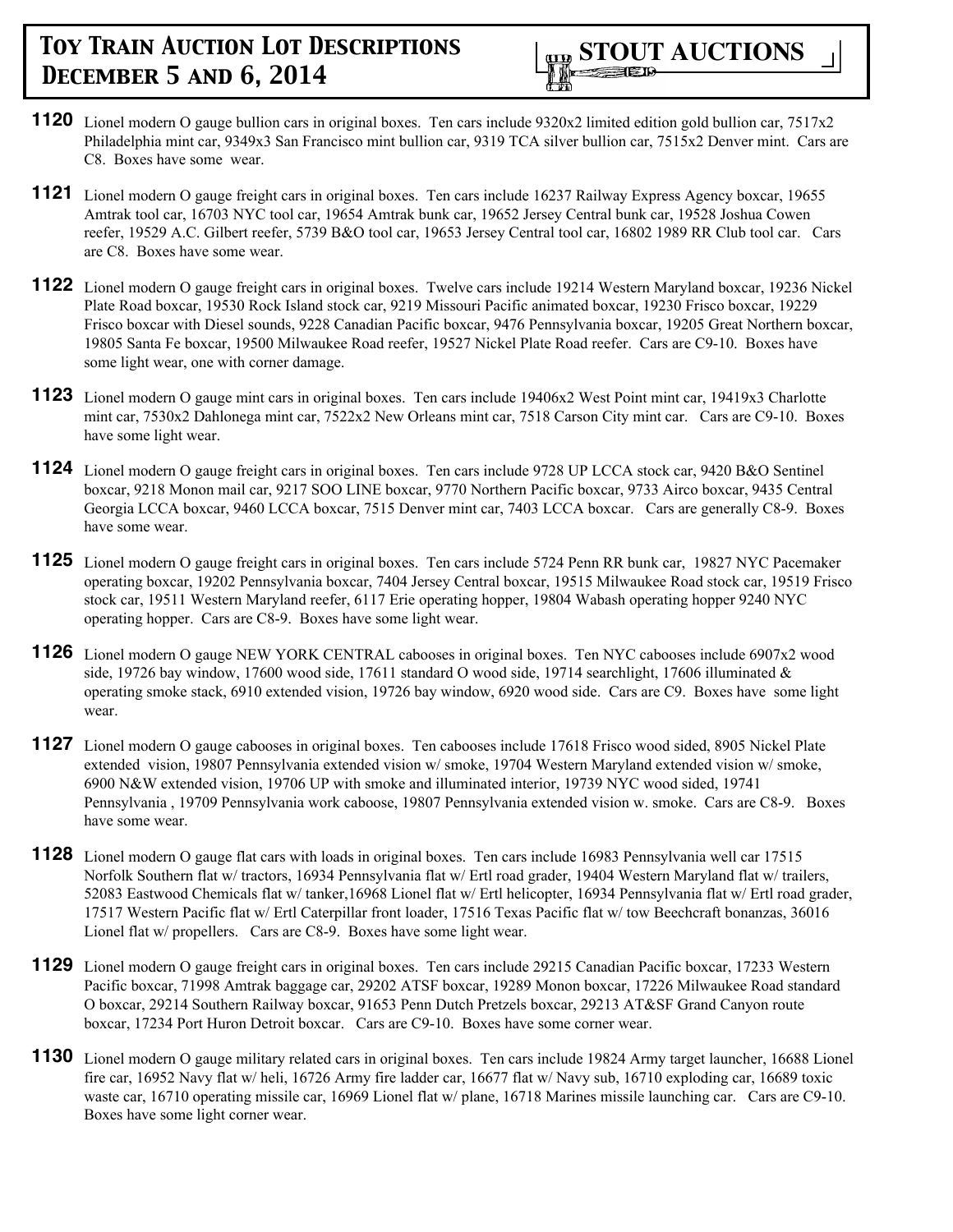

- **1131** Lionel modern standard O gauge freight cars in original boxes. Ten cars include 17007 Great Northern two bay hopper, 17204 Missouri Pacific boxcar, 17207 Chicago and Illinois boxcar, 17208 Union Pacific boxcar, 17203 Cotton Belt boxcar, 17008 Denver & Rio Grande 2 bay hopper, 17114 Peabody 3 bay hopper, 17216 Pennsylvania boxcar, 17118 ADM hopper, 17122 Rock Island 3 bay hopper. Cars are C9-10. Boxes have some light corner wear.
- **1132** Lionel modern O gauge freight cars in original boxes. Ten cars include 7518 Carson City mint car, 17880 1990 LCCA convention car, 5728 Canadian Pacific bunk car, 2726 Southern bunk car, 16422 Western Maryland hopper, 16423 Western Maryland hopper, 17217 New Haven State of Maine boxcar, 17405 Reading gondola, 17406 Pennsylvania gondola, 17218 State of Maine boxcar. Cars are C 8-9. Boxes have some light wear and some with damaged corners.
- **1133** Lionel modern O gauge tank cars in original boxes. Ten cars include 19602 Johnson tingle dome, 19600 Milwaukee Road, the following being standard O gauge tank cars, 17900 Santa Fe uni-body, 17906 SCM uni body, 17908 Marathon Oil, 17904 Texaco uni body, 17903 Conoco, 17901 Chevron uni body, 17902 New Jersey zinc tank car, 17905 ADM uni body. Cars are C9-10. Boxes have some light corner wear.
- **1134** Lionel modern O gauge LCCA and TCA convention cars in original boxes. Ten cars include 17876 LCCA 1989,52074 LCCA 1995 standard O reefer, 52051 TCA B&O boxcar, 52058 TTOS 1995 boxcar, 52110 LCCA 1997 standard O boxcar, 9774 TCA 1975 boxcar, 7403 LCCA boxcar, 9611 TCA 1978 boxcar, 9779 TCA 1976 boxcar, 7812 TCA 1977 stock car. Cars are C8-9. Boxes have some light wear.
- **1135** Lionel modern O gauge freight cars in original boxes. Ten cars include 19420 Lionel lines vat car, 19447 MAMA'S Baked Beans vat car, 19446 Pittsburgh Paints vat paint, 29622 Fort Knox mint car, 16347 Ontario Northland flat w/ load, 16225 Budweiser vat car, 19801 poultry dispatch car, 9466 Wanamaker railway lines boxcar, 9128 Heinz pickle car, 19658 Norfolk and Western tool car. Cars are C8-9. Boxes have some wear.
- **1136** Lionel modern O gauge freight cars in original boxes. Eleven cars include 9146 Mogen David wine car, 7811 DR Pepper boxcar, 6105 Reading operating hopper, 6401x3 Virginian caboose 9107 Dr Pepper vat car, 9873 Ralston Purina reefer, 7810 Orange Crush boxcar, 7708 Winston boxcar, 7707 White Owl boxcar. Cars are C8-9. Boxes have corner imperfections and slight wear.
- **1137** Lionel O gauge Christmas cars in original boxes. Eleven Christmas cars in order by year starting in 1986 to 1996 as follows, 9491, 19903, 19904, 19908, 19910, 19913, 19918, 19922, 19929, 19938, 19945. Cars are C10. Boxes have light corner wear and one has ink spots on end.
- **1138** Lionel Modern O gauge boxcar series sets in original boxes. Five boxcar series include 19247 edition one, 19257 edition two, 19266 edition three, 19272 edition four 29209 edition seven. Cars are C9-10 Boxes have very light wear on corners.
- **1139** Lionel modern O gauge freight cars in original boxes. Seven cars include 19855 Christmas aquarium, 16776 Holiday boxcar w/ Railsounds, 29231 Halloween animated boxcar, 26747 Halloween aquarium , 26741 Santa boxcar, 26719 Halloween boxcar, w/ bobbing ghost, 16794 Wicked Witch boxcar. Cars are C9-10. Boxes have some corner wear.
- **1140** Lionel O gauge cabooses in original boxes. Ten cabooses are as follows 6917 Jersey Central, 16541 Montana Rail extended vision, 17603 Rock Island, 17601 Southern standard O wood side, 17604 Delaware, Lackawanna & Western standard O, 19701 Milwaukee porthole, 17608 Chessie standard O square window, 17610 Wabash square window, 16539 Western Pacific square window, 17880 1990 LCCA convention. Cars are C9-10. Boxes have some light wear.
- **1141** Lionel modern O gauge aquarium and mint cars in original boxes. The following seven are aquarium cars and they include 16750 Lionel City, 16681 Lionelville animated, 9308x3, 19965x2 Railroader Club car. The next three being mint cars including 9319 TCA silver bullion, 19660, 19670 federal reserve. Cars are C9-10. Boxes have some light wear.
- **1142** Lionel modern O gauge freight cars in original boxes. Ten cars include 9864 TCA 1974 boxcar, 52083 Eastwood chemicals flat w/ tanker, 16314 Wabash flat with trailer, 16308 Burlington Northern flat with trailer , 6531 Express Mail flat with vans, 16303 Pennsylvania flat with trailer,19411 Nickel Plate flat with Sears trailer, 17615 Northern Pacific standard O square window caboose, NYC wood sided caboose, 19440 flat with FEDEX trailer. Cars are C8-9. Boxes have some wear and damaged corners.